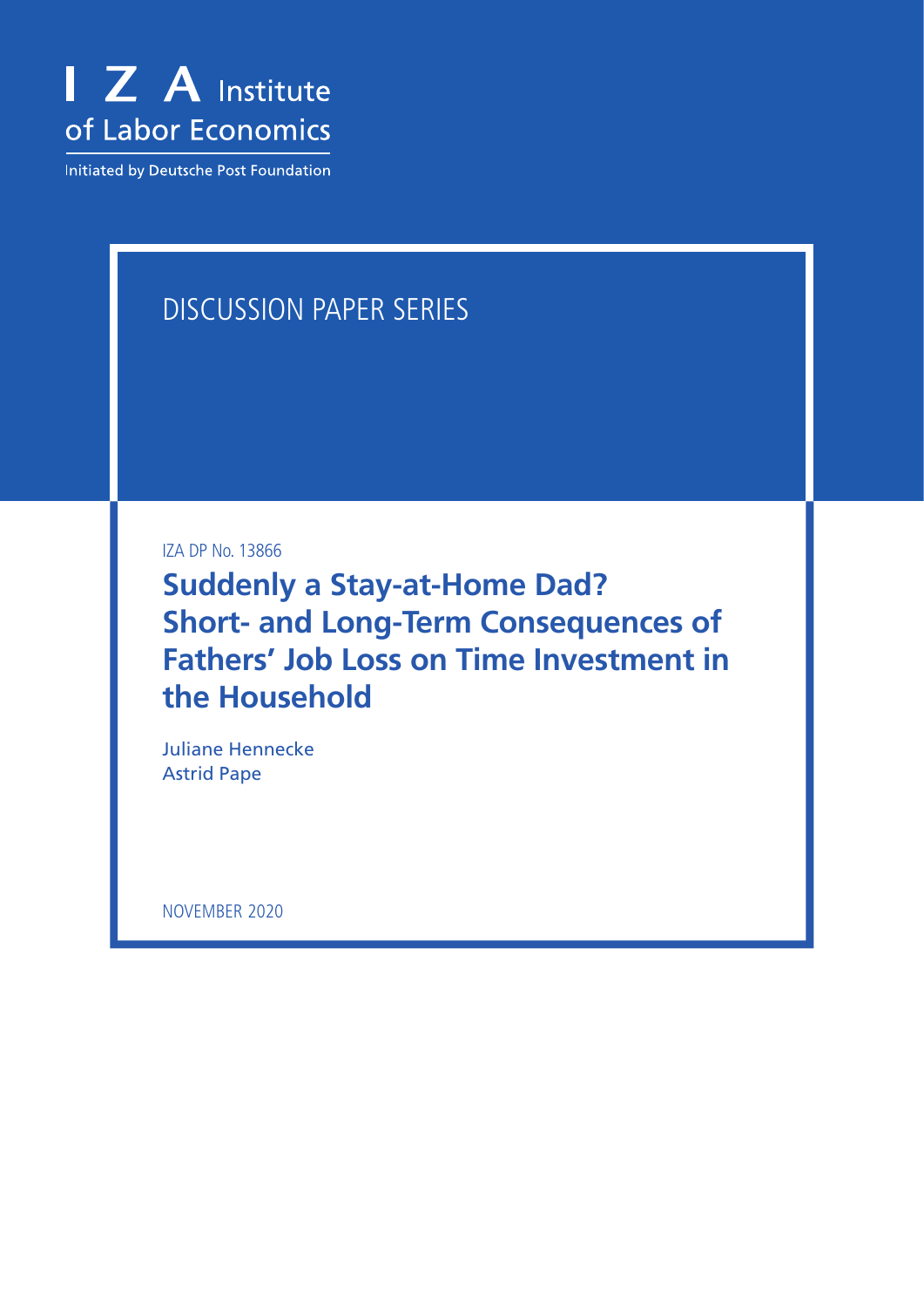

Initiated by Deutsche Post Foundation

## DISCUSSION PAPER SERIES

IZA DP No. 13866

## **Suddenly a Stay-at-Home Dad? Short- and Long-Term Consequences of Fathers' Job Loss on Time Investment in the Household**

## **Juliane Hennecke**

*Auckland University of Technology and IZA*

**Astrid Pape** *Freie Universität Berlin*

NOVEMBER 2020

Any opinions expressed in this paper are those of the author(s) and not those of IZA. Research published in this series may include views on policy, but IZA takes no institutional policy positions. The IZA research network is committed to the IZA Guiding Principles of Research Integrity.

The IZA Institute of Labor Economics is an independent economic research institute that conducts research in labor economics and offers evidence-based policy advice on labor market issues. Supported by the Deutsche Post Foundation, IZA runs the world's largest network of economists, whose research aims to provide answers to the global labor market challenges of our time. Our key objective is to build bridges between academic research, policymakers and society.

IZA Discussion Papers often represent preliminary work and are circulated to encourage discussion. Citation of such a paper should account for its provisional character. A revised version may be available directly from the author.

ISSN: 2365-9793

**IZA – Institute of Labor Economics**

| Schaumburg-Lippe-Straße 5-9 | Phone: +49-228-3894-0       |             |
|-----------------------------|-----------------------------|-------------|
| 53113 Bonn, Germany         | Email: publications@iza.org | www.iza.org |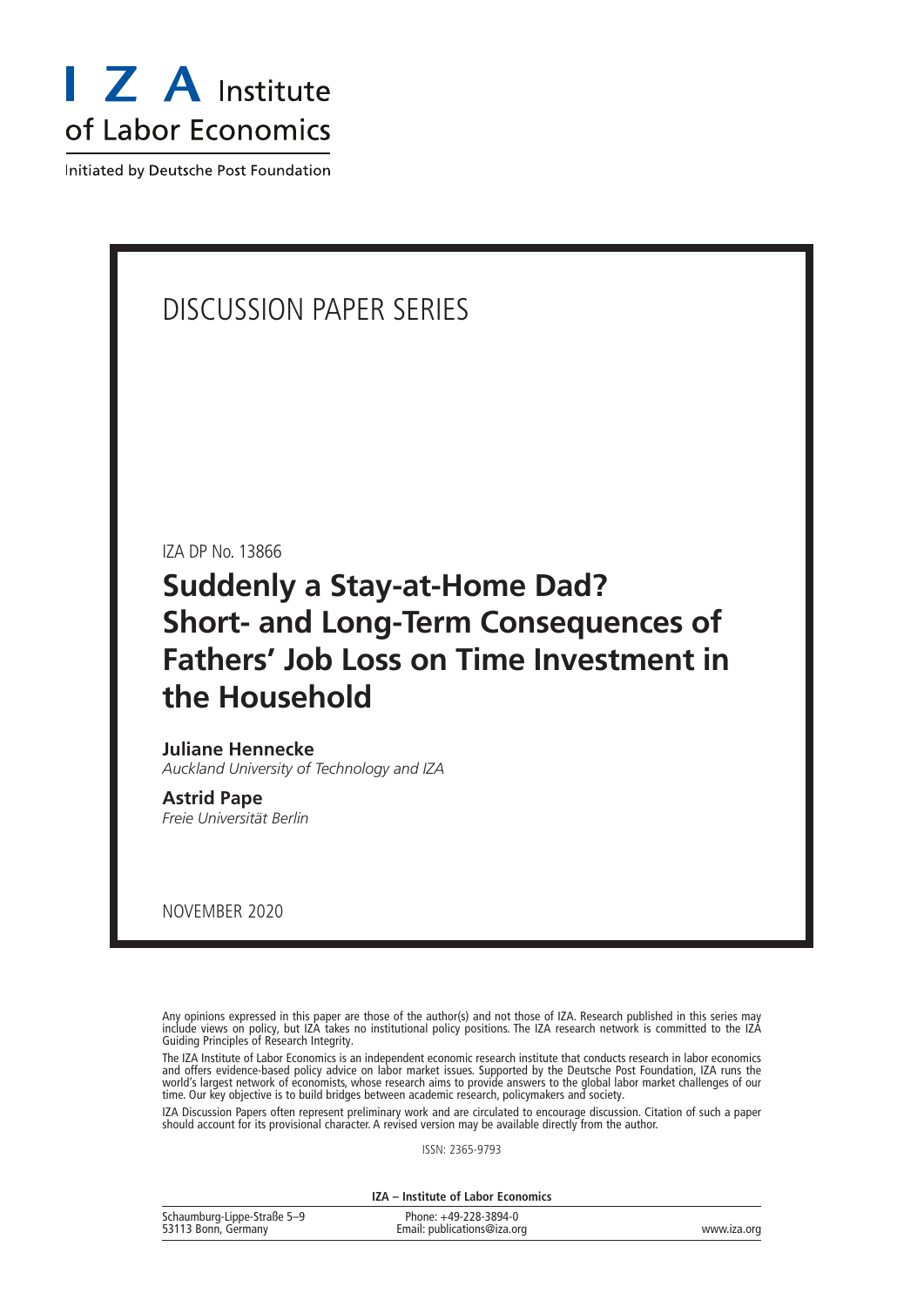## ABSTRACT

# **Suddenly a Stay-at-Home Dad? Short- and Long-Term Consequences of Fathers' Job Loss on Time Investment in the Household\***

Commonly described as the "gender care gap", there is a persistent gender difference in the division of domestic responsibilities in most developed countries. We provide novel evidence on the short- and long-run effects of an exogenous shock on paternal availability, through a job loss, on the allocation of domestic work within couples. We find that paternal child care and housework significantly increase in the short run on weekdays, while we do not see any similar shifts on weekends. Effects are positive and persistent for fathers who remain unemployed or have a working partner, but reverse after re-employment. We also find significant changes for female partners as well as in the cumulative household time investments and the outsourcing of tasks, depending on the labor force statuses of both partners. We theoretically discuss time availability and financial constraints, relative bargaining powers, gender role attitudes, and emotional bonds as potential explanations for the effects.

| <b>JEL Classification:</b> | J13, J22, J63                                              |
|----------------------------|------------------------------------------------------------|
| Keywords:                  | job loss, paternal child care, fatherhood, domestic labor, |
|                            | intra-household allocation                                 |

### **Corresponding author:**

Juliane Hennecke NZ Work Research Institute Auckland University of Technology 120 Mayoral Drive Auckland 1010 New Zealand

E-mail: juliane.hennecke@aut.ac.nz

<sup>\*</sup> The authors are grateful to Clemens Hetschko, Mathias Hübener, Gail Pacheco, Marco Caliendo, Cäzilia Loibl and participants at the VfS Annual Conference 2020, the IAREP Early Career (online) Workshop, the BeNA Summer Workshop 2020, the 1st Virtual Workshop in Applied Microeconomics (New Zealand), the SOEP Brown-Bag Seminar as well as multiple research seminars at Auckland University of Technology and Freie Universität Berlin for helpful comments.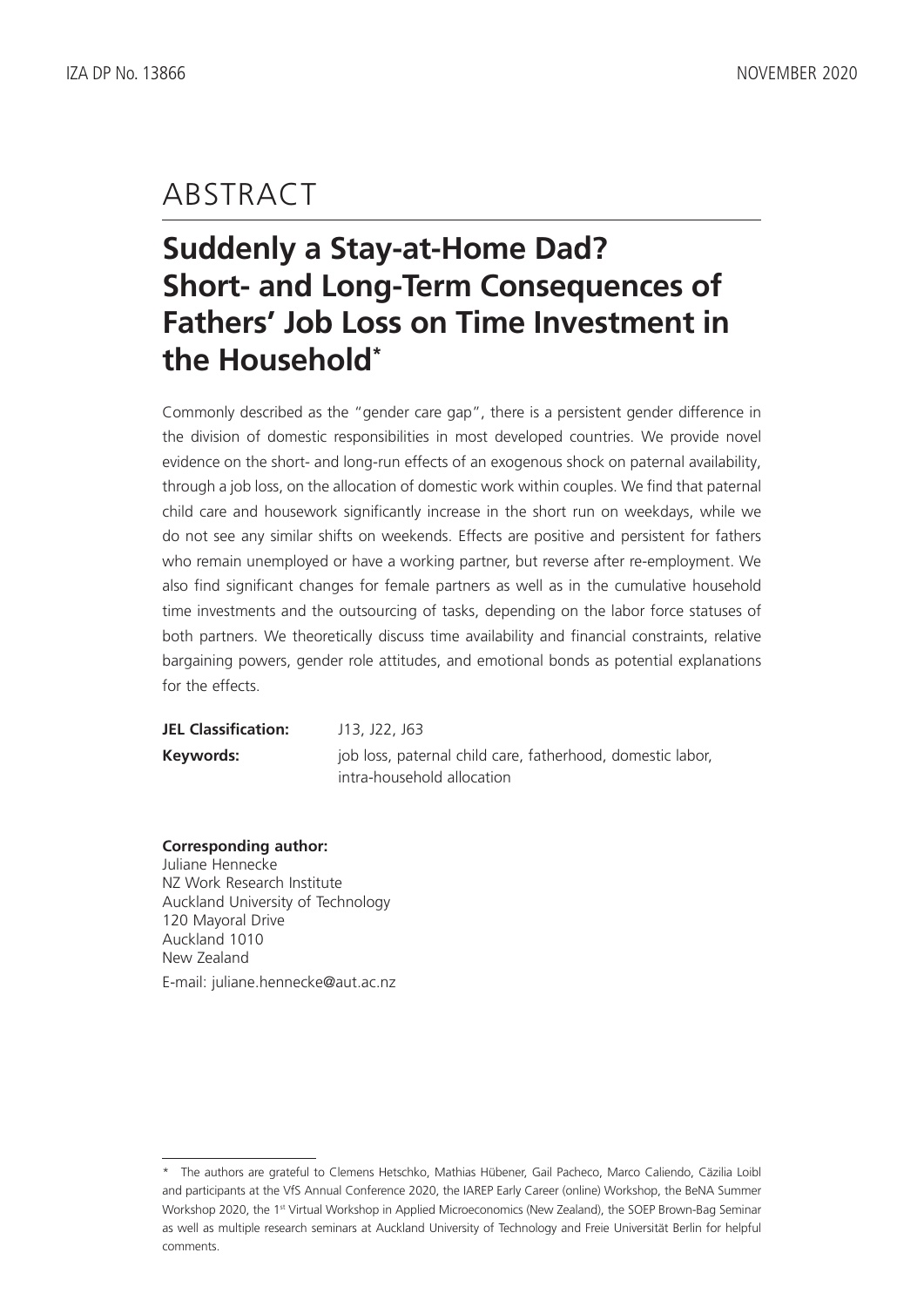### 1 Introduction

In most developed countries men, on average, contribute less to domestic unpaid work than women [\(OECD, 2020\)](#page-33-0). Although this so-called "gender care gap" can explain phenomena like the motherhood penalty and gender inequality in the labor market in general, there is no clear evidence on its origins and drivers [\(Samtleben, 2019;](#page-33-1) [Petrongolo and Ronchi, 2020;](#page-33-2) [Coltrane,](#page-31-0) [2000;](#page-31-0) [Hook, 2010;](#page-32-0) [Sanchez and Thomson, 1997;](#page-33-3) [Bianchi, 2000\)](#page-30-0).

In the past, the public debate and social science literature on labor force participation of mothers concentrated on external child care and left fathers as the more obvious in-house alternative aside. This has changed in recent years, as multiple European countries introduced father quotas to their parental leave schemes to encourage fathers to consider domestic work as an outside option [\(Elkins and Schurer, 2020;](#page-32-1) [Averett](#page-30-1) *et al.*, [2005;](#page-30-1) [Tanaka and Waldfogel, 2007;](#page-34-0) [Tamm, 2019;](#page-34-1) [Bünning, 2020\)](#page-31-1). While fathers in countries such as Germany and Norway responded to these "daddy months", the overall effect on paternal engagement beyond the short-term paternity leave take-up in general is inconclusive (see e.g. [Bartel](#page-30-2) *et al.*, [2018;](#page-30-2) [Bünning and Pollmann-](#page-31-2)[Schult, 2016;](#page-31-2) [Bünning, 2015;](#page-31-3) [Schober, 2014;](#page-34-2) [Schober and Zoch, 2019;](#page-34-3) [Ekberg](#page-31-4) *et al.*, [2013;](#page-31-4) [Patnaik, 2019;](#page-33-4) [Pailhé](#page-33-5) *et al.*, [2018;](#page-33-5) [Tanaka and Waldfogel, 2007;](#page-34-0) [Nepomnyaschy and Waldfo](#page-33-6)[gel, 2007\)](#page-33-6). Apart from financial reasons, organizational and workplace barriers and societal expectations [\(Twamley and Schober, 2019;](#page-34-4) [Birkett and Forbes, 2019;](#page-30-3) [Samtleben](#page-33-7) *et al.*, [2019;](#page-33-7) [Brandth and Kvande, 2019;](#page-30-4) [Naz, 2010;](#page-33-8) [Bygren and Duvander, 2006;](#page-31-5) [Geisler and Kreyenfeld,](#page-32-2) [2011;](#page-32-2) [Averett](#page-30-5) *et al.*, [2000\)](#page-30-5) as well as latent differences in preferences and gender identities have been found to matter for the housework and child care allocation within households [\(Vierling-](#page-34-5)[Claassen, 2013;](#page-34-5) [Álvarez and Miles, 2003;](#page-30-6) [Stratton, 2012;](#page-34-6) [Allen and Hawkins, 1999;](#page-30-7) [Burda](#page-31-6) *[et al.](#page-31-6)*, [2013;](#page-31-6) [Lippmann](#page-32-3) *et al.*, [2020\)](#page-32-3).

As low paternity leave take-up rates imply nonrandom selection, the estimated effects of leavetaking on paternal involvement are hard to generalize. If fathers who take up parental leave are more likely to be involved in care and domestic work also without a policy change anyway, it is not surprising that the estimated effects are rather low. Furthermore, paternity leave takeup is restricted to fathers of very young children and hence restricted in its external validity. Therefore, we approach the question from a different angle and analyze paternal domestic work independently of leave schemes. We ask the question of whether forced temporary inactivity in market work is able to change existing gender patterns in affected families in order to draw conclusions about the potential of extended periods of paternal availability for domestic production. Although unemployment itself is again selective with respect to paternal socio-economic characteristics, we argue that the involuntary nature of the change in paternal availability and the involvement of fathers of older children adds external validity to the paternal decision making itself. This change in the perspective on paternal involvement is very much in line with the discussion on the silver linings of the COVID-19 crisis with respect to potential shifts in gender norms due to the exogenous variation in paternal time spent with children in the household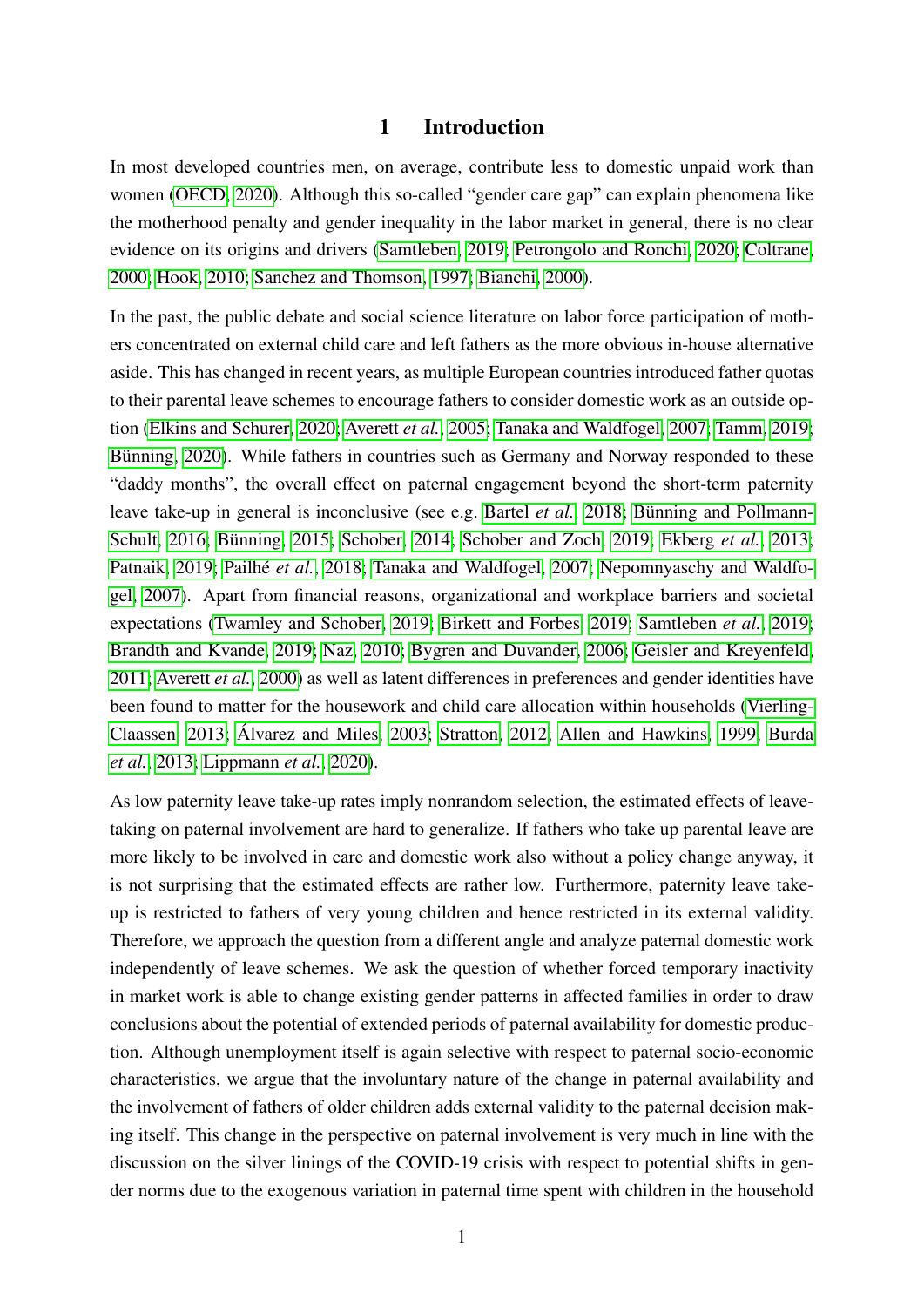during the crisis [\(Alon](#page-30-8) *et al.*, [2020;](#page-30-8) [Kreyenfeld](#page-32-4) *et al.*, [2020;](#page-32-4) [Mangiavacchi](#page-33-9) *et al.*, [2020;](#page-33-9) [Hupkau](#page-32-5) [and Petrongolo, 2020\)](#page-32-5).

The goal of this paper is to analyze the effect of exogenous employment shocks through dismissals and firm closures on paternal involvement in child care and housework in the household. Based on the existing literature, we expect a positive effect and theoretically discuss four possible reasons: time availability and financial constraints, bargaining powers, gender role attitudes, and emotional bonding between fathers and children.<sup>[1](#page-4-0)</sup> All these mechanisms have distinctly different implications for the empirical analysis of short- and long-term effects as well as for the empirical analysis of the differences between working days and work-free days and between child care and housework involvement.

Our empirical analysis is based on extensive information available in the Socio-Economic Panel [\(SOEP, 2019\)](#page-34-7), a large representative longitudinal household panel from Germany. The SOEP not only includes detailed socio-economic information but also surveys individuals' selfreported time use in multiple domains separately for working days (annually) and work-free days (biennially) over a time period of 26 years. We embed our analysis in an event study approach with individual and year fixed effects.

Our results reveal that fathers who experience an involuntary job loss immediately increase their time allocated to child care by 1.2 hours (58 percent relative to baseline) and to housework by 1.7 hours (79 percent relative to baseline) on weekdays. We do not find significant or robust changes in time allocation on weekends. Heterogeneity analyses reveal that the persistence of increases in domestic work is concentrated on fathers who remain unemployed and have a spouse who is active in the labor market. In contrast, we observe that the re-employment of fathers results in, on average, lower involvement in child care and housework on weekdays and weekends as compared to pre-job loss periods, especially if the partner is not working. Employed female partners respond to the change in paternal time allocation by persistently decreasing domestic time investments, while not employed female partners even increase the time allocated to child care and housework alongside their husbands. This results in an overall increase in cumulative household time investment in couples where both partners are at home due to the employment shock, while it causes a decrease in cumulative household time investment in couples where both partners work after a re-employment of the husband. These findings correspond with a decrease in external care use and expenses, indicating a decrease in the outsourcing of domestic tasks.

Most closely related to our study, [Foster and Stratton](#page-32-6) [\(2018\)](#page-32-6) analyze the effect of unemployment

<span id="page-4-0"></span><sup>&</sup>lt;sup>1</sup>It has to be noted that the focus of this paper is on quantitative rather than qualitative changes in paternal engagement. For example, [Kalenkoski and Foster](#page-32-7) [\(2008\)](#page-32-7) show that considering differences between low and high quality child care is of high importance when discussing determinants and consequences of parental involvement. Thus, potential adverse effects of unemployment on the child care quality are discussed in Section [6.](#page-26-0)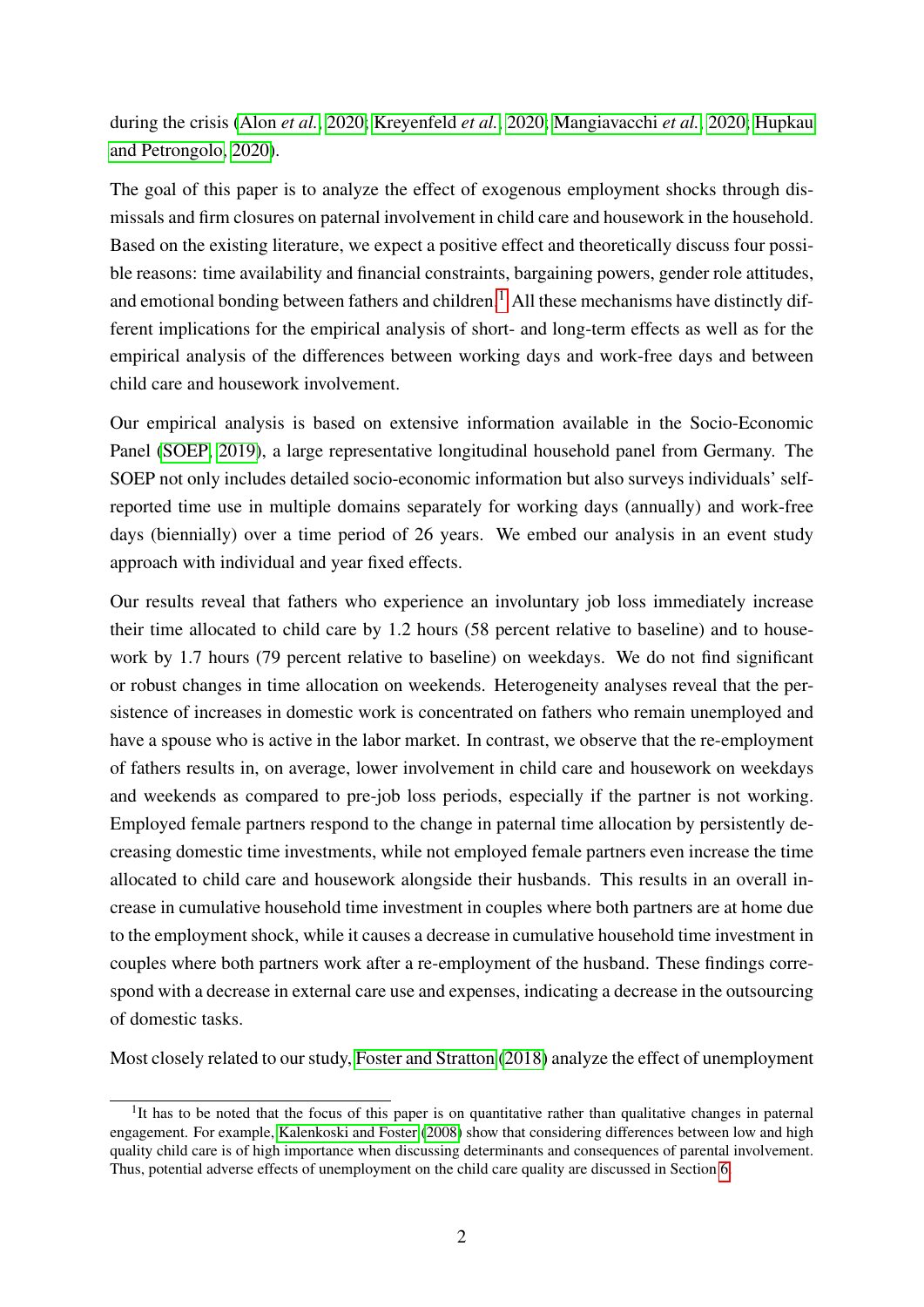and promotions on the intra-household division of housework using Australian panel data. They find that terminations and promotions of both partners affect the own time spent on housework and in case of a woman's promotion also adversely affect the partners' time spent on housework. In addition, they find that, in the case of promotions, the effects also hold when controlling for the paid work time of both partners, which is an indication of a change in the intra-household bargaining powers as opposed to time availability. Similarly, [Fauser](#page-32-8) [\(2019\)](#page-32-8) and [Voßemer and](#page-34-8) [Heyne](#page-34-8) [\(2019\)](#page-34-8) both use German survey data and find significant short-run effects of individual unemployment on gender-specific tasks. While women are more likely to perform routine housework such as washing, cooking and cleaning after becoming unemployed, men are more likely to increase their activity in repairs and garden work following a job loss.

Our study makes three major contributions to the existing literature. Firstly, we consider child care as a major part of the domestic duties in households with children, while, to the best of our knowledge, all earlier studies neglect it.<sup>[2](#page-5-0)</sup> Secondly, we are able to analyze exogenous variation in paternal availability across the entire child upbringing. The existing parental leave literature can only provide evidence on a selective group of fathers of young children. Last but not least, we are the first to identify long-run effects of involuntary job losses on time investments as the studies mentioned above all concentrate on short-term effects.

## 2 Theoretical Considerations

<span id="page-5-1"></span>Based on the existing literature, we expect a largely positive effect of exogenous job losses on paternal domestic involvement during periods of unemployment [\(Bünning, 2020;](#page-31-1) [Foster and](#page-32-6) [Stratton, 2018;](#page-32-6) [Fauser, 2019;](#page-32-8) [Voßemer and Heyne, 2019;](#page-34-8) [Raley](#page-33-10) *et al.*, [2012;](#page-33-10) [Lachance-Grzela](#page-32-9) [and Bouchard, 2010\)](#page-32-9). By extending the work of [Bünning](#page-31-1) [\(2020\)](#page-31-1) on paternal part-time employment, we identify four potential mechanisms behind this positive association: 1) time availability and financial constraints, 2) intra-household bargaining power, 3) gender role attitudes, and 4) emotional bonding between fathers and children. We, additionally, derive very distinct hypotheses from the four different theoretical explanations for the empirical analysis, which allows us to make statements about which mechanisms might be more reasonable in the analyzed context. Table [1](#page-6-0) summarizes the hypotheses derived from these channels, which are discussed in detail in the following section.

Time Availability and Financial Constraints The most plausible mechanism behind an immediate change in paternal involvement in domestic work after a job loss is the simultaneous

<span id="page-5-0"></span><sup>&</sup>lt;sup>2</sup>Neglecting child care in their analyses nevertheless has a couple of valid reasons such as the multitasking of child care with leisure, the potential biological differences in the efficiency with which child care is performed by men and women (e.g. breastfeeding) as well as the potential direct utility gained from the performance of child care tasks [\(Foster and Stratton, 2018\)](#page-32-6). We will, thus, consider these differences between child care and housework in our theoretical considerations.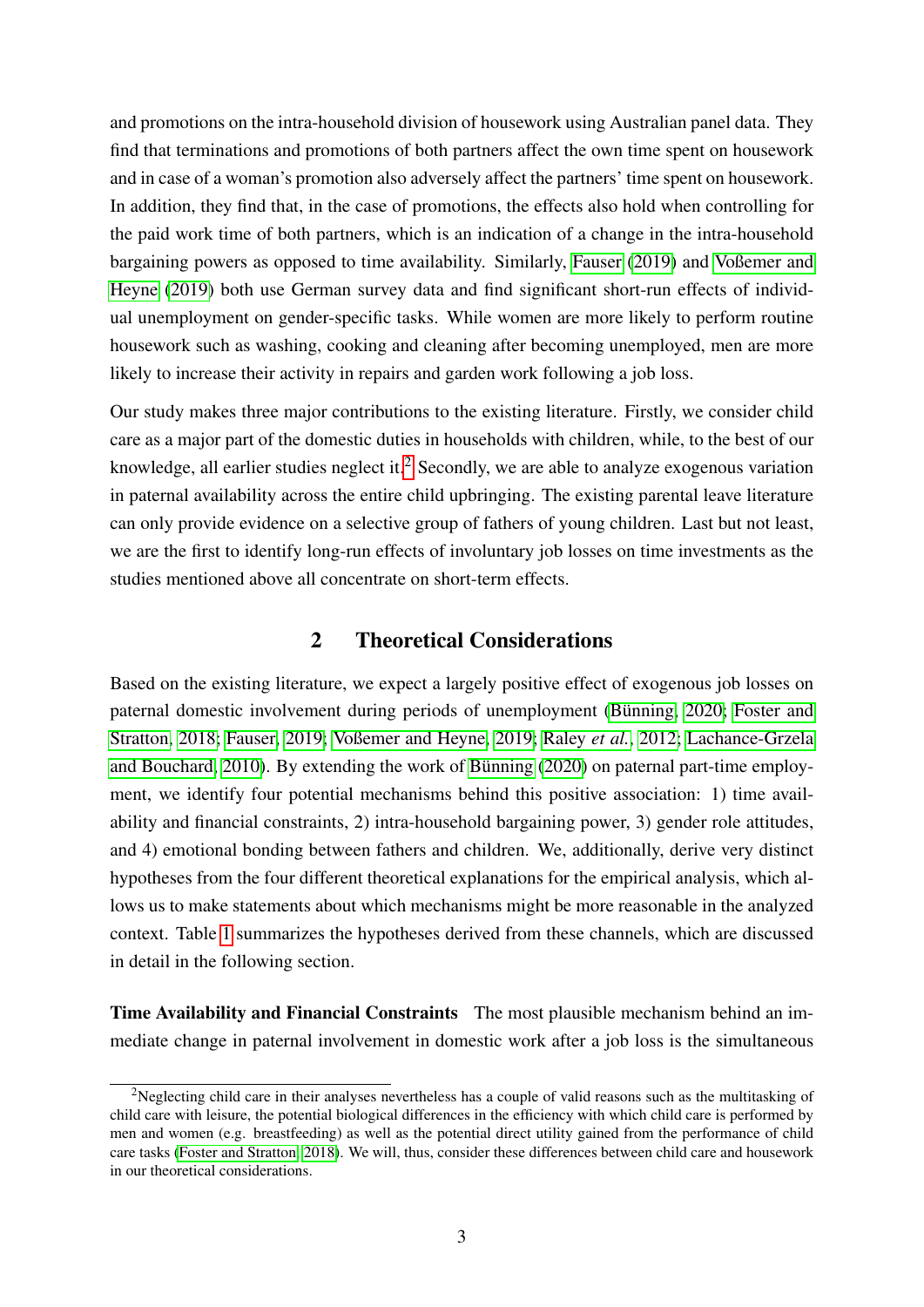<span id="page-6-0"></span>

|                                            | Persistent                                              | Weekdays |          | Weekends |  | Partner spillover                                                                                                                                                                                                                                                                                                                                                                                                                                                                                |                           |
|--------------------------------------------|---------------------------------------------------------|----------|----------|----------|--|--------------------------------------------------------------------------------------------------------------------------------------------------------------------------------------------------------------------------------------------------------------------------------------------------------------------------------------------------------------------------------------------------------------------------------------------------------------------------------------------------|---------------------------|
|                                            |                                                         |          | HW CC HW |          |  | <b>NE</b>                                                                                                                                                                                                                                                                                                                                                                                                                                                                                        | Ε                         |
| Time Availability and Financial Advantages | $\boldsymbol{\mathsf{x}}$ and $\boldsymbol{\mathsf{x}}$ |          |          |          |  | $\checkmark$ $\checkmark$ $\checkmark$ $\checkmark$ $\checkmark$ $\checkmark$ $\checkmark$ $\checkmark$ $\checkmark$ $\checkmark$ $\checkmark$ $\checkmark$ $\checkmark$ $\checkmark$ $\checkmark$ $\checkmark$ $\checkmark$ $\checkmark$ $\checkmark$ $\checkmark$ $\checkmark$ $\checkmark$ $\checkmark$ $\checkmark$ $\checkmark$ $\checkmark$ $\checkmark$ $\checkmark$ $\checkmark$ $\checkmark$ $\checkmark$ $\checkmark$ $\checkmark$ $\checkmark$ $\checkmark$ $\checkmark$ $\checkmark$ |                           |
| <b>Bargaining Power</b>                    | $\boldsymbol{x}$ and $\boldsymbol{x}$                   |          |          |          |  | $\checkmark$ $\checkmark$ $\checkmark$ $\checkmark$ $\checkmark$ $\checkmark$ $\checkmark$ $\checkmark$ $\checkmark$                                                                                                                                                                                                                                                                                                                                                                             | $\checkmark$ (-)          |
| <b>Gender Role Attitudes</b>               |                                                         |          |          |          |  | $\checkmark$ $\checkmark$ $\checkmark$ $\checkmark$ $\checkmark$ $\checkmark$ $\checkmark$ $\checkmark$ $\checkmark$ $\checkmark$ $\checkmark$ $\checkmark$ $\checkmark$                                                                                                                                                                                                                                                                                                                         |                           |
| <b>Emotional Bonding</b>                   |                                                         |          |          |          |  | $\sqrt{X}$ $\sqrt{X}$ $\sqrt{X}$                                                                                                                                                                                                                                                                                                                                                                                                                                                                 | $\boldsymbol{\mathsf{x}}$ |

Table 1: Theoretical Hypotheses

*Notes:* CC - Child care, HW - Housework, NE - Not Employed, E - Employed

change in time restrictions and financial constraints of the household. The job loss imposes an exogenous shock on the time a father is available for potential domestic duties and on the financial means available to the household.<sup>[3](#page-6-1)</sup> The increased time availability is expected to be directed to domestic duties if the father gains positive utility from performing them, e.g. enjoys spending time with his children or having a cleaner house, but especially if he has to cover tasks that cannot be covered by his partner or by external providers. The latter is particularly relevant if financial constraints force the family to increase the female partners' labor force activity or to decrease outsourcing. Thus, we expect a positive effect on paternal time investment during weekdays but potentially also on work-free days if tasks can be flexibly postponed (especially in the case of housework). These effects are expected to be largely non-persistent and observable during unemployment only. Based on the research by [Chadi and Hetschko](#page-31-7) [\(2020\)](#page-31-7), we may additionally be able to identify a reverse effect after re-employment if men have to invest more time and effort in a new job in order to signal or regain productivity. Time availability and financial constraints due to paternal unemployment are likely to also affect the female partner. An unemployed husband may induce (or force) his female partner to start working or to increase her working hours, which is likely to decrease her domestic work. On the other hand, financial constraints potentially have an adverse effect on female partners who voluntarily or involuntarily continue to be non-working. In this case, maternal domestic work potentially increases due to the decrease in outsourcing. The combined hours of domestic work by both partners should thus increase, especially if the female partner is not working, but also if she is working but not able to restore the pre-job loss level of outsourcing.

Bargaining Power Drawing on the [Becker](#page-30-9) [\(1974,](#page-30-9) [1981\)](#page-30-10) altruist model and the [Samuelson](#page-33-11) [\(1956\)](#page-33-11) consensus model on specialization and resource distribution within households, the theory of bargaining power is based on the underlying economic idea that the division of domestic labor is a bargaining process [\(Lundberg and Pollak, 1996;](#page-33-12) [Couprie, 2007\)](#page-31-8). According to this idea, higher wage income leads to higher marital power as it is associated with more control of the economic resources within the household, and household members are expected to use

<span id="page-6-1"></span><sup>&</sup>lt;sup>3</sup>A reduction in financial means occurs if the female partner does not have the capacity to proportionally increase earnings (as shown e.g. in [Halla](#page-32-10) *et al.*, [2020\)](#page-32-10) and if social transfers do not cover the full income loss.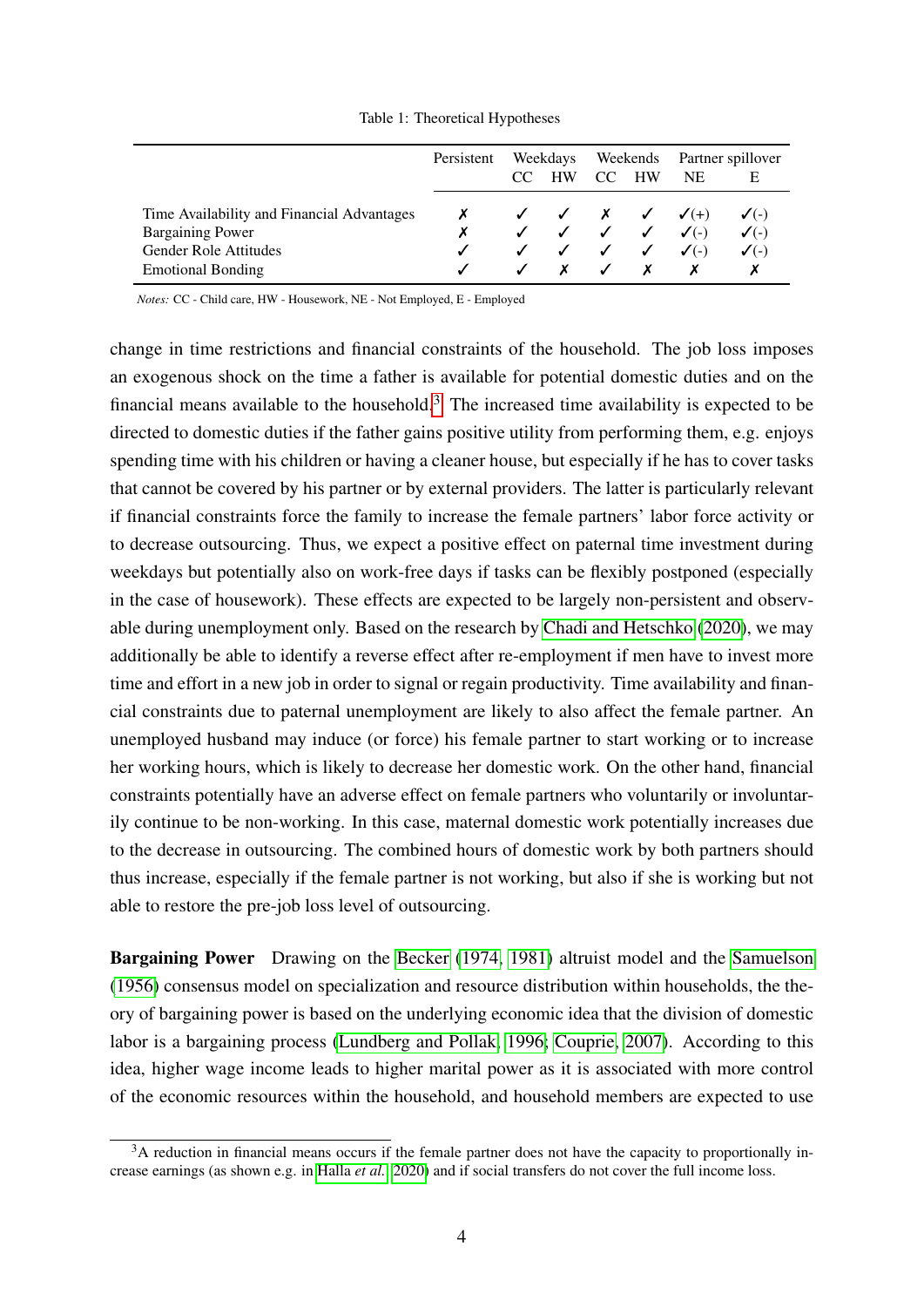their relative power to negotiate reduced domestic duties. Thus, we expect positive effects on paternal time investment during weekdays and weekends, observable for both child care and housework involvement and accompanied by proportional decreases in maternal domestic duties. Nevertheless, this relationship might be less pronounced for child care as it is likely to also generate direct positive utility, especially for non-routine duties such as interactive care [\(Kim](#page-32-11)[mel and Connelly, 2007;](#page-32-11) [Sullivan, 2013;](#page-34-9) [Bünning, 2020;](#page-31-1) [Raley](#page-33-10) *et al.*, [2012\)](#page-33-10).[4](#page-7-0) The persistence of these effects after re-employment largely depends on the length of the paternal unemployment and thus the extent of the persistent shifts in the men's workplace productivity, future earnings potentials, and comparative advantages in the household [\(Arulampalam](#page-30-11) *et al.*, [2001;](#page-30-11) [Jacobson](#page-32-12) *[et al.](#page-32-12)*, [1993;](#page-32-12) [Eliason and Storrie, 2006\)](#page-31-9).

Gender Role Attitudes A third channel comprises changes in the gender role attitudes within households. Multiple studies argue that women who participate in the labor force hold more egalitarian gender role attitudes while men who take up parental leave transform their attitudes toward equality due to the temporary exposure to a nontraditional division of labor [\(Cunning](#page-31-10)[ham, 2007;](#page-31-10) [Arrighi and Maume, 2000;](#page-30-12) [Davis](#page-31-11) *et al.*, [2007;](#page-31-11) [Knudsen and Wærness, 2008\)](#page-32-13). Therefore, we would expect an effect that is persistent and observable during weekdays and weekends for both child care and housework involvement and accompanied by a proportional decrease in maternal domestic duties.<sup>[5](#page-7-1)</sup>

Emotional Bonding Lastly, a very prominently discussed mechanism in the public debate is the importance of emotional bonding between fathers and their children. Lower paternal involvement in the first months after birth may lead to lower emotional bounding with the child and thus lower parental engagement in later years [\(Doucet, 2006,](#page-31-12) [2009;](#page-31-13) [Vierling-Claassen,](#page-34-5) [2013\)](#page-34-5). If a job loss forces fathers to spend more time at home in the presence of their children, this might improve their emotional bonding and thus their future parental involvement [\(Brady](#page-30-13) *[et al.](#page-30-13)*, [2017;](#page-30-13) [Haas and Hwang, 2008\)](#page-32-14). We would thus expect a persistent, long-run effect on paternal child care involvement which is observable during working and work-free days but no strong spillovers to female partners. We would additionally expect the effect to be heterogeneous with respect to the children's age, as emotional bonding is likely to be more volatile for young children.

<span id="page-7-0"></span><sup>4</sup>Studies in wellbeing research have found that the net affect generated by daily child care tasks is comparably low and not much higher than the one generated by housework [\(Kahneman](#page-32-15) *et al.*, [2004;](#page-32-15) [Knabe](#page-32-16) *et al.*, [2010\)](#page-32-16) which can largely be explained by very high levels of negative affect associated with child care, such as being annoyed or being stressed.

<span id="page-7-1"></span> $5$ As is argued, for example, in [Bünning](#page-31-1) [\(2020\)](#page-31-1), unemployment can have counteracting effects on gender role attitudes if a man attempts to restore parts of his lost "masculinity" by adopting even more traditional attitudes.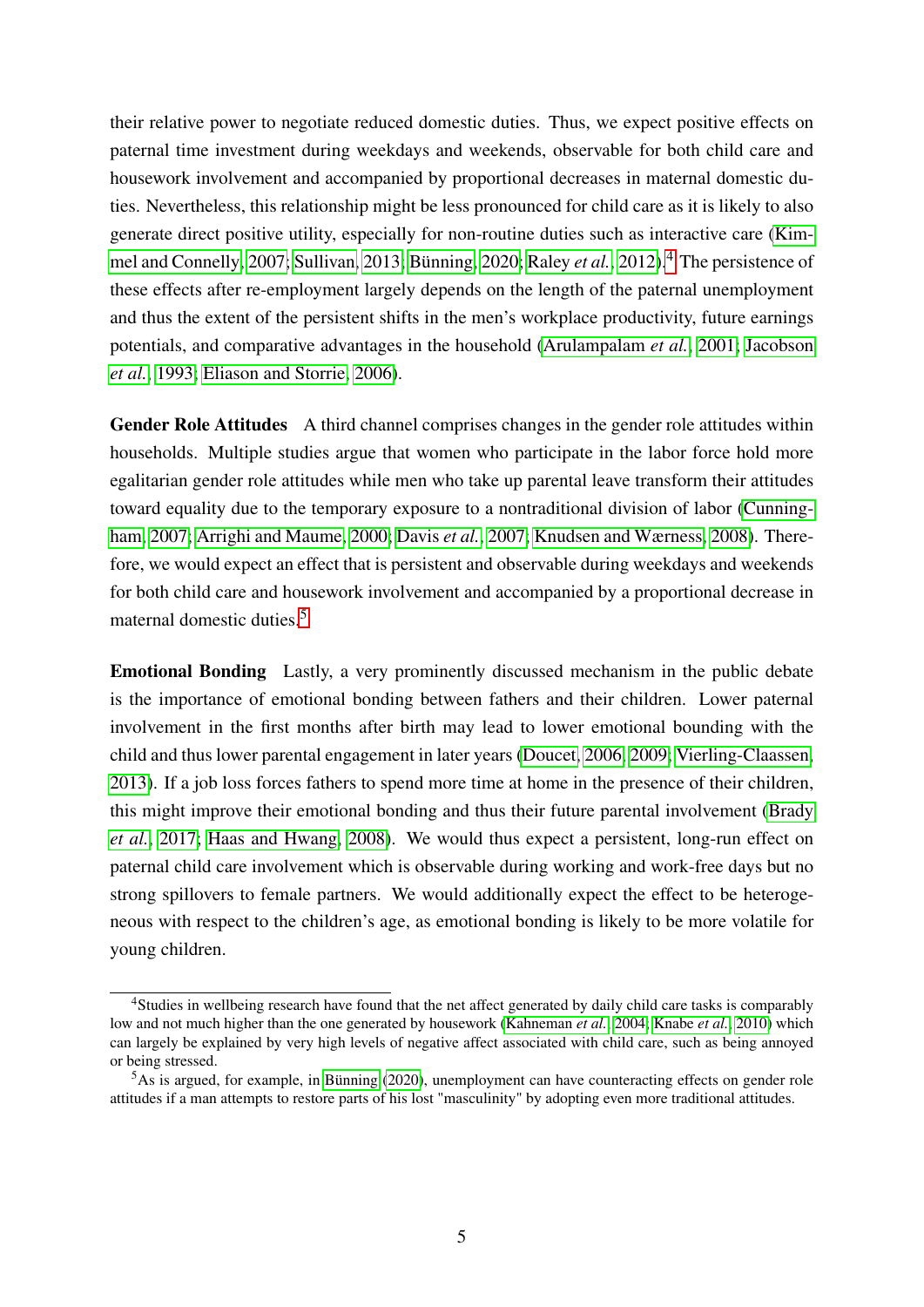## 3 Data and Empirical Approach

#### 3.1 Data: Socio-Economic Panel

Our empirical analysis is based on data from the German Socio-Economic Panel (SOEP) (see [Goebel](#page-32-17) *et al.*, [2019,](#page-32-17) for more details). The SOEP is a representative longitudinal household survey conducted annually since 1984. The latest available data is the 35*th* wave in 2018. Over 30,000 individuals in 11,000 households participate each year, reporting on inter alia household characteristics, employment histories and time use.

We focus on fathers who are cohabiting with at least one dependent child up to the age of  $14<sup>6</sup>$  $14<sup>6</sup>$  $14<sup>6</sup>$  but we do not make any restrictions on the partnership status of these fathers as changes in marital status may be important endogenous drivers of the job loss effects. We reduce the risk of falsely identifying male household members who are not the primary father figure (e.g. adult brothers, grandfathers, uncles, etc.) by restricting the analysis to men who are either the household head or partner of the household head.<sup>[7](#page-8-1)</sup> This way, we are able to keep as many alternative household types as possible, such as single-father households, multi-generational households or patchwork families, and also allow for multiple different father figures.<sup>[8](#page-8-2)</sup> Furthermore, we drop fathers who are younger than 18 or older than 65 and who have missing information on the main variables. Finally, and due to our fixed effects design, we require each father to be observed for at least two periods.

#### 3.2 Job Loss

The SOEP contains detailed information on employment trajectories. Information on the labor market status is collected in every wave. If an employment spell ends within a survey year, respondents are asked to choose the reason for this job loss from eight categories, including plant closure, retirement, suspension, resignation, end of non-permanent contract, and dismissal by employer. In line with the earlier literature (see e.g. [Foster and Stratton, 2018\)](#page-32-6), we classify plant closures and dismissals by the employer as an involuntary job loss.<sup>[9](#page-8-3)</sup> As the focus of our study is not on the job loss itself but on the unemployment spell initiated by it, a father is considered to be treated if he enters unemployment between  $t - 1$  and  $t$  due to an involuntary job

<span id="page-8-1"></span><span id="page-8-0"></span><sup>6</sup>The cutoff at the age of 14 is based on legal restrictions on parental supervision responsibility in Germany.

<sup>&</sup>lt;sup>7</sup>Of our sample, 1.6% are single fathers, 1.5% live in multigenerational households, and 4% are not the biological father of the child and hence live in a patchwork family (categories are non-exclusive). The results are not sensitive to removing these fathers from the analysis. Results are available from the authors upon request.

<span id="page-8-2"></span><sup>&</sup>lt;sup>8</sup>Note that, independent of the many different household types we consider in our data, we will still use the words "couple", "family" and "household" as well as "partner", 'mother" and "wife" interchangeably in the following sections, although in some cases the households consists of different constellations than only the man and his female partner.

<span id="page-8-3"></span> $9$ In a robustness check, we only use plant closures as the most exogenous source of job loss and find that most of our results also hold for this group but we do lose estimation precision due to the low number of observed plant closures in our sample of fathers (308 plant closures compared to 902 dismissals). In particular, plant closures make it very difficult to track more long-term effects due to the small number of fathers who remain unemployed for more than one period after a plant closure.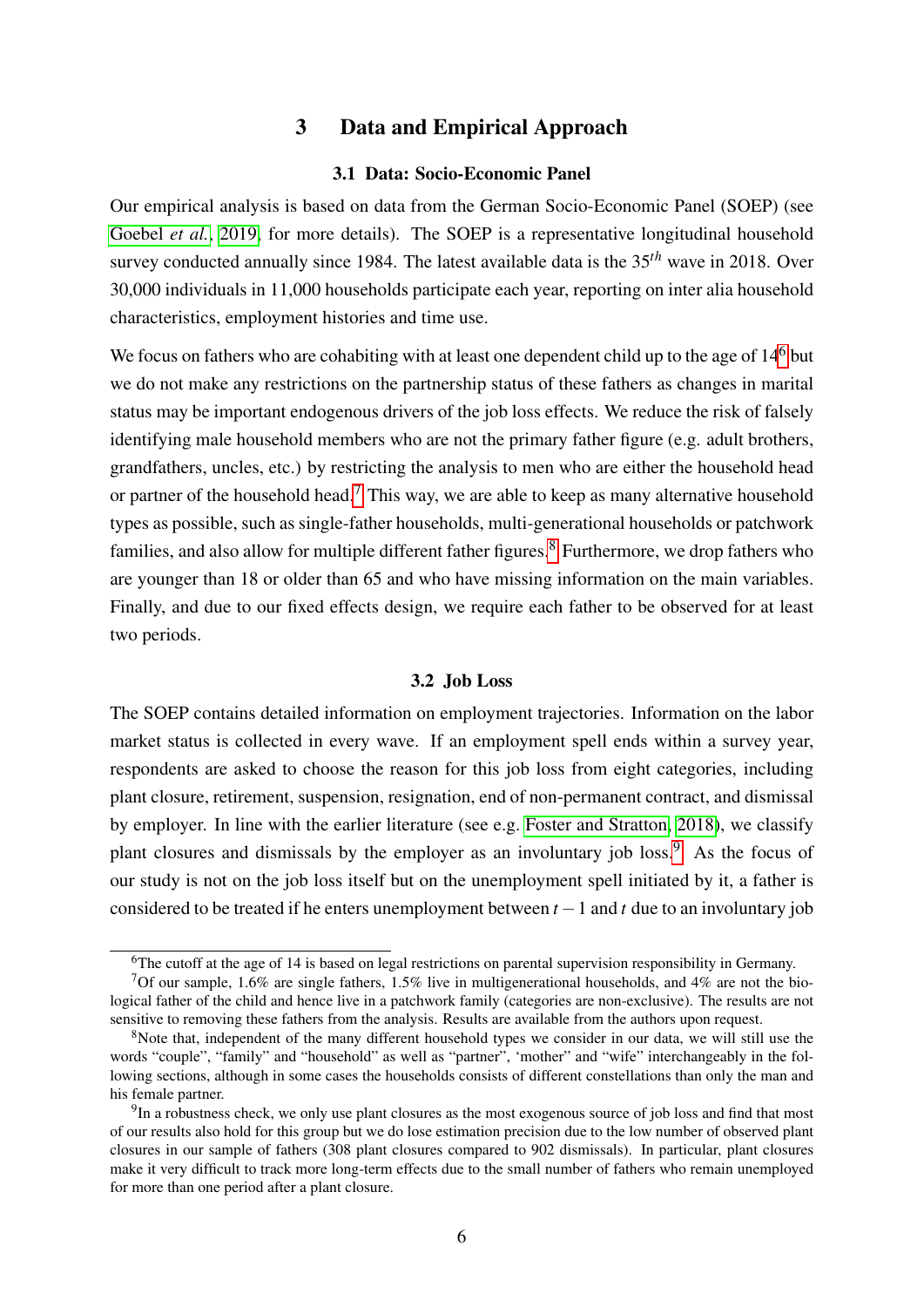loss. Thus, all treated fathers in our sample are unemployed at time point *t*, which we denote as "the time of the job loss" in the following. These fathers lost their job, on average, 4.7 months earlier.<sup>[10](#page-9-0)</sup> Men who report a job loss but are already re-employed in  $t$  are considered to be untreated. We will, nevertheless, discuss and analyze the potential endogeneity which is caused by this restriction in Sections [3.4.](#page-10-0) If fathers experience multiple job losses, all the job losses are treated as individual events.<sup>[11](#page-9-1)</sup> Additionally, couples in which both partners experience an involuntary job loss within the same period are excluded from our analysis. This results in a sample of 59,438 father-year combinations, in which 6,928 fathers are observed, on average, for 8.5 years. We are able to identify 1,210 job losses over the observation period.

#### 3.3 Time Use

<span id="page-9-4"></span>Our outcomes of interest are the number of hours fathers (and their partners) dedicate to child care and housework on working days and work-free days. SOEP respondents are shown a list of activities, which include paid work, education and training, leisure and physical activities, care (for children and other persons in need), and other unpaid domestic work such as errands, housework, and repairs and garden work.They are asked to indicate how many hours they spend on these activities on a normal day.[12](#page-9-2) For weekdays, this information is available for every year since 1992, while it is only collected biennially for Saturdays and Sundays.

Our main outcome variables are child care and housework, with the latter combining traditional routine housework (washing, cooking, cleaning), errands and repairs and gardening. We assume that these activities cover the majority of domestic duties in a standard household. We do not include care for persons in need in the housework measure as less than 3 percent of all fathers spend one hour or more on this task. Fathers who engage in this type of work may be a selective group and not representative of fathers in general. The reported hours for Saturdays and Sundays are combined by taking the average of both as a measure for time use on a normal weekend day.<sup>[13](#page-9-3)</sup>

<span id="page-9-0"></span><sup>&</sup>lt;sup>10</sup>The SOEP collects information on job losses occurring in the survey year and the previous year. In order to avoid duplicates, only job losses that occur after the interview in a given year are recorded in the following year. Although the majority of interviews takes place in April (s.d. 2.3 month), this design implies that for some fathers the first observation post-job loss is more than 12 months away from the actual job loss if their interviews lie more than 12 months apart. This is, however, only the case for 5% of our treatment group.

<span id="page-9-1"></span> $11$ Among all fathers, 20% experience multiple job losses over the whole sampling period. In order to test the risk of biases in our estimated effect due to job losses being influenced by earlier job losses, we conduct a robustness analysis in which we only consider fathers who experience only one job loss.

<span id="page-9-2"></span> $12$ Time use data derived from a single question is often subject to misreporting as the reported hours need not add up to 24 hours and are hence prone to conforming with social desirability [\(Bryant](#page-31-14) *et al.*, [2004\)](#page-31-14). However, in order to identify the causal effects of job loss, the SOEP is still preferable to more detailed time diary data such as the European Time Use Survey (TUS), which does not contain information on why a job loss occurred, does not allow for a link within households, and also lacks the panel structure and sample size the SOEP offers. We account for some of the potential measurement error by using individual fixed effects and by controlling for a number of time-variant interview characteristics in all specifications.

<span id="page-9-3"></span> $13$ Fathers who report more than 16 hours of child care or housework, which is assumed to be an unrealistic amount of time, are excluded from the analysis in order to avoid potential outliers driving the results.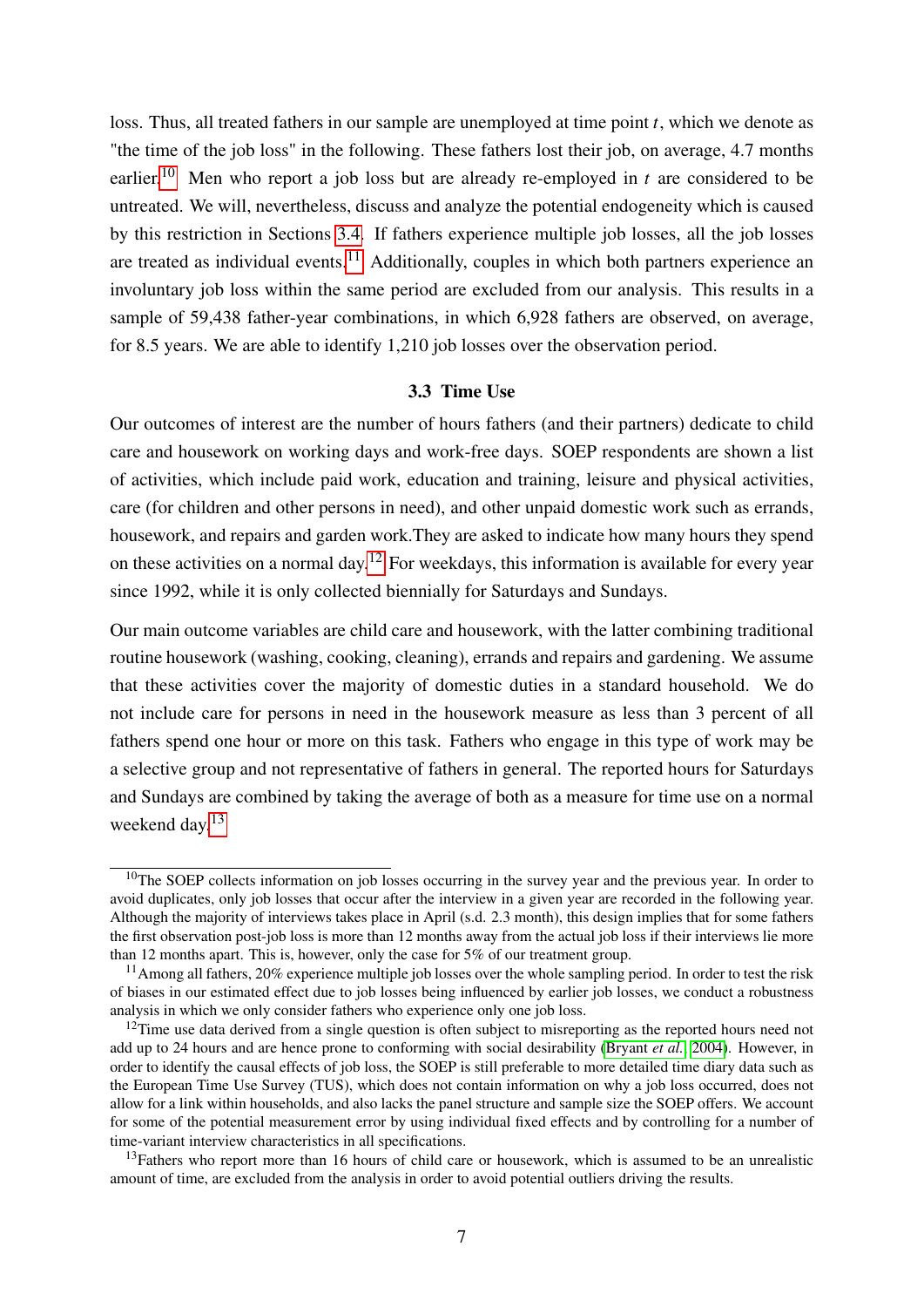

<span id="page-10-1"></span>

*Notes:* The figure plots the distribution of the paternal time use variables. The vertical lines indicate the sample mean. *Source:* Own calculations based on SOEP v35, weighted.

Figure [A.1](#page-35-0) shows how paternal and maternal time allocated to child care and housework has evolved since 1992. It visualizes the persistent gender gap, which still amounts to over two hours on both weekdays and weekends. In Figure [1,](#page-10-1) we plot the distribution of paternal time allocated to child care and housework for all fathers independent of their treatment status. In addition, the first column of Figure [A.3](#page-38-0) plots the distribution of housework separately for the three components.

Although the variables are not continuous, we see that there is a fair amount of variation. Overall, fathers spend, on average, more time on child care than on housework but this difference is largely driven by the weekends, with the sample means of child care and housework on weekdays being very similar (approx. two hours as compared to, on average, four hours of child care on weekends). We also analyze the occurrence of zero reported hours, which might result in the requirement of a non-linear estimation approach. We find that 21% (13%) of fathers report zero hours of child care on weekdays (weekends) and 16% (5%) of fathers report zero hours of housework on weekdays (weekends). Additionally, we see in the data that a large proportion of the reported zero hours in child care are driven by fathers with older children. Thus, the share of zero hours for child care on weekends is only 4% for fathers with children aged 6 or younger.

<span id="page-10-0"></span>Table [2](#page-11-0) provides summary statistics of the key outcome variables and gives some first descriptive evidence on how time investments differ in the period pre and post job loss for the treated fathers. We can already see in this raw comparison that fathers invest more time on child care and housework post-job loss on weekdays. The average pre-job-loss time spent on child care increases from 2.00 hours to 3.20 hours in the first post-job-loss-period (during unemployment) and from 2.14 hours to 3.89 hours for housework. The mean differences on weekends are less distinct and not significant.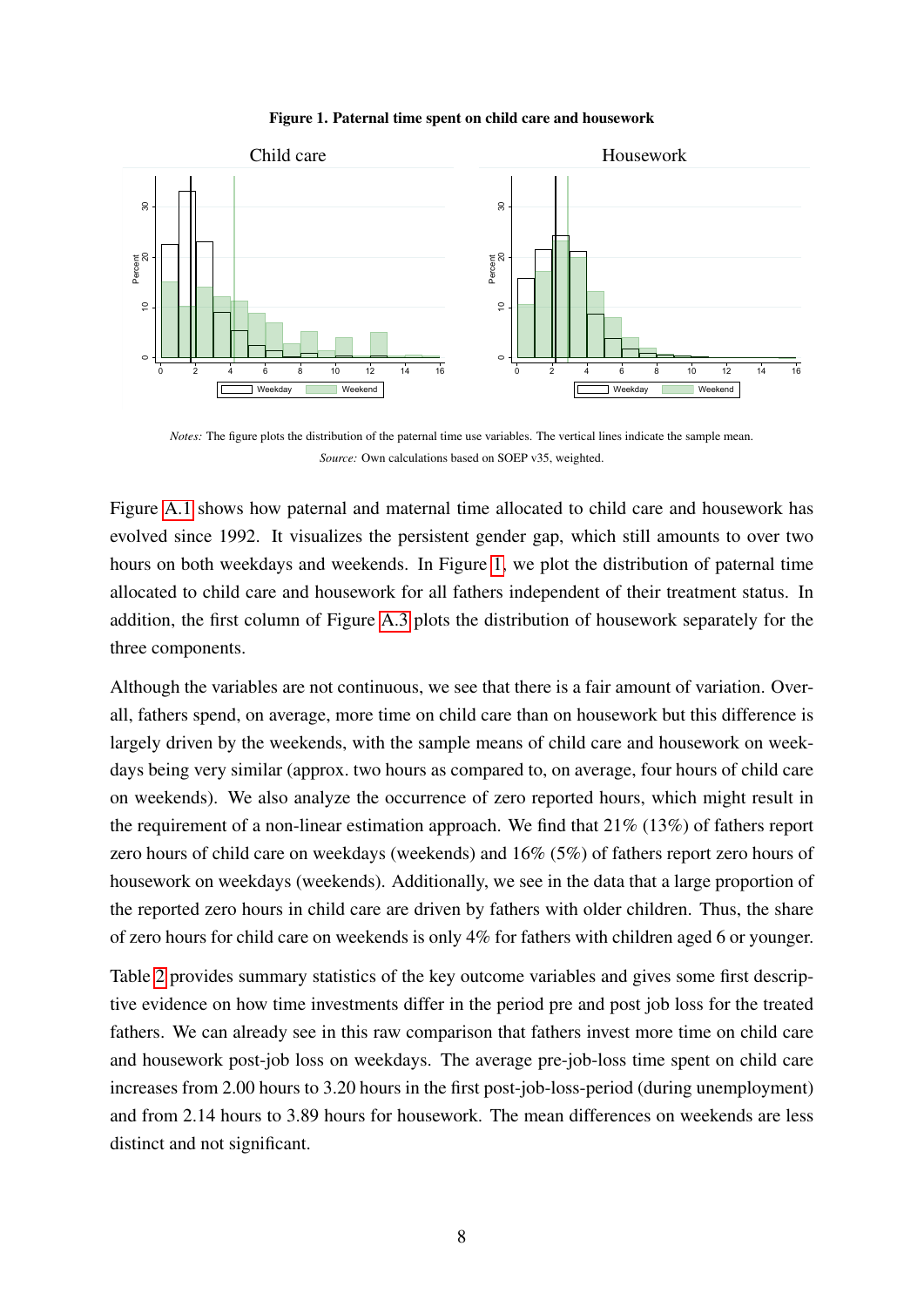<span id="page-11-0"></span>

|                    | Pre-job loss |     | Post-job loss | Difference |           |
|--------------------|--------------|-----|---------------|------------|-----------|
|                    | Sample mean  | N   | Sample mean   | N          |           |
| Weekday            |              |     |               |            |           |
| Child care weekday | 2.00         | 779 | 3.20          | 1210       | $1.20***$ |
| Housework weekday  | 2.14         | 779 | 3.89          | 1210       | $1.75***$ |
| Weekend            |              |     |               |            |           |
| Child care weekend | 4.50         | 399 | 4.62          | 601        | 0.12      |
| Housework weekend  | 2.72.        | 399 | 2.97          | 601        | 0.24      |

Table 2: Descriptive statistics: pre- and post-job loss

*Notes:* The table provides descriptive statistics. Standard deviations are reported in parentheses. \* *p* < 0.05, \*\*  $p < 0.01$ , \*\*\*  $p < 0.001$ .

*Source:* Own calculations based on SOEP v35.

#### 3.4 Estimation Strategy

The goal of our study is to identify the causal effect of an involuntary period of unemployment on time spent on child care and housework on weekdays and weekends. In order to achieve this goal, we address two potential identification problems: unobserved selection into unemployment and reverse causality. Firstly, although we only consider employer-initiated job losses, the job loss itself and especially the consecutive unemployment in period *t* may still be correlated with observed and unobserved characteristics of the individuals that also affect the outcome variables. Table [A.1](#page-36-0) presents basic descriptive statistics for our treatment group of fathers, who experienced involuntary unemployment over the sample period, and, in comparison, for the control group of fathers, who did not experience any involuntary unemployment spells. The table shows a number of differences with respect to observable characteristics between the two groups. As expected, the monthly net household income is lower for those fathers who experience a job loss. In addition, fathers with an involuntary job loss are selected in terms of education, the partner's labor force status, the number of children in the household as well as physical and mental health. With respect to child care and housework involvement, the average hours of untreated fathers are only slightly lower for child care during workdays and for housework on weekends but otherwise indicate no severe selection compared to the pre-treatment means of treated fathers (see Table [2\)](#page-11-0). Besides these observable differences, fathers who lose their job and fathers who do not might also differ with respect to unobservable characteristics, such as their preferences and priorities for work and family life, which would lead to an omitted variable bias.

In order to overcome this potential omitted variable bias with respect to unobserved characteristics, we employ an event-study approach with individual fixed effects. This allows us to compare paternal time investments for the same individual before and after job loss and thus control for any time invariant observable and unobservable characteristics. It also reduces the risk of selection on time-variant characteristics, assuming that the within-individual selection is less severe than the between-individual selection. In addition, the individual fixed effects also account for differences in the reporting of time use, which are constant over time. We follow an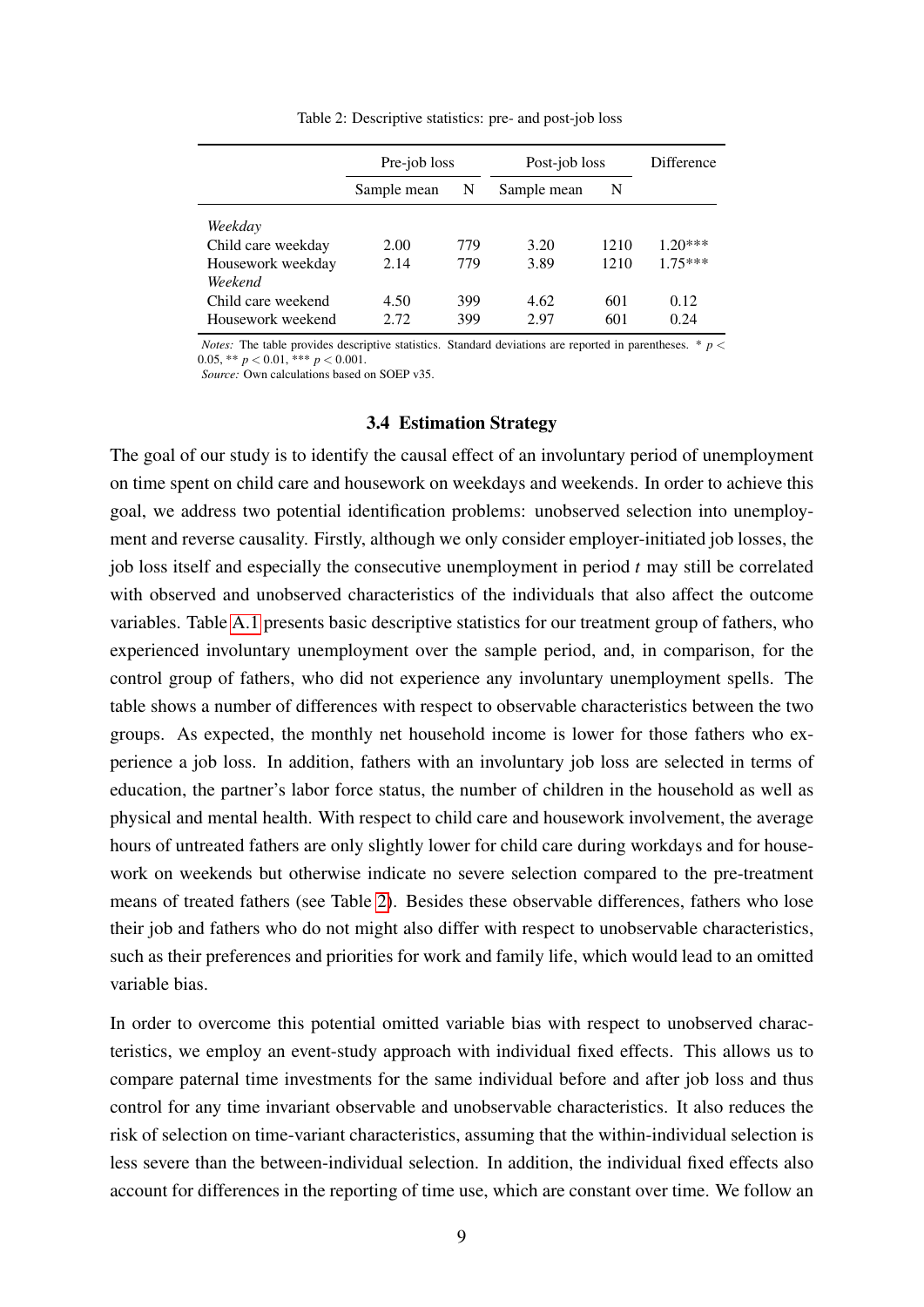event study methodology as described, for example, by [Schmidheiny and Siegloch](#page-33-13) [\(2019\)](#page-33-13), and estimate the following equation:

<span id="page-12-3"></span>
$$
y_{it} = \sum_{j=j}^{j} \beta_j b_{it}^j + \alpha_i + \alpha_t + \sum_a \delta_a \times \mathbb{1}_{\text{age group}_{i=a}} + \sum_c \delta_c \times \mathbb{1}_{\text{child age group}_{i=c}} + I_{it} + \varepsilon_{it}
$$
 (1)

where  $y_{it}$  is the outcome of individual *i* in time *t*,  $\alpha_i$  and  $\alpha_t$  are individual and year fixed effects, respectively, and  $\delta_a$  and  $\delta_c$  are age group fixed effects for the fathers and their youngest child, respectively.<sup>[14](#page-12-0)</sup> To account for time-varying misreporting, we additionally control for interview characteristics  $I_{it}$ . The vector  $I_{it}$  includes the survey mode (self-completed, orally completed, completed by proxy or translator)<sup>[15](#page-12-1)</sup> as well as the gender of the interviewer, which may impact the degree of misreporting due to social desirability considerations<sup>[16](#page-12-2)</sup>.  $b_{it}^j$  is a treatment indicator for an event happening  $j \in [j, \overline{j}]$  periods away from *t*, which we define as:

$$
b_{ii}^j = \begin{cases} \mathbb{1}[t \le e_i + j] & \text{if } j = \underline{j} \\ \mathbb{1}[t = e_i + j] & \text{if } \underline{j} < j < \overline{j} \\ \mathbb{1}[t \ge e_i + j] & \text{if } j = \overline{j} \end{cases} \tag{2}
$$

The treatment indicators  $b_{it}^j$  are binned at the endpoints, i.e. they also include the effect of the treatment being *j or more* in the future or  $\overline{j}$  *or more* periods ago. In our baseline specification, we analyze time use three years prior to the job loss and up to five years thereafter, thus covering a time frame of eight years. We follow the standard in the literature and fix the coefficient  $\beta$  of the pre-treatment period  $t - 1$  to zero [\(Schmidheiny and Siegloch, 2019\)](#page-33-13).

Equation [\(1\)](#page-12-3) is estimated using a linear parametric model and standard errors are clustered on the individual level. As the use of a non-linear estimation in the event study framework with individual fixed effects is difficult to implement, we run a robustness check using a non-linear tobit model in a setting without individual fixed effects to check the sensitivity of our results in this respect. We find that our results are robust and thus assume the applicability of a linear model for our empirical analysis.

Although individual fixed effects and the exogenous treatment indicator capture large parts of the unobserved selection, endogeneity concerns may remain with respect to within-individual

<span id="page-12-2"></span><span id="page-12-1"></span><sup>15</sup>[Bryant](#page-31-14) *et al.* [\(2004\)](#page-31-14) show that errors in telephone surveys are larger than those in surveys conducted by mail.

<span id="page-12-0"></span><sup>&</sup>lt;sup>14</sup>Due to the fixed effects design, we cannot control for exact paternal and child age directly. Instead, we construct age groups for the father  $(\delta_a)$  and the youngest child  $(\delta_c)$ , which are still identified as we are able to observe fathers and children multiple times within these age ranges.

<sup>&</sup>lt;sup>16</sup>While there is some evidence that men do a comparably large share of housework and child care duties would like to preserve a traditional self-image and hence under-report, it is more likely that fathers would like to appear more supportive than they actually are.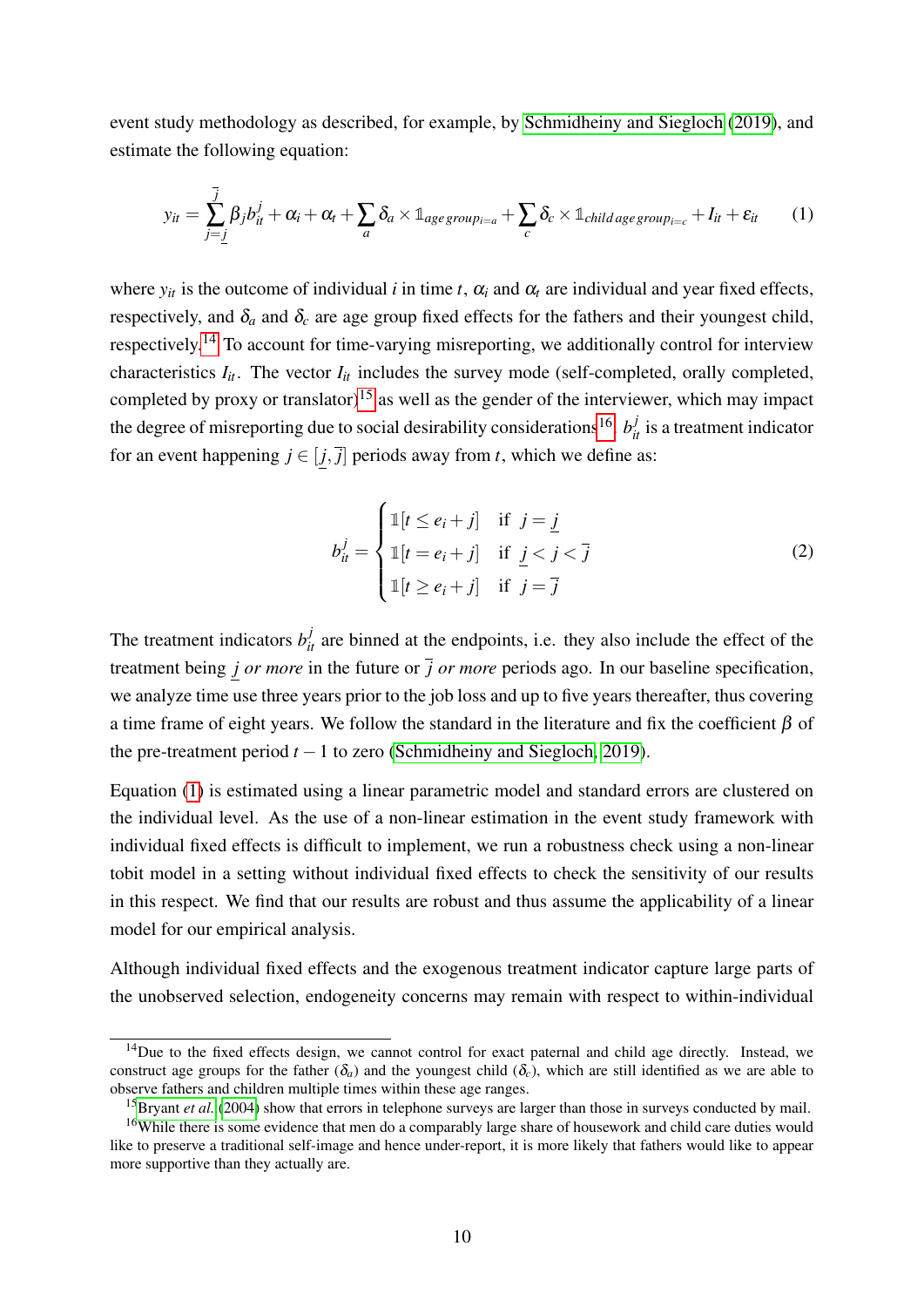selection into remaining unemployed after the job loss which is a precondition to be counted as a treated individual in our data. We account for this by restricting the analysis to potentially less selective fathers who became unemployed up to three months prior to the interview in one robustness check in Table [A.7.](#page-42-0) The results are not sensitive to this change. In order to investigate the potential of remaining within-individual selection into treatment based on timevariant omitted variables, we consider the differences between characteristics in the pre-job loss period *t* −1 and past periods for treated fathers in more detail in Section [4.4.](#page-19-0)

A second potential identification problem is the possibility of reverse or simultaneous causality in a situation in which an increased domestic time-investment makes a treatment more likely. This would be the case if 1) an increased pre-treatment time investment is accompanied by a decrease in workplace productivity or engagement which causes the job loss itself, or 2) if a change in time investments immediately after the job loss causes a delayed re-entry into the labor market, which leads to fathers investing more time being more likely to be captured in our treatment in *t* while fathers investing less time might be re-employed already and thus excluded from our treatment group.

We address the first concern by considering pre-treatment trends in time investment and by analyzing a number of potentially omitted time-variant characteristics and life events such as the partner's labor force status, fertility and regional mobility as well as psychological wellbeing. In addition, we consider these as additional control variables in our model in Section [4.4](#page-19-0) and restrict our analysis to plant closures as the most exogenous form of job loss in a robustness check in Section [4.5.](#page-20-0) We address the second concern by applying a restriction to very recent job losses, as described above, and by analyzing the potential selection into later re-employment based on changes in time investment in the treatment period. The latter results do not indicate any severe selection into re-employment in period  $t + 1$  or later depending on the extent of the change in paternal time investment in the household in between  $t - 1$  and  $t$ . A high or low change in time investment seems not to be a predictor of the re-employment rate of fathers.<sup>[17](#page-13-0)</sup>

## 4 Results

#### 4.1 First Stage - Treatment Characterization

We begin by analyzing how an involuntary job loss impacts employment probabilities, daily working hours, hourly wages, gross labor earnings, net household income, and the paternal income share to understand how our treatment impacts the labor market trajectories of fathers and the financial situation of households.

Figure [2](#page-14-0) depicts the coefficients and 95-percent confidence intervals from the interaction of the involuntary job loss indicator with the time difference to the event as stated in equation [\(1\)](#page-12-3) using

<span id="page-13-0"></span> $17$ Results are available from the authors upon request.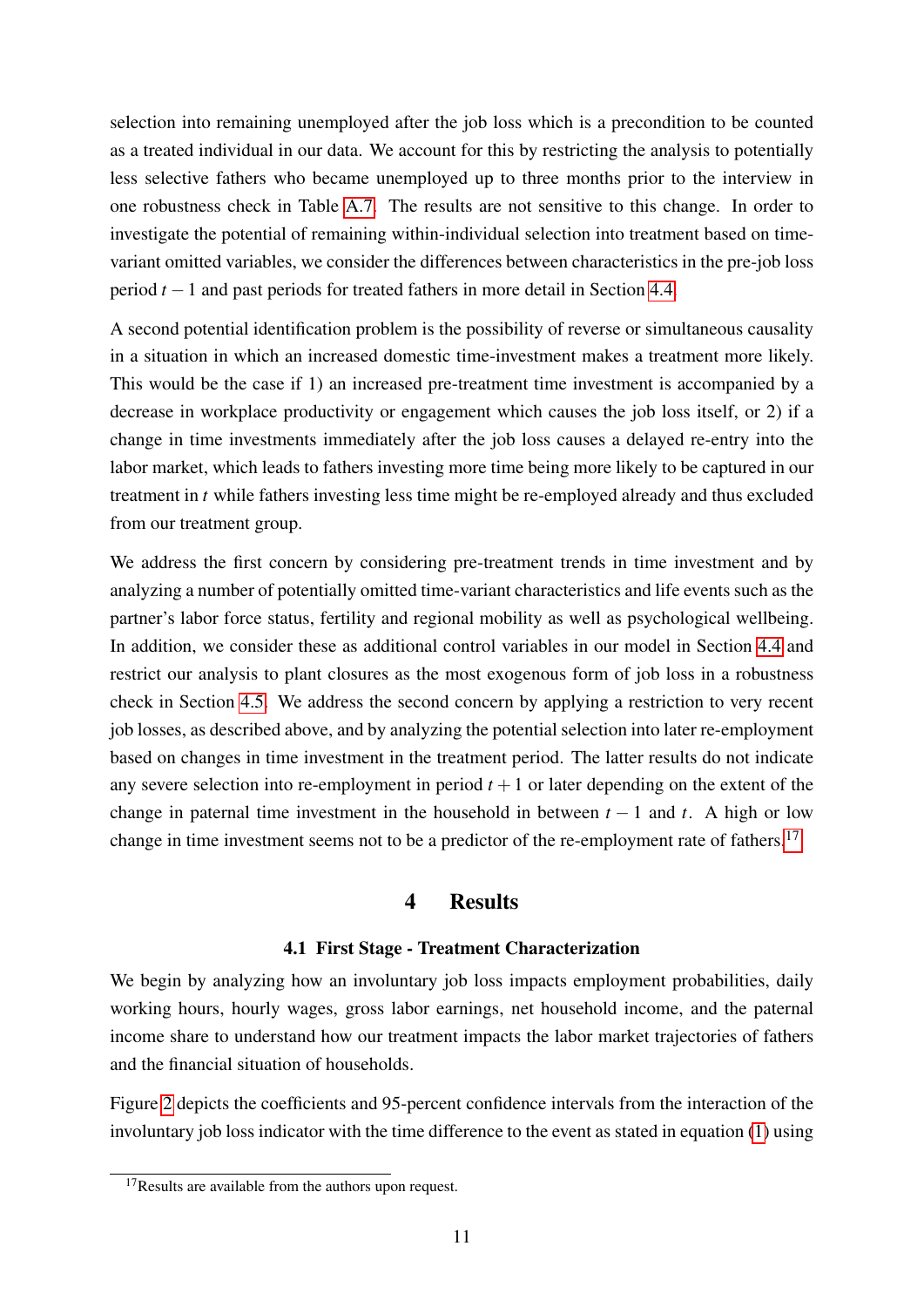

<span id="page-14-0"></span>

*Notes:* The figure plots estimates from an interaction of the job loss with indicators on the time difference to the event. The regressions include individual and year fixed effects and interview and age-group controls. Confidence intervals are based on standard errors clustered on the individual level and refer to the 95 percentile.

the six first stage outcomes as dependent variables. The dashed lines indicate the timing of the job loss, with period  $t = 0$  being the start of the unemployment spell initiated by the job loss.

First, we find that the job loss immediately reduces the employment probability by roughly 80 percentage points (pp) (Figure 2a).<sup>[18](#page-14-1)</sup> Five periods after the job loss, these fathers are still 20 pp. less likely to be employed. Daily working hours fall in the short run by more than six hours (Figure 2b), which corresponds to the additional time available to treated fathers after the job loss. Working hours do not fully recover to pre-treatment levels five years after the job loss.

In addition, we can also see that the involuntary unemployment does not just reduce paternal gross labor earnings in the short and long run (Figure 2c) but also affects net household income (Figure 2e). Social transfers and the adjusted labor force participation of partners thus are, on average, not able to compensate for the earnings losses completely. Interestingly, we can also identify effects on the gross hourly wages of those fathers who are re-employed (Figure 2d). Although less precisely estimated, due to the small sample size, gross hourly wages after re-employment are significantly lower but seem to converge back to pre-shock levels after a short time. In combination with the reduced employment probability, this leads to a long-term

*Source:* Own calculations based on SOEP v35.

<span id="page-14-1"></span><sup>&</sup>lt;sup>18</sup>The probability does not fall by 100 pp, as we do not require that fathers have to be employed in the period before the job loss. Fathers may be in a different labor market status in the year prior to the job loss (e.g. in education or unemployed), become employed after the pre-job loss survey date and then experience an involuntary job loss.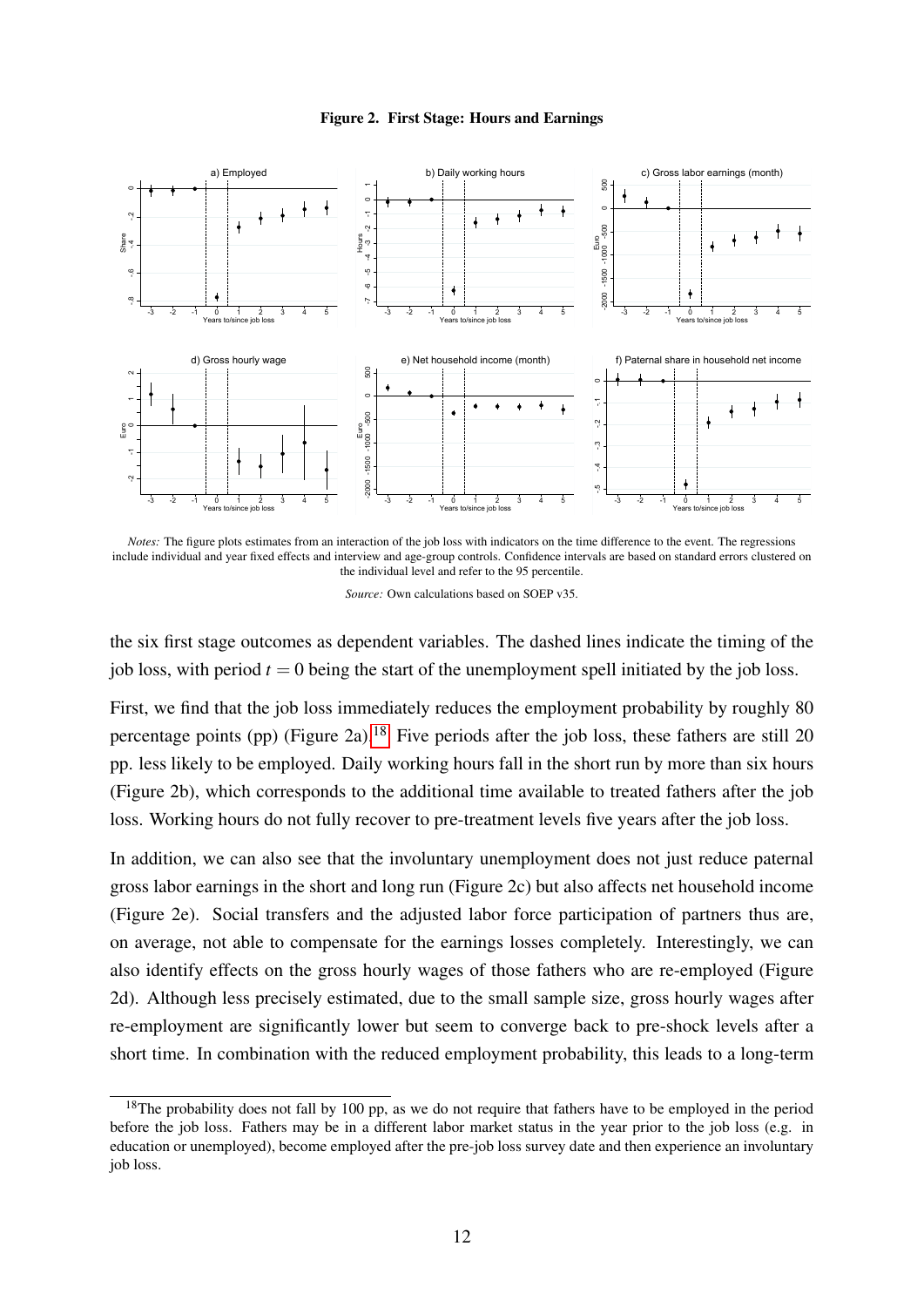reduction of the paternal share in net household income (Figure 2f).

These findings are all largely in line with findings of the earlier literature (see e.g. [Halla](#page-32-10) *et al.*, [2020;](#page-32-10) [Eliason and Storrie, 2006;](#page-31-9) [Arulampalam](#page-30-11) *et al.*, [2001;](#page-30-11) [Jacobson](#page-32-12) *et al.*, [1993\)](#page-32-12) and can be taken as first indications for the theoretical applicability of time availability, financial constraints, and changes in bargaining power within the household as potential mechanisms.

In addition to the effects of the job loss on hours and earnings, the graphs in Figure [2](#page-14-0) also help us to assess the pre-trends for these variables. While we do not see any pre-treatment trends in working hours, employment probability, and paternal share in the household net income, we can see a negative trend in the pre-treatment hourly wages, which also translates into weak negative trends in gross labor income and net household income. These trends likely depict the anticipation and the deterioration of the economic situation in the firm shortly before the job loss and are in line with the findings of [Ashenfelter](#page-30-14) [\(1978\)](#page-30-14), commonly known as Ashenfelter's dip. We argue that these pre-trends nevertheless do not adversely affect our main estimation results due to the fixed effects approach we implement, as long as the pre-trends in domestic hours are not affected by it.

#### 4.2 Main Results

We continue by estimating equation [\(1\)](#page-12-3) for all four time allocation outcomes: child care on weekdays and weekends as well as housework on weekdays and weekends. Figure [3](#page-16-0) depicts the coefficients and 95-percent confidence intervals from the interaction of the involuntary job loss indicator with the time difference to the event. Corresponding regression results including standard errors are provided in Table [A.2](#page-37-0) in the Appendix.

To begin with, we do not see any pre-treatment trends in time allocation, which is reassuring with respect to potential reverse causality issues and concerns about anticipation. Fathers do not seem to change their time allocation in the periods before the job loss. With respect to the treatment effects, we find that an involuntary job loss significantly increases paternal time allocated to child care by roughly 1.2 hours in the short term, i.e. during the unemployment spell in *t*, which corresponds to an increase of 58 percent relative to the baseline of 2.06 hours in the pre-treatment period. However, the effect is not persistent in the full sample: as early as in the two subsequent periods this effect falls to between 0.2 to 0.3 hours and vanishes completely three to four years after the job loss.

Nevertheless, this "leveling off" in the effect is likely driven by the re-employment of most of the fathers in the sample and may thus be heterogeneous with respect to the paternal employment status. In contrast to the strong effects during weekdays, no significant effect can be observed during weekends in the short or long run.

Next, we turn to the paternal involvement in housework. Here, the immediate increase in time allocated to housework on a weekday amounts to 1.7 hours, which increases the baseline amount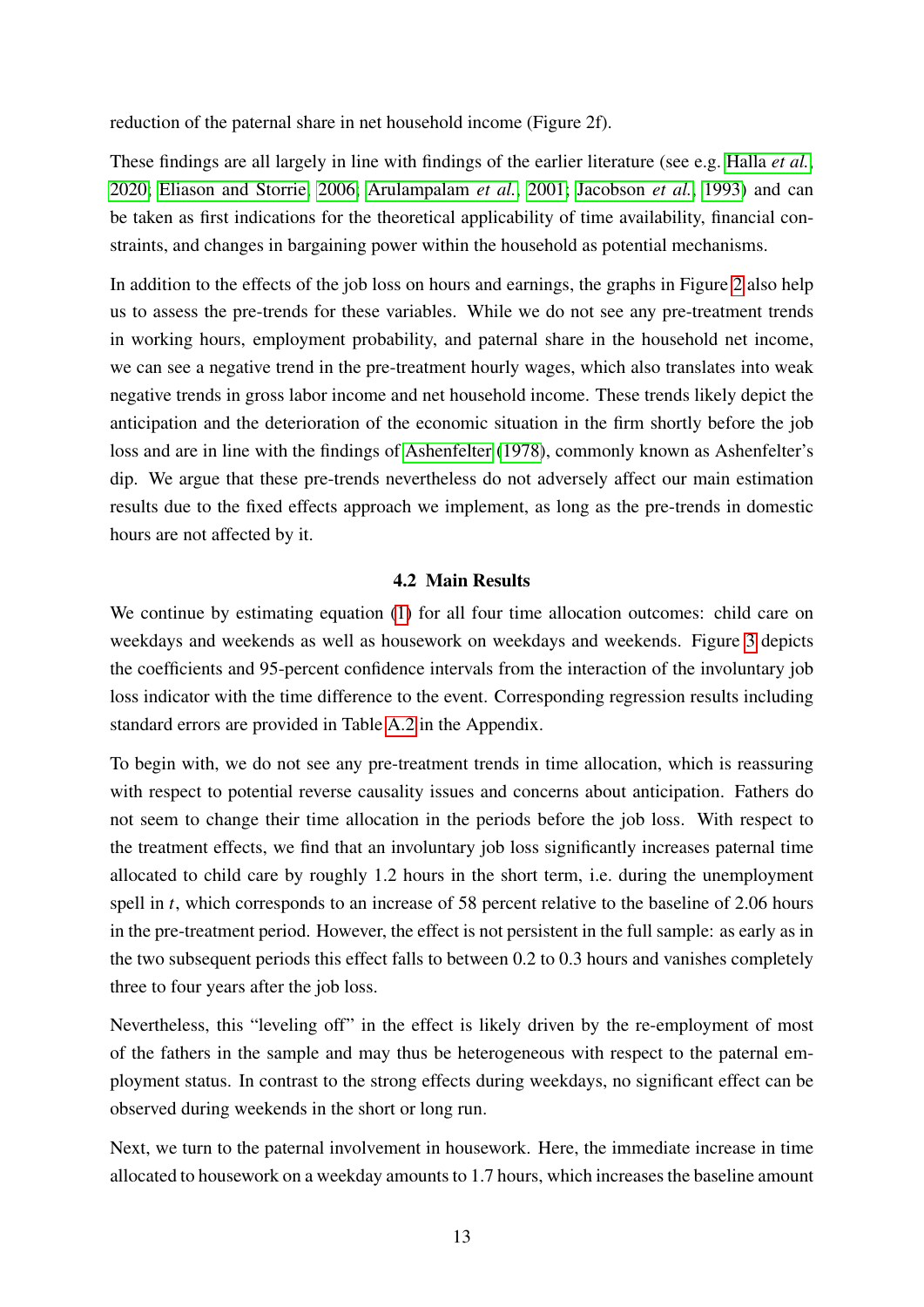

<span id="page-16-0"></span>

*Notes:* The figure plots estimates from an interaction of the job loss with indicators on the time difference to the event. The regressions include individual and year fixed effects and interview and age-group controls. Confidence intervals are based on standard errors clustered on the individual level and refer to the 95 percentile.

*Source:* Own calculations based on SOEP v35.

of time spent on housework in the pre-treatment period of 2.16 hours by approximately 79 percent. While this effect drops by two thirds to around 0.5 hours in period  $t + 1$ , it is still significantly positive even five periods after the shock. No significant effect can be observed during weekends. As can be seen in Figure [A.3,](#page-38-0) routine housework, errands as well as repairs and gardening contribute to the overall effect in largely equal shares.

<span id="page-16-1"></span>In summary, we find that a job loss leads to a large increase in paternal child care and housework on weekdays during the period of immediate unemployment. The effects seem to be more persistent for housework than for child care. In general, we see that our results for child care are less precisely estimated, which may be the result of substantial heterogeneity in responses to the employment shock. We do not see any substantial effects on weekends. Even though the confidence intervals are larger, which stems from the smaller sample size, the point estimates are not substantial either.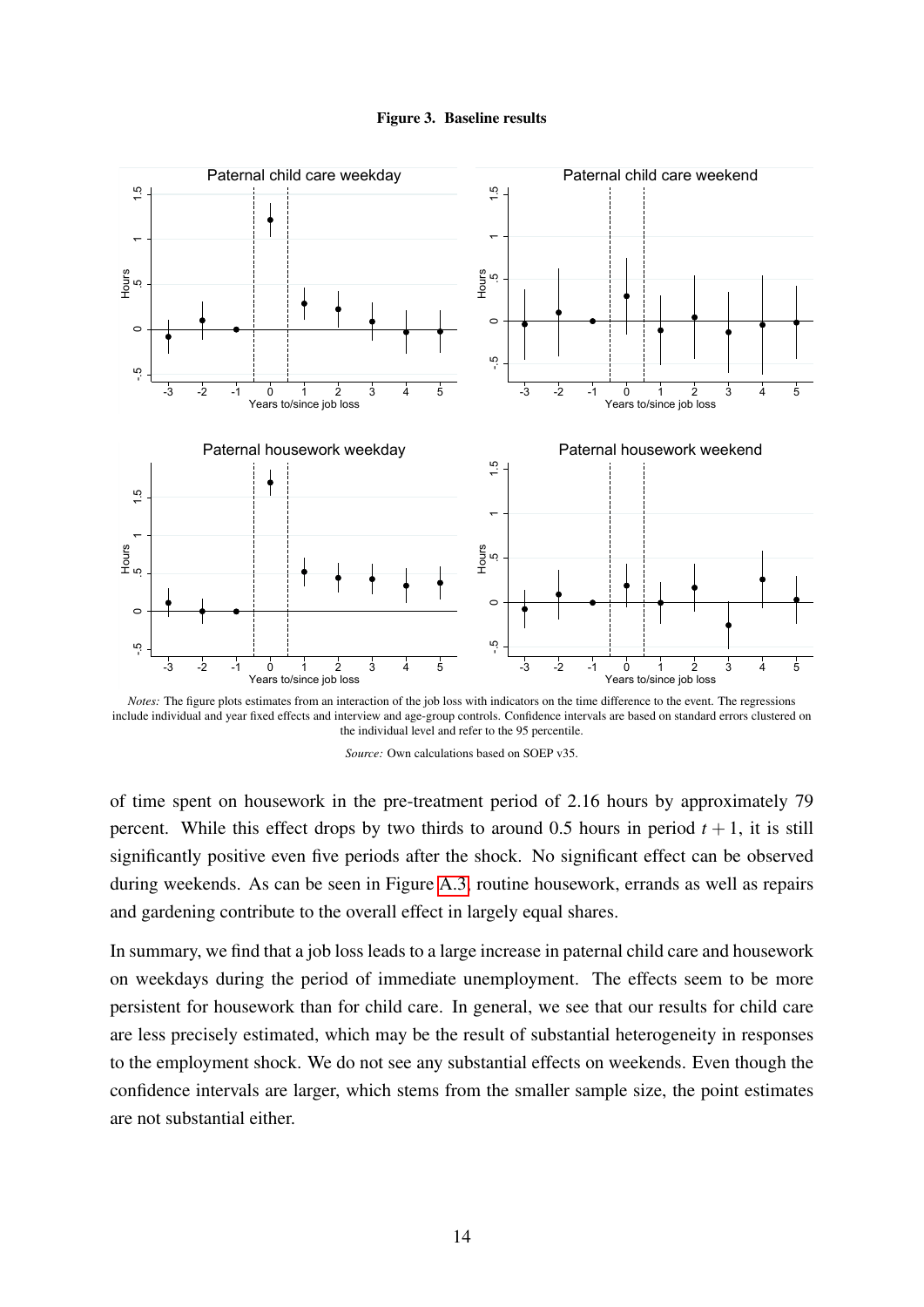#### 4.3 Heterogeneity Analysis

The main findings do not allow us to draw conclusions about the channels outlined in Section [2](#page-5-1) and are at risk of obscuring underlying heterogeneity in the responses. This is why we further investigate the mechanisms behind the raw effects by interacting the event indicators with different group indicators, such as the paternal post-shock employment status, the partner's employment status, paternal education, and the age of the youngest child.

Post-Shock Labor Force Statuses First, we address the obvious question of whether the identified effects are driven by a specific group of fathers (and families) depending on whether they (and their partners) are working or not working in the subsequent periods. This allows us to make statements on whether the observed overall long-term effect constitutes a permanent change in household dynamics, also after re-employment, or is simply driven by the remaining unemployed fathers. Nevertheless, it should be noted that post-shock employment statuses are potentially endogenous due to unobserved intra-individual selection and reverse causality between changes in time investment and re-employment probabilities. The following results, thus, have to be interpreted with care and in light of the discussion on endogeneity in the employment statuses in Section [3.4.](#page-10-0)

Results of a heterogeneity analysis with respect to paternal and maternal employment status in the post-shock periods are presented in Table [3.](#page-18-0) We only include fathers with valid information for their partners in this analysis and the sample size is, thus, reduced as it excludes single fathers as well as fathers with missing information on the female partners' labor supply and time use.

In the short run and on weekdays, we find that paternal child care does not differ by taking into account the spousal employment status while the effect on housework involvement is larger for fathers with working partners. We do not find any significant short-run effects on weekends. In the long run, we find positive and persistent weekday effects for fathers who remain unemployed up to four periods after the shock. Compared to the strong effect in the initial unemployment period, the effects also seem to level off if fathers remain unemployed. This is in line with what we find with respect to the distance to the job loss: the short-run effect is stronger for fathers who experienced the job loss more recently.<sup>[19](#page-17-0)</sup> The heterogeneities with respect to the partner's employment status nevertheless become more pronounced in the long run and are also clearly visible for child care in the case of fathers remaining unemployed 3 to 4 periods after the job loss. While unemployed fathers with non-working partners seem to slowly converge back to pre-shock periods, unemployed fathers with employed partners continue to invest more. This is even more pronounced if we differentiate using maternal working hours. While unemployed men with part-time employed partners also decrease their time investment

<span id="page-17-0"></span> $19$ Results are available from the authors upon request.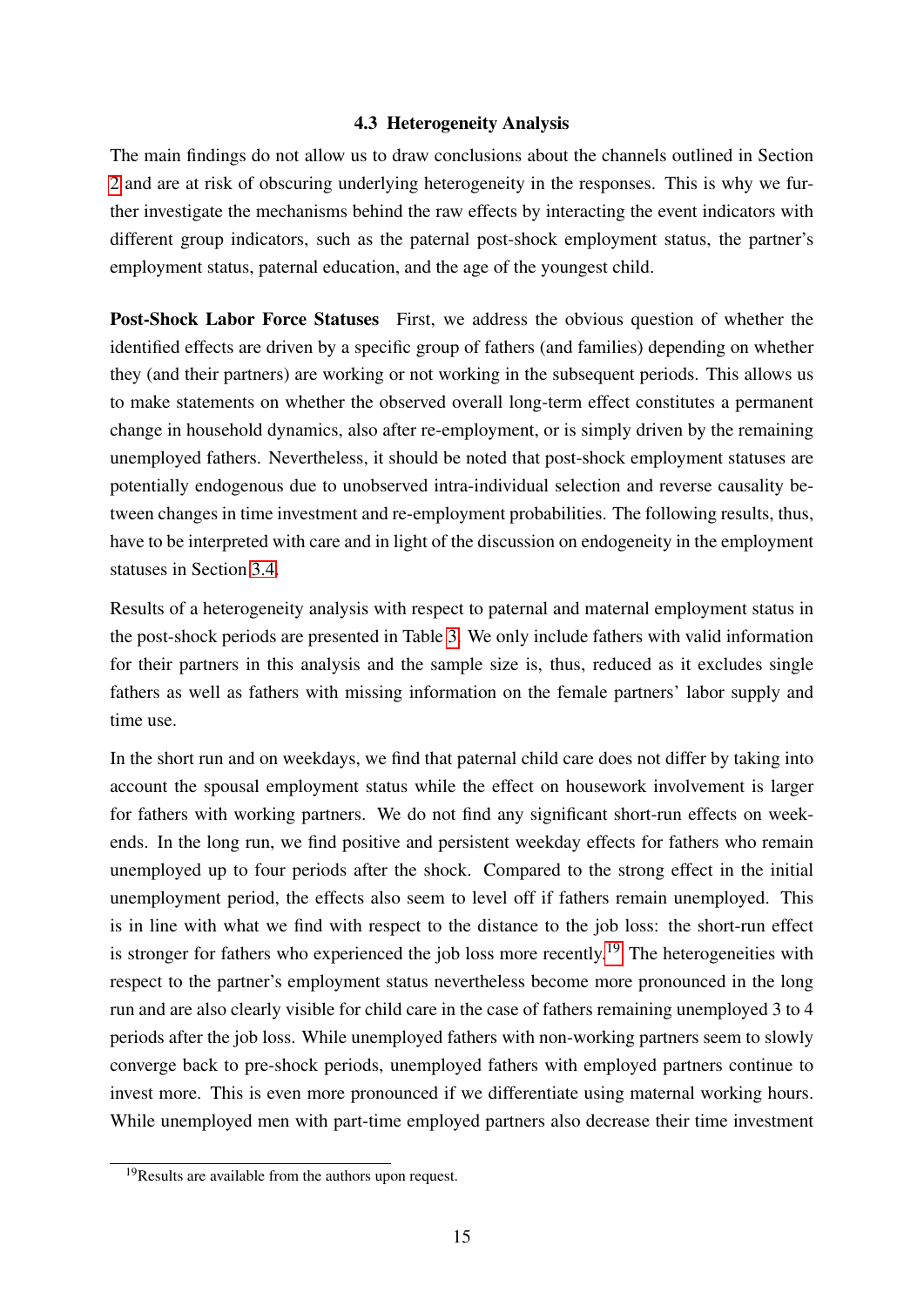|                  | Estimated treatment effect of job loss |            |            |           |  |
|------------------|----------------------------------------|------------|------------|-----------|--|
|                  | Child care                             |            |            | Housework |  |
|                  | Weekday                                | Weekend    | Weekday    | Weekend   |  |
|                  | (1)                                    | (2)        | (3)        | (4)       |  |
| Job loss         |                                        |            |            |           |  |
| Both not working | 1.239***                               | 0.062      | 1.361***   | $-0.040$  |  |
|                  | (0.131)                                | (0.265)    | (0.111)    | (0.143)   |  |
| Mother working   | $1.111***$                             | 0.405      | 2.088***   | $0.303*$  |  |
|                  | (0.119)                                | (0.268)    | (0.129)    | (0.151)   |  |
| 1-2 periods post |                                        |            |            |           |  |
| Both not working | $0.791***$                             | 0.152      | $1.025***$ | $-0.158$  |  |
|                  | (0.166)                                | (0.291)    | (0.141)    | (0.144)   |  |
| Father working   | $-0.510***$                            | $-0.892**$ | $-0.327**$ | $-0.331*$ |  |
|                  | (0.115)                                | (0.307)    | (0.113)    | (0.163)   |  |
| Mother working   | $0.806***$                             | 0.413      | $1.437***$ | 0.116     |  |
|                  | (0.148)                                | (0.286)    | (0.169)    | (0.202)   |  |
| Both working     | $-0.231*$                              | 0.029      | $-0.048$   | 0.259     |  |
|                  | (0.103)                                | (0.259)    | (0.101)    | (0.149)   |  |
| 3-4 periods post |                                        |            |            |           |  |
| Both not working | $0.611**$                              | $-0.315$   | $0.689***$ | $-0.244$  |  |
|                  | (0.201)                                | (0.397)    | (0.158)    | (0.198)   |  |
| Father working   | $-0.596***$                            | $-0.175$   | $-0.149$   | $-0.235$  |  |
|                  | (0.123)                                | (0.333)    | (0.119)    | (0.170)   |  |
| Mother working   | $0.861***$                             | 0.113      | 1.459***   | 0.294     |  |
|                  | (0.196)                                | (0.356)    | (0.180)    | (0.211)   |  |
| Both working     | $-0.372**$                             | 0.005      | $-0.099$   | $-0.129$  |  |
|                  | (0.130)                                | (0.296)    | (0.118)    | (0.179)   |  |
|                  |                                        |            |            |           |  |
| Obs.             | 56,550                                 | 28,227     | 56,550     | 28,227    |  |

<span id="page-18-0"></span>Table 3: Heterogeneity by paternal and maternal employment status

*Notes*: The table reports treatment effect estimates of an involuntary job loss on paternal time allocation. The regressions include individual and year fixed effects and interview and age-group controls. Standard errors clustered on the individual level in parentheses.  $*$   $p < 0.05$ ,  $*$   $*$   $p < 0.01$ ,  $*$   $*$   $*$   $p < 0.001$ .

*Source:* Own calculations based on SOEP v35.

over time, the increased time investment of men with full-time employed partners stays constant 3-4 periods after the shock as well.<sup>[20](#page-18-1)</sup> In contrast, we see a significant decrease in hours spent on child care and housework for fathers who are re-employed, especially if the partner is not working. A similar negative effect can also be seen if the partner is only part-time employed. These effects are, in contrast to all the other observed effects, also observable on weekends.

Although at risk of being biased by selection into post-shock labor force status, this heterogeneity is crucial to understand the underlying mechanisms and counteracting effects behind the overall treatment effect. This heterogeneity reveals that the identified short- and long-term effects on time investment are not caused by the job loss itself but are tied to the labor force

<span id="page-18-1"></span> $^{20}$ Results for the heterogeneity analysis by mother's working hours are available upon request.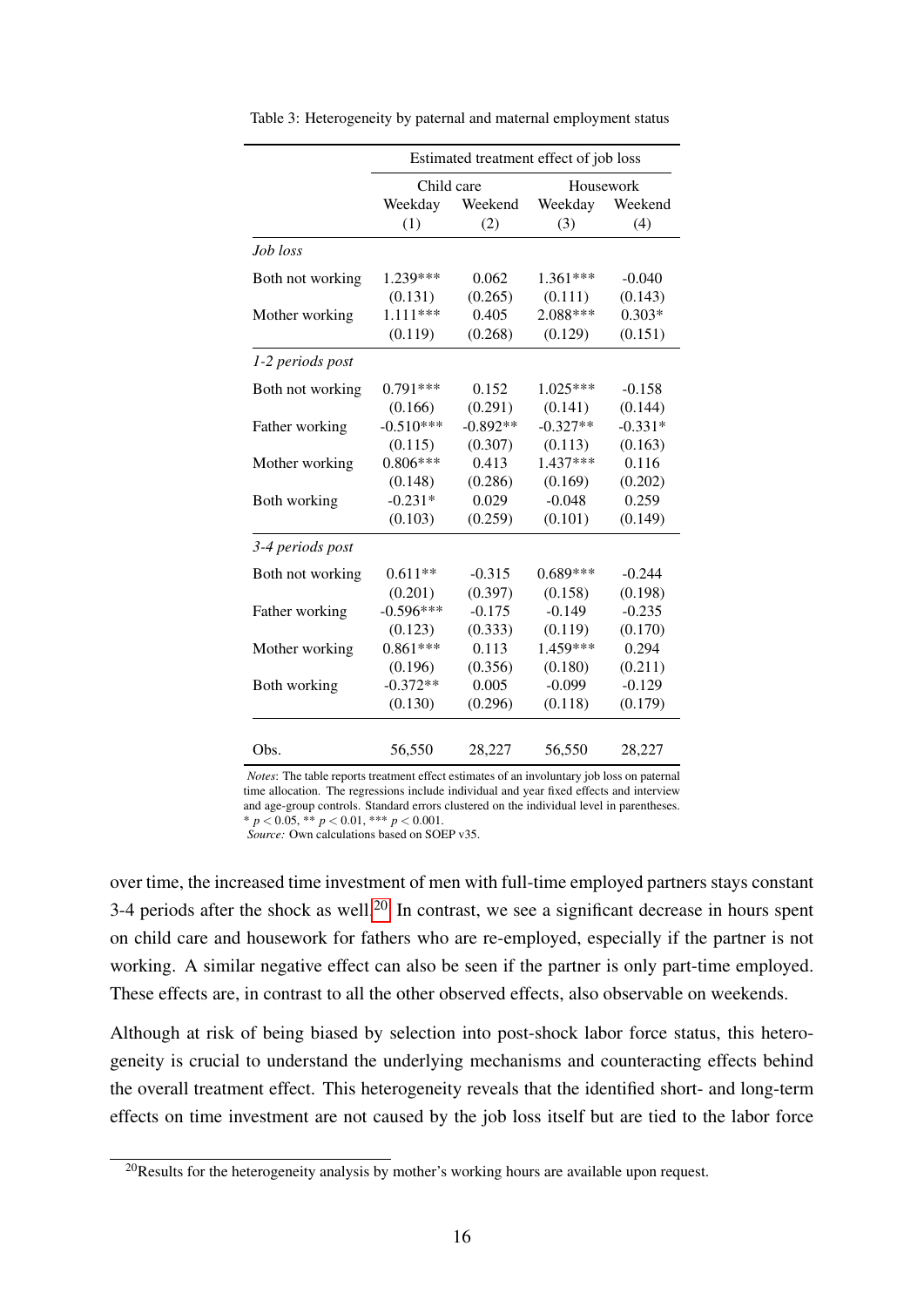status of the respondents.

Child Age and Daycare Use Next, we investigate how the effects differ by child age and daycare use. As we include fathers of children up to the age of 14, the effects for fathers with young children may be concealed since older children require substantially less care. We estimate separate effects for fathers of children up to the age of six and fathers of older children in Table [A.3.](#page-39-0) Furthermore, we differentiate between younger children according to whether they attend daycare and find that the immediate effects on child care are significantly larger for younger children, especially for those who do not attend daycare as the intra-household demand for time investment is much higher. $^{21}$  $^{21}$  $^{21}$ 

Educational Background Finally, we also check how the effects differ by education, splitting fathers according to whether they have obtained a tertiary degree (vocational or academic) in Table [A.4.](#page-40-0) We see that the effects on child care on weekdays are slightly higher for the highly educated fathers. This is largely in line with the existing literature on heterogeneity in paternityleave take-up with respect to fathers educational level (see e.g. [Bünning and Pollmann-Schult,](#page-31-2) [2016;](#page-31-2) [Tamm, 2019;](#page-34-1) [Twamley and Schober, 2019\)](#page-34-4) and could be driven by more fluid gender norms in the group of highly educated men and a potentially greater understanding of the positive consequences of their investment on their children's outcomes. In contrast to this, we also see a higher short-term effect on housework in fathers without a post-secondary education.

#### 4.4 Co-determined and correlated outcomes

<span id="page-19-0"></span>As discussed in Section [3.4,](#page-10-0) the event study approach with individual fixed effects eliminates much of the potential selection in our treatment variable, however, we may still miss potentially important underlying within-individual changes in correlated and co-determined outcomes and life events. Thus, we further investigate the treatment effects on a number of other interesting outcomes and their pre-treatment trends. We also investigate the sensitivity of our estimated effects to including these potentially endogenous mechanisms in our model.

In Table [A.5,](#page-40-1) we analyze how other outcomes are determined by a paternal involuntary job loss and how the corresponding outcomes evolved prior to the job loss. In doing so, we concentrate on four main aspects of life that might be simultaneously associated with unemployment shocks and time investment in the household: the added worker effect (as measured by the partner's employment and working hours), fertility in the household (as measured by the birth of a biological child), individual wellbeing and mental health, and regional mobility. First, we can not identify any significant pre-treatment trends in fathers' wellbeing, maternal employment and working hours, regional mobility, and household fertility.

<span id="page-19-1"></span><sup>&</sup>lt;sup>21</sup>As the literature finds that paternal time investments potentially differ by child gender [\(Mammen, 2011;](#page-33-14) [Baker](#page-30-15) [and Milligan, 2016\)](#page-30-15), we also split fathers according to whether they have only male or only female children, but do not find any differences. Results are available from the authors upon request.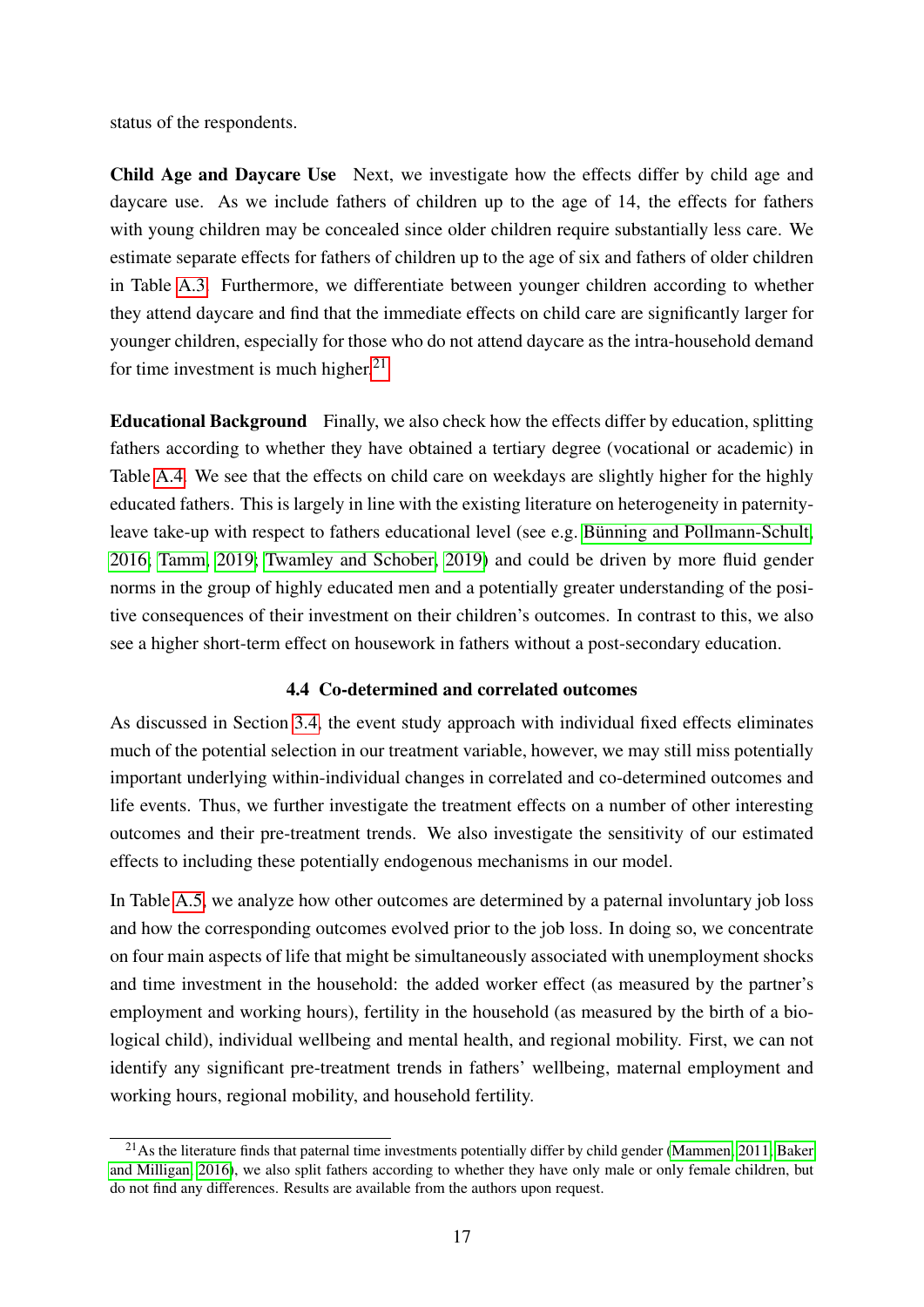When looking into the post-job loss periods, we see that while the added worker effect, fertility effects, and wellbeing effects seem to be at play regional mobility seems to remain rather stable after the shock. Maternal employment and individual life satisfaction immediately react to the shock while the fertility reaction occurs with a few years lag.

In the job loss period as well as 1-2 periods thereafter, mothers are 3.9 and 5.3 percentage points more likely to be employed, respectively. This is in line with findings of [Halla](#page-32-10) *et al.* [\(2020\)](#page-32-10) on an increased labor force participation of wives as a response to husbands' exogenous job losses, with no significant changes being found in the partner's participation at the intensive margin. The probability of an additional (biological) child being born that year is also related to the job loss, and as expected with a lag. Three to four periods after the job loss, there is a significant reduction of 3.6 percentage points. In line with the findings of [Lucas](#page-32-18) *et al.* [\(2004\)](#page-32-18) and [Clark](#page-31-15) *[et al.](#page-31-15)* [\(2008\)](#page-31-15), paternal wellbeing significantly drops by around 10 percent.

While an increase in maternal employment demands higher paternal time investments, lower paternal wellbeing and a decreased fertility may decrease time investments. In order to identify whether the estimated effects are driven by changes in these co-determined outcomes, we expand our original model with these and a number of other potentially endogenous control variables. Table [A.6](#page-41-0) presents results of the main estimation when these endogenous variables are included as controls for the estimates on child care and housework during weekdays.<sup>[22](#page-20-1)</sup> On the partner level we control for age, labor force status and a dummy for no partner in the household in column (2). On the child level, we add the daycare status (in daycare, in allday care) of the youngest child and the number of children in the household in column (3). With respect to individual wellbeing and health, we control for self-reported life satisfaction (annually) and mental and physical health (biennially) in column (4).

The estimation results presented in Table [A.6](#page-41-0) indicate no severe sensitivity of the treatment effects with respect to the inclusion of these variables. In all three cases, the results remain significantly positive and of considerable magnitude. Nevertheless, the consideration of these co-determined variables has two major drawbacks: first, due to observation restrictions, including the variables considerably reduces the size of our estimation sample, and, second, in line with [Angrist and Pischke](#page-30-16) [\(2008\)](#page-30-16), there is a high risk of the variables imposing a bad controls issue on our model as they are highly endogenous. This is the major reason why the main estimations are based on a specification that excludes them from the model and the results presented in Table [A.6](#page-41-0) should only be considered ancillary evidence.

<span id="page-20-1"></span><span id="page-20-0"></span> $22$ Estimations for time investment during weekends also have been checked in this respect with very similar results. Results are available from authors upon request.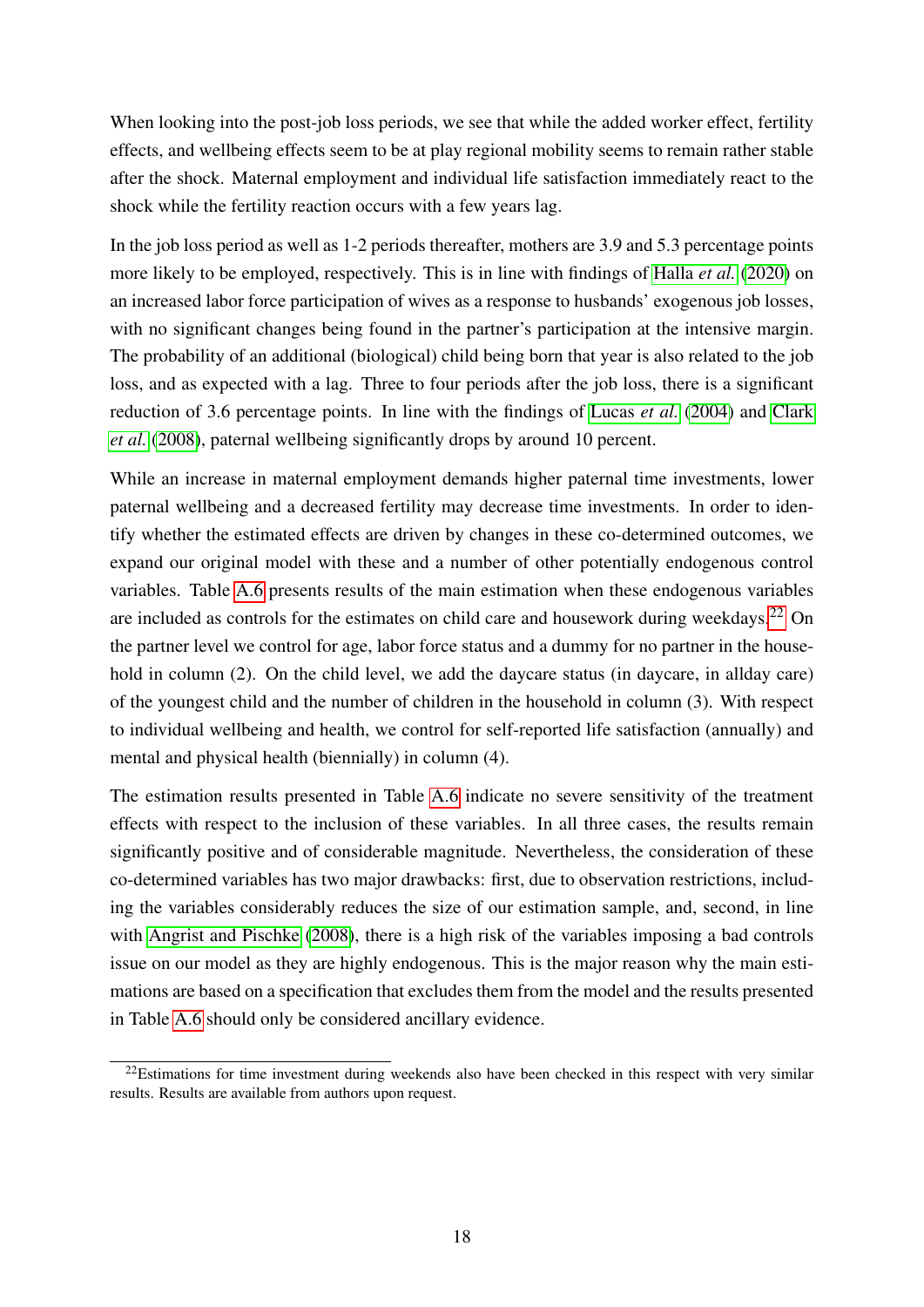#### 4.5 Robustness Checks

In order to support the validity of our results, we run a number of robustness checks and display the results in Table [A.7.](#page-42-0) We present robustness checks for child care and housework on week-days only as we find significant effects in our baseline specification only for these variables.<sup>[23](#page-21-0)</sup>

First, in order to increase the exogeneity of our treatment variable, we use plant closures as the sole cause of the unemployment spell in column (2). Although variation from plant closures is considered more exogenous, this reduces the sample size quite significantly and thus decreases the precision of the estimated effects. Still, we see that the baseline estimates for the job loss period still hold. Fathers significantly increase their time spent on child care and housework while being unemployed also after a plant closure. Nevertheless, the positive effects of the baseline cannot be observed for this sub-sample for the periods afterwards. This is driven by an even higher negative effect for re-employed fathers as well as a very small group of fathers who remain unemployed for more than one year after a plant closure. In period  $t + 1$  ( $t + 2$ ), we only observe 101 (82) fathers who lost their job due to a plant closure and are still unemployed, which is why the effect on child care investment cannot be estimated with sufficient precision.

Next, in order to tackle the potential omitted variable bias and reverse causality that could lead to selection into unemployment in period *t*, we restrict our sample to job losses occurring within three months prior to the interview. The estimated effects in column (3) also hold for this subsample of fathers, who should suffer less from selective re-employment until the interview. Thirdly, we replicate our main results using treated fathers only and thus exclude those fathers who never lost their job from the estimation. Although we still use individual fixed effects here and untreated fathers do not directly contribute to the estimated treatment effects, excluding them changes the estimation of age-group and year fixed effects and via this means can still affect the estimated treatment effects. The estimated coefficients in column (4) are robust against this variation.

Then, in column (5), we change the sample restrictions to only include fathers who live with a partner in a household over the whole observation period, thus excluding single fathers as well as potentially separated couples from the analysis. While this induces endogeneity, as an involuntary job loss can impact partnership stability, we potentially avoid a downward bias of our estimates through fathers who reduce their child care engagement after a separation. Nevertheless, we find that the estimated effects hardly change by way of this adjustment.

Next, the estimations in column (6) replicate the results for fathers who lost their job only once during the whole observation period. This reduces the risk of biases in our estimated effect due to job losses being influenced by earlier job losses. Also here, the estimated effects are robust.

<span id="page-21-0"></span> $^{23}$ The estimates for time investment on weekends are also robust in all alternative specifications and are available upon request.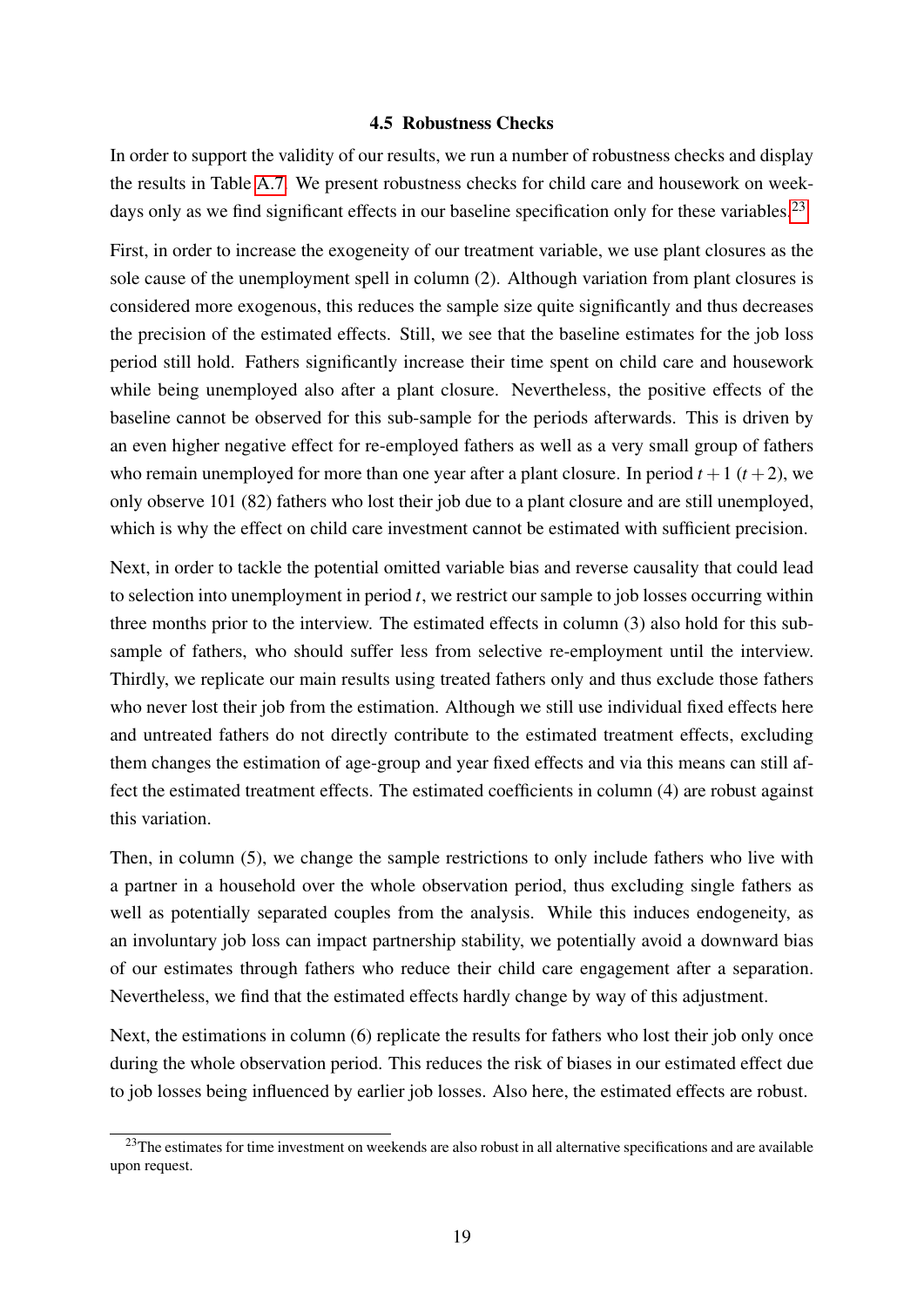Furthermore, in line with the discussion in Section [3.3,](#page-9-4) we adjust our estimation model for the potential non-linearity induced by the high number of zero hours observed for fathers, especially for child care on weekdays. Column (7) includes the estimated marginal effects based on a tobit model that accounts for the censoring of the time use variable at zero. The tobit model does not allow for the inclusion of individual fixed effects but, reassuringly, the estimated coefficients are robust against this change in the estimation model also when individual fixed effects are dropped.

Lastly, we pay special attention to the weights underlying our two-way fixed effects models. [Abraham and Sun](#page-30-17) [\(2020\)](#page-30-17) show that two-way fixed effects models – and in particular pre-trends – can be biased in case the treatment timing varies across units and treatment effects are heterogenous.[24](#page-22-0) Although the inclusion of never treated fathers in our sample reduces this risk, we follow [de Chaisemartin and D'Haultfœuille](#page-31-16) [\(2020\)](#page-31-16) and estimate the weights attached to our two-way fixed effects regressions with their stata command twowayfeweights. We find that only about 14% of the weights are negative. Nevertheless, we still test the robustness of our estimates with respect to these negative weights due to the high importance of underlying effect heterogeneity identified in Section [4.3.](#page-16-1) We follow [de Chaisemartin and D'Haultfœuille](#page-31-16) [\(2020\)](#page-31-16) and apply their stata command did\_multiplegt which is robust to treatment effect heterogeneity. Results are presented in Figure [A.4.](#page-43-0) We find that the short-term effects as well as the pre-trends are not sensitive to using the alternative estimator but most of the observed small long-term effects lose significance due to larger standard errors. Part of this is likely driven by the already identified crucial heterogeneity between different post-treatment labor force statuses which leads to counteracting effects being averaged out in the main estimator.

## 5 Investigating the Household Dynamics

In order to get a full picture of the household dynamics initiated by the paternal job loss, we devote some attention to the spillover effects on female partners, the relative shares of domestic work undertaken by fathers, and potential changes in the cumulative time investment of both partners as opposed to potential outsourcing of tasks.

## 5.1 Partner Spillovers and Relative Shares

The proposed channels of changes in gender norms and changes in bargaining power and comparative advantages require the analysis of within-household shifts in domestic responsibilities and division of labor. In addition to understanding how an involuntary job loss changes paternal absolute time investment, it is necessary to also examine the simultaneous changes in maternal time allocation and the share of paternal investments in total household investments. The corresponding estimates are reported in Table [4.](#page-23-0) Panel A (columns 1 to 4) reports the absolute changes in maternal hours spent on child care and housework on weekdays and weekends,

<span id="page-22-0"></span><sup>&</sup>lt;sup>24</sup>See [Roth](#page-33-15) [\(2020\)](#page-33-15) for a review.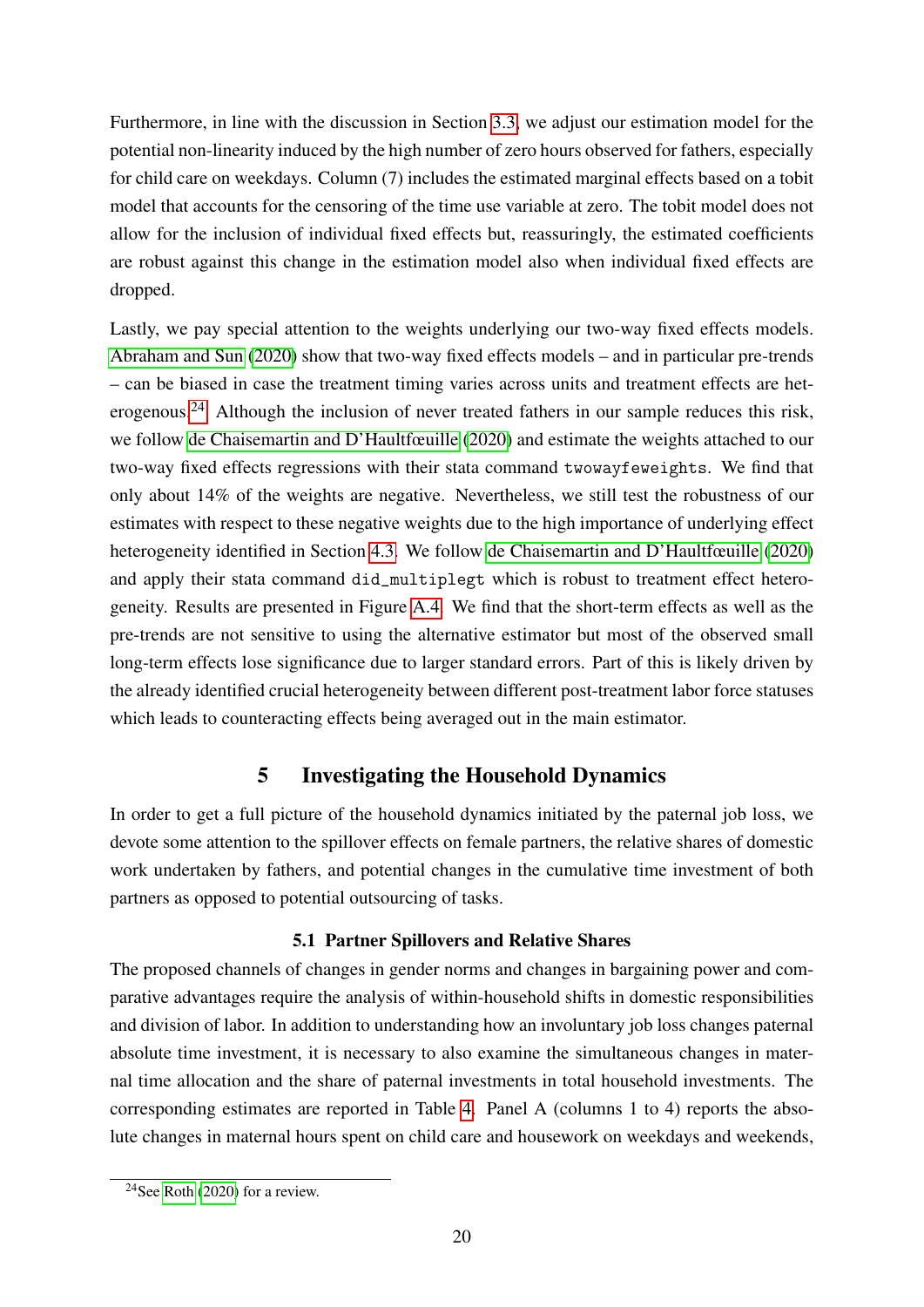<span id="page-23-0"></span>

|                  | A) Maternal hours |           |             | B) Paternal share |             |            |             |          |
|------------------|-------------------|-----------|-------------|-------------------|-------------|------------|-------------|----------|
|                  | Child care        |           | Housework   |                   | Child care  |            | Housework   |          |
|                  | Weekday           | Weekend   | Weekday     | Weekend           | Weekday     | Weekend    | Weekday     | Weekend  |
|                  | (1)               | (2)       | (3)         | (4)               | (5)         | (6)        | (7)         | (8)      |
| Job loss         |                   |           |             |                   |             |            |             |          |
| <b>Both NW</b>   | $0.854***$        | 0.360     | $0.431***$  | 0.141             | $0.058***$  | 0.000      | $0.084***$  | 0.001    |
|                  | (0.236)           | (0.407)   | (0.109)     | (0.228)           | (0.010)     | (0.008)    | (0.009)     | (0.007)  |
| Mother W         | $-1.352***$       | $-0.809*$ | $-0.583***$ | $-0.354$          | $0.122***$  | 0.013      | $0.177***$  | $0.016*$ |
|                  | (0.204)           | (0.358)   | (0.098)     | (0.181)           | (0.012)     | (0.009)    | (0.011)     | (0.007)  |
| 1-2 periods post |                   |           |             |                   |             |            |             |          |
| <b>Both NW</b>   | 0.989***          | $0.967*$  | 0.213       | $-0.187$          | $0.037**$   | $-0.004$   | $0.064***$  | $-0.002$ |
|                  | (0.282)           | (0.404)   | (0.135)     | (0.203)           | (0.013)     | (0.008)    | (0.011)     | (0.007)  |
| Father W         | 1.031***          | 0.608     | $0.476**$   | 0.063             | $-0.053***$ | $-0.028**$ | $-0.046***$ | $-0.010$ |
|                  | (0.283)           | (0.469)   | (0.153)     | (0.251)           | (0.012)     | (0.009)    | (0.011)     | (0.008)  |
| Mother W         | $-0.954***$       | $-0.103$  | $-0.816***$ | $-0.054$          | $0.102***$  | 0.018      | $0.142***$  | 0.003    |
|                  | (0.252)           | (0.442)   | (0.129)     | (0.231)           | (0.017)     | (0.011)    | (0.016)     | (0.010)  |
| Both W           | $-0.478*$         | $-0.001$  | $-0.493***$ | $-0.173$          | $-0.013$    | $-0.012$   | 0.013       | 0.011    |
|                  | (0.228)           | (0.369)   | (0.113)     | (0.164)           | (0.011)     | (0.009)    | (0.010)     | (0.007)  |
| 3-4 periods post |                   |           |             |                   |             |            |             |          |
| <b>Both NW</b>   | $1.245**$         | $-0.759$  | $0.430**$   | $-0.011$          | 0.016       | $-0.007$   | $0.042**$   | $-0.015$ |
|                  | (0.458)           | (0.643)   | (0.163)     | (0.251)           | (0.018)     | (0.014)    | (0.016)     | (0.011)  |
| Father W         | $1.020**$         | 0.500     | $0.479***$  | $-0.541$          | $-0.060***$ | $-0.018$   | $-0.039**$  | 0.005    |
|                  | (0.367)           | (0.587)   | (0.144)     | (0.280)           | (0.014)     | (0.011)    | (0.012)     | (0.009)  |
| Mother W         | $-0.740**$        | $-0.279$  | $-0.484***$ | $-0.327$          | $0.088***$  | $-0.005$   | $0.130***$  | 0.016    |
|                  | (0.287)           | (0.536)   | (0.147)     | (0.234)           | (0.020)     | (0.012)    | (0.017)     | (0.010)  |
| Both W           | $-0.658**$        | $-0.483$  | $-0.509***$ | $-0.060$          | $-0.005$    | 0.001      | 0.019       | 0.002    |
|                  | (0.231)           | (0.420)   | (0.129)     | (0.225)           | (0.014)     | (0.011)    | (0.013)     | (0.009)  |
|                  |                   |           |             |                   |             |            |             |          |
| Obs.             | 56,550            | 28,227    | 56,550      | 28,227            | 56,550      | 28,227     | 56,550      | 28,227   |

Table 4: Spousal spillovers by paternal and maternal employment status

*Notes*: The table reports treatment effect estimates of an involuntary job loss on paternal time allocation. The regressions include individual and year fixed effects and interview and age-group controls. NW - not working, W - working. Standard errors clustered on the individual level in parentheses. \*  $p < 0.05$ , \*\*  $p < 0.01$ , \*\*\*  $p < 0.001$ .

*Source:* Own calculations based on SOEP v35.

whereas panel B (columns 5 to 8) reports the changes in the share of time undertaken by the father.

Analogous to the increase in hours for fathers, maternal time investments in child care and housework in the period of job loss significantly decrease during weekdays if mothers are working, and this effect also persists over time. Interestingly, the long-term persistence of the reduced time investment of mothers is also observable in the case of a re-employment of the father as long as both partners are working. Additionally, short-term maternal involvement in child care during weekends decreases. In contrast to this, mothers' time investment in child care and housework increase in the short and long run if she is not working, largely independent of whether her partner is re-employed or not. This indicates shifts in the cumulative time investment in the household, which will be discussed in further detail in the following section.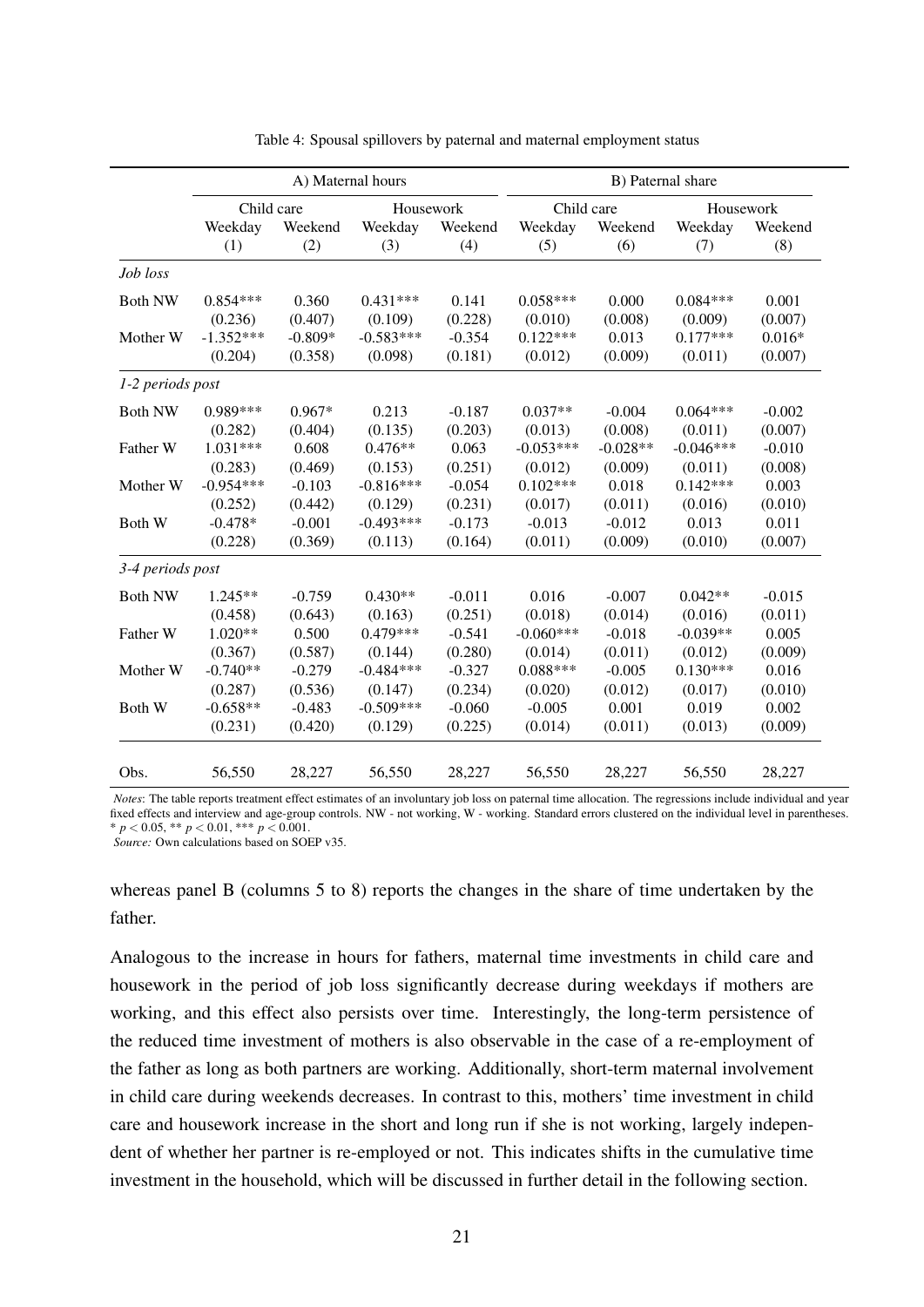Based on these observed changes for mothers, we can now interpret the changes in paternal shares more easily. As can be seen in panel B of Table [4,](#page-23-0) the share of paternal time investment increases as long as the father is unemployed. Nevertheless, this change in the share is much more pronounced if the mother is working. While fathers with working partners increase their share of child care (housework) time by, on average, 12.2% (18%), fathers with non-working partners increase it only by, on average, 5.9% (8.6%). This pattern also remains visible after 3 to 4 periods. The paternal share steadily decreases for fathers with non-working partners, while the share remains relatively stable for fathers with working partners. In contrast to this, the increase in hours for re-employed fathers and the corresponding increase in hours of their non-working partners directly translates into a decreased child care (housework) share of on average 5.0% (4.4%) during weekdays.

A related question is how these spillovers and relative share changes would look in the case of a maternal instead of paternal job loss. Unfortunately, estimating the effects of maternal job loss is constrained by the low number of observed job losses for mothers given the large share of women out of the labor force, 30 percent in our sample. An analysis of the remaining group of women reveals small effects on the time investment of the mothers themselves but no obvious spillovers and no clear pattern with respect to the labor force status of both partners.<sup>[25](#page-24-0)</sup>

## 5.2 Household Investment and Outsourcing

Based on the findings presented in the last section, the next step is to consider potential changes in the cumulative time investment of households. This is especially interesting in the cases in which time investments of both parents change in the same direction, i.e. in the case of both parents not working (or both are working). The cumulative household perspective can shed light on the financial constraints channel as it is expected to affect both partners equally. The corresponding estimates are reported in Table [5.](#page-25-0)

Panel A (columns 1 to 4) reports the absolute changes in cumulative hours spent on child care and housework during weekdays and weekends of both partners, whereas panel B (columns 5 to 7) adds supporting evidence on changes in outsourcing of tasks with respect to the employment of a cleaner or domestic help and the use of external child care.

In line with what we observe for maternal and paternal hours in Tables [3](#page-18-0) and [4,](#page-23-0) cumulative household time investment increases in the case of both partners not working while it decreases in the case of both partners working. In families in which only one partner is working, absolute changes are mainly driven by shifts in the shares between partners. We can only identify a significant increase in cumulative household hours in housework during workdays for unemployed fathers with working partners in the period of the job loss as well as 3 to 4 periods after the job loss as long as he is still unemployed. There are two possible reasons for these changes in

<span id="page-24-0"></span><sup>&</sup>lt;sup>25</sup>Results are available from the authors upon request.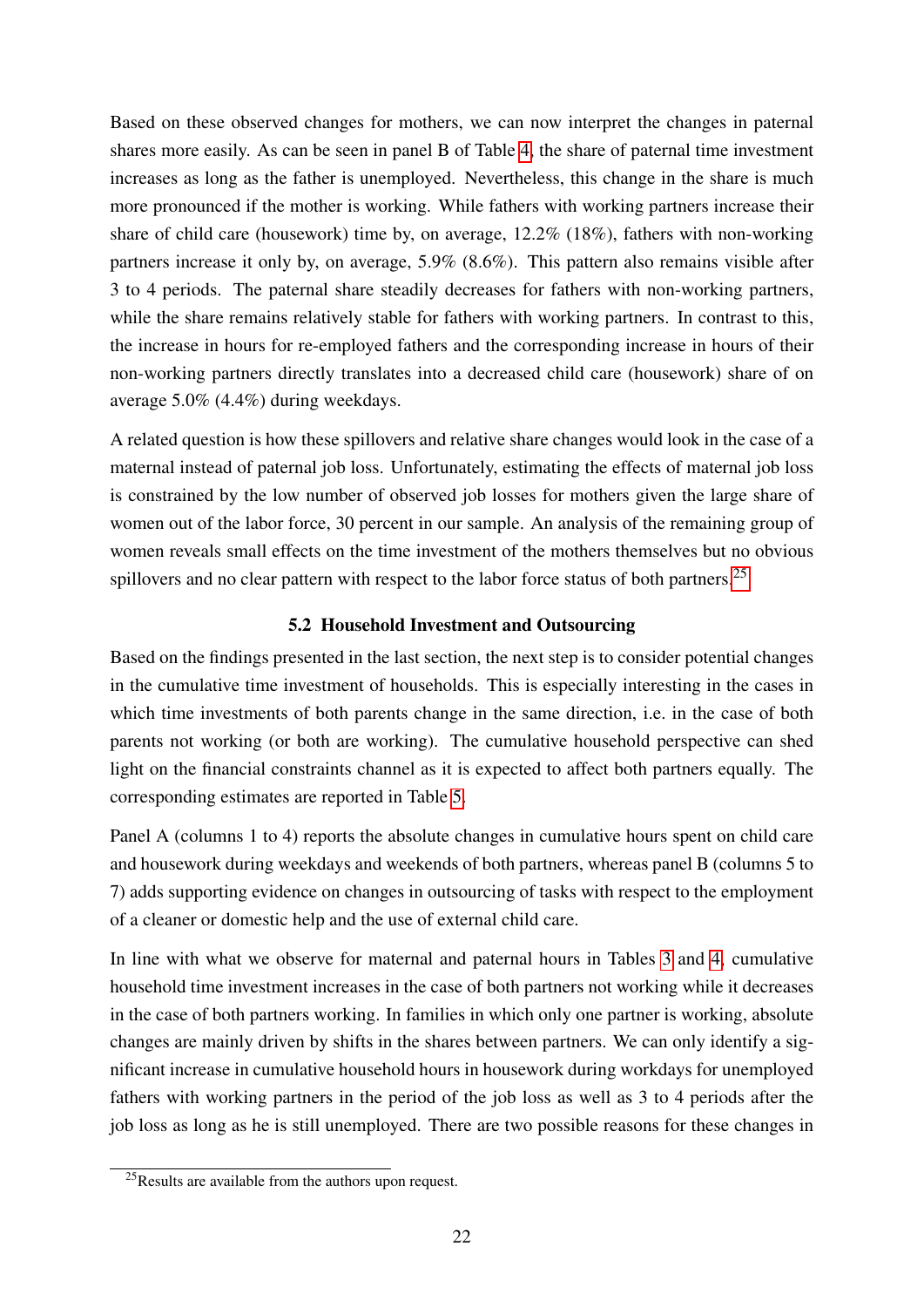|                  | A) Cumulative |          |             |           | B) Outsourcing |            |              |
|------------------|---------------|----------|-------------|-----------|----------------|------------|--------------|
|                  | Child care    |          | Housework   |           | Domestic       | External   | Child care   |
|                  | Weekday       | Weekend  | Weekday     | Weekend   | help           | care       | expenses     |
|                  | (1)           | (2)      | (3)         | (4)       | (5)            | (6)        | (7)          |
| Job loss         |               |          |             |           |                |            |              |
| <b>Both NW</b>   | $2.093***$    | 0.843    | 1.792***    | 0.202     | $-0.004$       | $-0.058**$ | $-12.673**$  |
|                  | (0.285)       | (1.072)  | (0.172)     | (0.590)   | (0.005)        | (0.021)    | (4.638)      |
| Mother W         | $-0.241$      | $-0.809$ | 1.505***    | $-0.102$  | $-0.008$       | $-0.034$   | 5.988        |
|                  | (0.247)       | (0.988)  | (0.155)     | (0.480)   | (0.005)        | (0.023)    | (5.925)      |
| 1-2 periods post |               |          |             |           |                |            |              |
| <b>Both NW</b>   | 1.780***      | $2.237*$ | $1.238***$  | $-0.690$  | 0.012          | $-0.036$   | $-18.259***$ |
|                  | (0.349)       | (1.112)  | (0.210)     | (0.550)   | (0.010)        | (0.026)    | (5.413)      |
| Father W         | 0.521         | $-0.569$ | 0.149       | $-0.536$  | $-0.010*$      | $-0.010$   | $-15.333*$   |
|                  | (0.306)       | (1.197)  | (0.192)     | (0.626)   | (0.005)        | (0.027)    | (6.501)      |
| Mother W         | $-0.148$      | 0.619    | $0.621**$   | 0.122     | 0.011          | 0.037      | 4.189        |
|                  | (0.285)       | (1.134)  | (0.198)     | (0.550)   | (0.013)        | (0.034)    | (8.880)      |
| Both W           | $-0.709**$    | 0.056    | $-0.540***$ | 0.174     | $-0.002$       | $0.059*$   | 15.467*      |
|                  | (0.263)       | (1.001)  | (0.153)     | (0.435)   | (0.004)        | (0.027)    | (7.718)      |
| 3-4 periods post |               |          |             |           |                |            |              |
| <b>Both NW</b>   | $1.857***$    | $-2.148$ | 1.119***    | $-0.511$  | 0.011          | $-0.001$   | $-8.161$     |
|                  | (0.490)       | (1.510)  | (0.228)     | (0.617)   | (0.012)        | (0.035)    | (8.274)      |
| Father W         | 0.424         | 0.650    | 0.330       | $-1.551*$ | $-0.014*$      | $-0.045$   | $-0.066$     |
|                  | (0.393)       | (1.437)  | (0.192)     | (0.696)   | (0.006)        | (0.033)    | (8.783)      |
| Mother W         | 0.120         | $-0.330$ | $0.974***$  | $-0.067$  | $-0.007$       | 0.004      | $-4.480$     |
|                  | (0.341)       | (1.359)  | (0.228)     | (0.663)   | (0.010)        | (0.038)    | (13.983)     |
| Both W           | $-1.030***$   | $-0.956$ | $-0.608***$ | $-0.377$  | $-0.005$       | 0.023      | 6.067        |
|                  | (0.263)       | (1.124)  | (0.182)     | (0.613)   | (0.007)        | (0.032)    | (7.684)      |
| Obs.             | 56,550        | 28,227   | 56,550      | 28,227    | 47,798         | 47,798     | 18,993       |

Table 5: Cumulative household investment and domestic help

*Notes*: The table reports treatment effect estimates of an involuntary job loss on paternal time allocation. The regressions include individual and year fixed effects and interview and age-group controls. Standard errors clustered on the individual level in parentheses. \* *p* < 0.05, \*\* *p* < 0.01, \*\*\* *p* < 0.001.

*Source:* own calculations based on SOEP v35.

<span id="page-25-0"></span> $\overline{a}$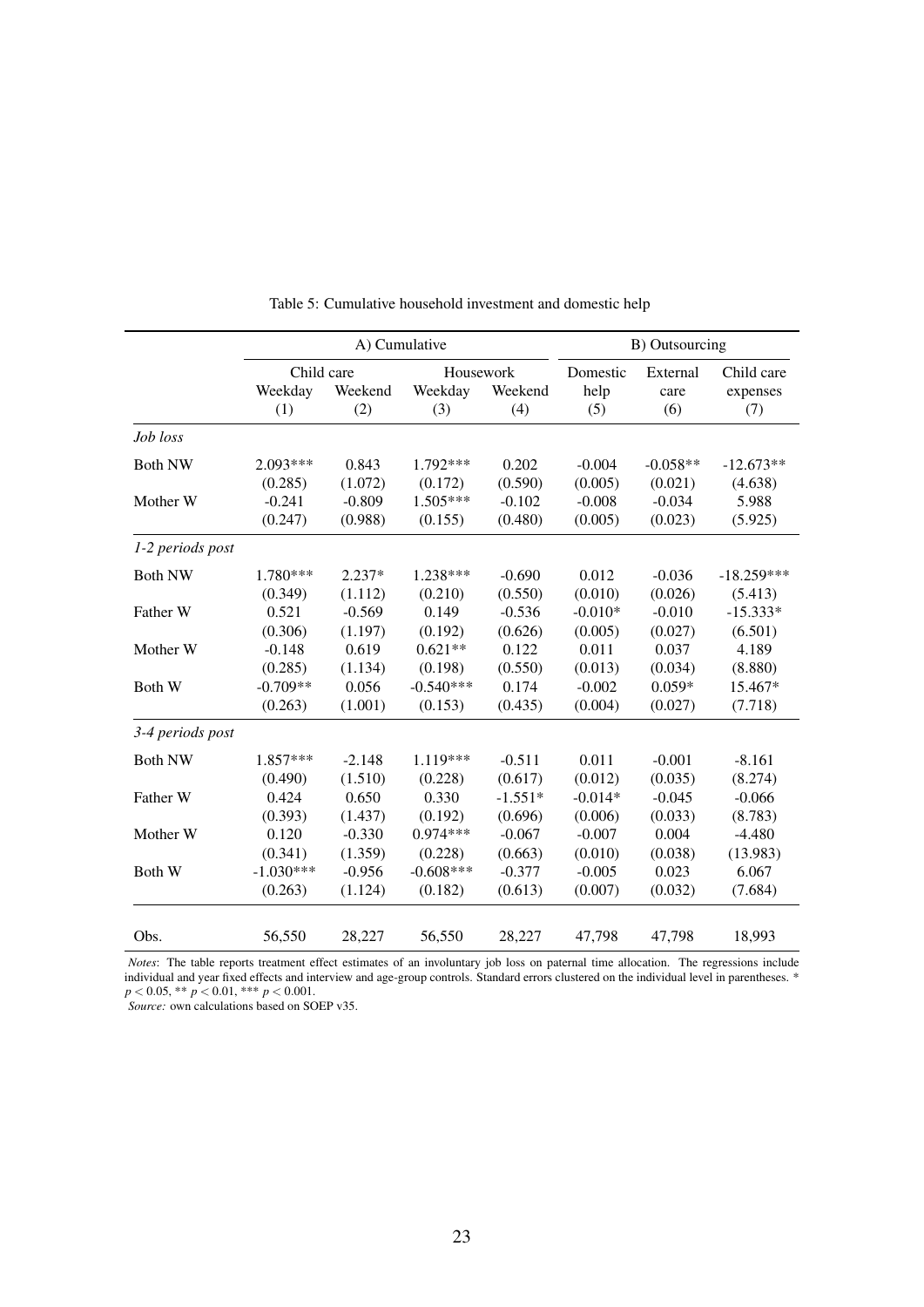the cumulative household time investment. First, housework and child care are performed more regularly and with more dedication and are less likely to be postponed to weekends, or, second, the outsourcing of tasks is reduced. With respect to housework, the evidence on changes in the employment of domestic help in column (5) point in the direction of the first explanation as we can only see a marginally significant reduction in the probability of employing a domestic help in the case where the mother is working in the period directly after the job loss. Expectations regarding the outsourcing of child care are less clear, especially if we assume that small children necessarily have to be cared for (i.e. someone always has to take care of them). Thus, we think the reduction in outsourcing is the much more likely scenario for child care. Nevertheless, it should be noted that regular daily care in child care facilities is a less flexible form of outsourcing in the case of Germany since pre-school and after-school care is largely covered by public daycare centers and schools at very low, or nearly no, cost. Thus, the coverage of pre-school care is very close to 100 percent for children over the age of three. It is still possible that newly unemployed fathers and their partners take over the care that was provided by other external persons such as grandparents or paid babysitters prior to the job loss. We provide clear evidence for this hypothesis in columns (6) and (7) of Table [4,](#page-23-0) where we analyze the effect of the changes in the use of external care as well as the monetary expenses for this external care in response to the paternal job loss. We find that if cumulative household investments increase, such as in the case of both partners not working in the period after the job loss, the probability of using external child care significantly decreases along with the corresponding expenses. In contrast to this, external child care use as well as the corresponding costs increase when both partners are employed 1-2 periods after the job loss. Variation in the outsourcing of child care is, thus, an important mechanism in the observed changes in paternal investment.

### 6 Discussion

<span id="page-26-0"></span>What do all these empirical findings imply for the potential channels discussed in Section [2?](#page-5-1) The increase in paternal time allocated to child care and housework on an average weekday is concentrated on unemployed fathers and accompanied by a proportional decrease in maternal time investment. This supports the time availability channel, as the additional time available after the job loss is partly directed into domestic work. The channel is amplified by financial constraints, which force the father to replace expensive external providers of child care and housework or compensate for his partner's reduced availability for domestic work.

Financial constraints matter in particular if both partners are not working, which is visible in the increased maternal time investments and reduced outsourcing of tasks. Additionally, our heterogeneity analysis for children's age and child care status showed that a higher intra-household demand for time investment, for example if very young children are present or the children are not in daycare, also amplifies the effect of time availability.

The negative effects on time investment for re-employed fathers suggest no persistent change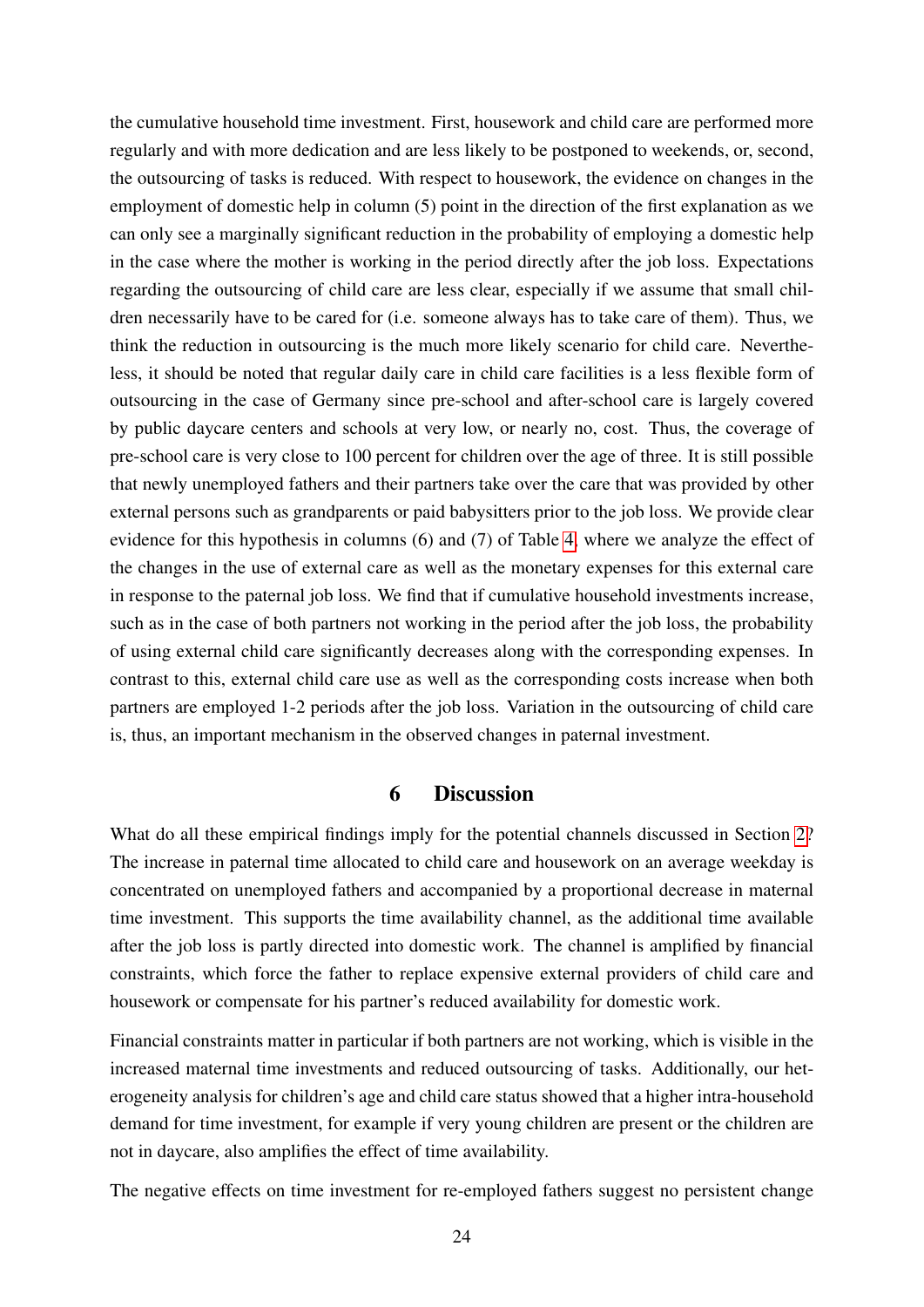in gender norms or emotional bonding. Instead, they underline the relevance of workplace demands, which not only offset but even reverse the short-term changes in the household division of domestic labor. The absence of changes in gender norms and emotional bonding is also reflected in diminishing positive effects for unemployed fathers over time.

Although the observed short-term changes in time investment during weekdays could also be explained by changes in intra-household bargaining powers and comparative advantages, these mechanisms would also be likely to cause changes in paternal time investments on weekends, which is not the case in our data. The paternal share in the households' total time investment on weekends does not change significantly, which makes it less likely that a change in bargaining powers is responsible for changes in intra-household time allocation in most households.

Apart from financial constraints, some of the increase in paternal (and maternal) time investment in child care and housework could also be driven by intrinsic, preference-driven motivation derived from, for example, enjoyment from spending more time with the children or living in a clean house. The increase in time investment in child care is a particularly important finding as it might indicate an increase in parental engagement (as opposed to external care). In addition, we find indications that awareness of the importance of time investments for children's outcomes matter: while higher paternal education is linked to a higher effect on child care investment, the reverse is true for housework.

The identified quantitative changes in paternal (and maternal) time allocation are silent on the underlying quality of the (increased) time investment. An involuntary job loss constitutes a drastic change in the paternal labor force status. The existing literature indicates a parental job loss has a strong impact on individual wellbeing [\(Lucas](#page-32-18) *et al.*, [2004;](#page-32-18) [Clark](#page-31-15) *et al.*, [2008\)](#page-31-15), on mental and physical health [\(Browning and Heinesen, 2012;](#page-30-18) [Sullivan and Von Wachter, 2009;](#page-34-10) [Classen and Dunn, 2012\)](#page-31-17), on spousal wellbeing and mental health [\(Nikolova and Ayhan, 2019;](#page-33-16) [Marcus, 2013\)](#page-33-17), and on marital stability [\(Eliason, 2012\)](#page-31-18). It thus has important implications for children's outcomes [\(Ström, 2002;](#page-34-11) [Coelli, 2011;](#page-31-19) [Stevens and Schaller, 2011;](#page-34-12) [Bratberg](#page-30-19) *et al.*, [2008;](#page-30-19) [Oreopoulos](#page-33-18) *et al.*, [2008;](#page-33-18) [Schaller and Zerpa, 2019;](#page-33-19) [Lindo, 2011;](#page-32-19) [Mörk](#page-33-20) *et al.*, [2014;](#page-33-20) [Peter,](#page-33-21) [2016\)](#page-33-21). Another commonly discussed topic in this respect is domestic violence and how it is potentially triggered by negative emotional cues such as unemployment [\(Card and Dahl, 2011;](#page-31-20) [Anderberg](#page-30-20) *et al.*, [2016\)](#page-30-20). Additionally, as the work of [Kalenkoski and Foster](#page-32-7) [\(2008\)](#page-32-7) shows, a quantitative increase in reported child care engagement does not necessarily correspond to an increase in high quality, active child care. While the adverse effects described above have the potential of negatively affecting child care quality, the findings of [Knabe](#page-32-16) *et al.* [\(2010\)](#page-32-16) also suggest an increase in child care quality is possible, for example if the conflict between family and work life is eased and the negative affect during child care activities is thus reduced.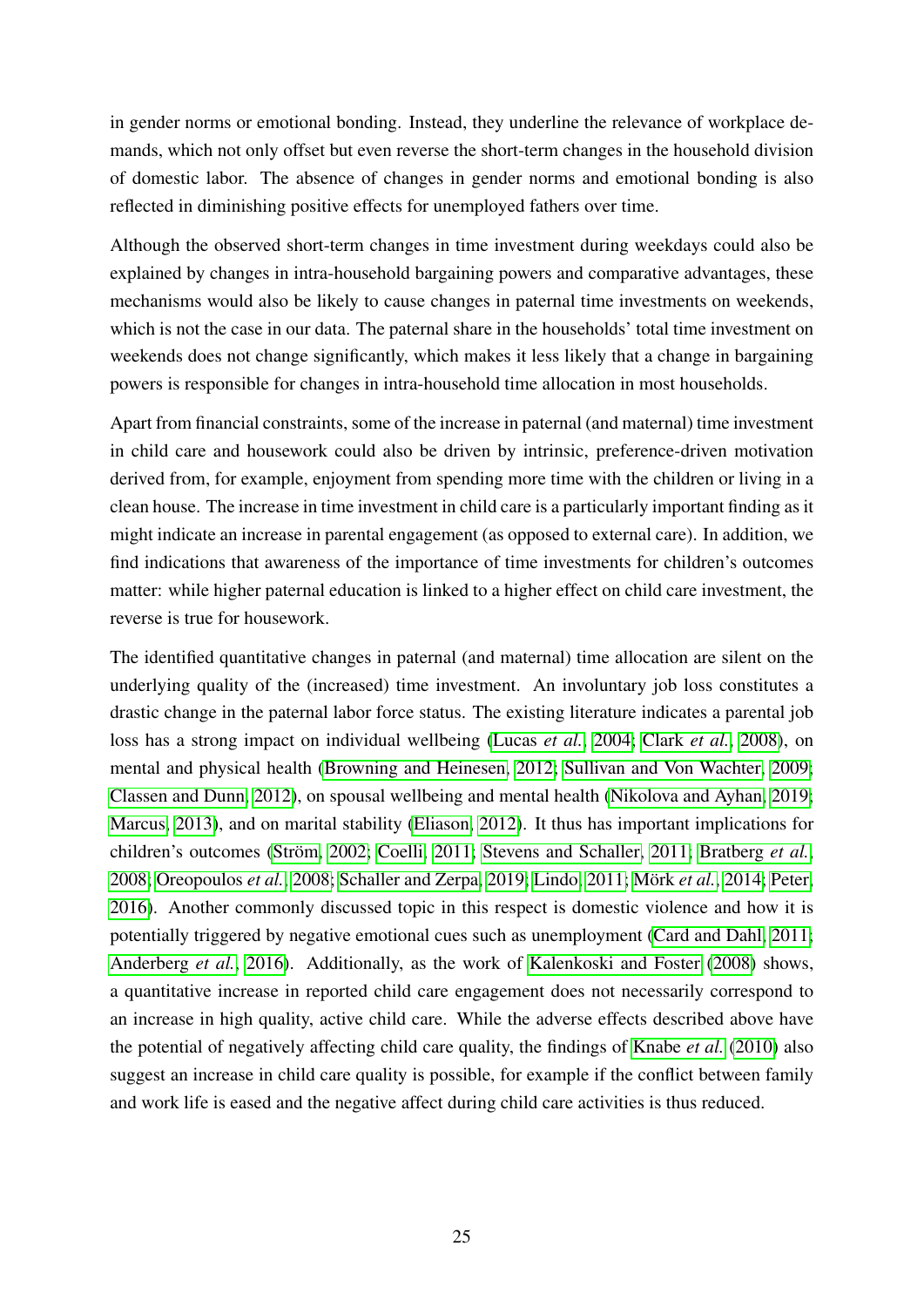## 7 Conclusion

Despite increases in maternal labor supply in virtually all developed countries, gender differences in care work, the so-called "gender care gap", persist. Parental leave regulations that include father quotas in leave-taking have so far been shown to reduce this gap only in the short run and also suffer from selection imposed by the voluntary nature of the treatment. As governmental efforts to increase paternal involvement, therefore, seem to be blocked by stronger unobserved forces, such as gender norms or workplace practices, we ask whether an involuntary temporary elimination of these forces is able to shift the intra-household allocation of domestic work in the long run. We do so by providing evidence on how a negative paternal employment shock, in the form of an involuntary job loss, shapes domestic time allocation within households in the short and long run.

Our findings show that a paternal job loss increases the time allocated to child care and housework by, on average, 1.2 hours and 1.7 hours, respectively, on regular weekdays in the short run. This corresponds to a 58 percent increase for child care and a 79 percent increase for housework relative to the baseline. Heterogeneity analyses confirm that the persistence of these effects is mainly driven by fathers who do not return to the labor market immediately and who have a spouse who is active on the labor market. Additionally, we find no evidence for changes in the time allocation on weekends during unemployment. In contrast to this, we find a strong and persistent negative effect on time investment on weekdays and weekends for fathers who are re-employed after the initial unemployment period, especially if they have non-working partners.

All the results are robust to changes in the estimation sample, the definition of our treatment variable, the estimation method, and the specification. Furthermore, our event study approach shows no pre-trends. We also find that employed mothers, on average, respond to the change in paternal time allocation by persistently decreasing domestic time investments, while nonworking mothers actually increase the time allocated to child care and housework, thus increasing the cumulative household investment and decreasing the outsourcing of domestic tasks.

We interpret our findings as evidence for the time availability channel and the relevance of financial constraints. Based on heterogeneity analyses, differential effects on weekdays and weekends, and the persistence of these effects, we conclude that changes in intra-household bargaining power, gender norms and emotional bonding are less likely to be drivers of observed effects. The exogenous shock we analyze is likely to be accompanied by important parallel negative consequences for families, which limits the potential for generalization and application on the part of policy makers aiming to free up fathers' time for domestic duties. Although the average father increases his engagement, which may be beneficial to his children, the situation may actually get worse for many children due to the nature of the shock we are looking at. Future research could therefore attempt to disentangle the potential positive effects of quantitatively in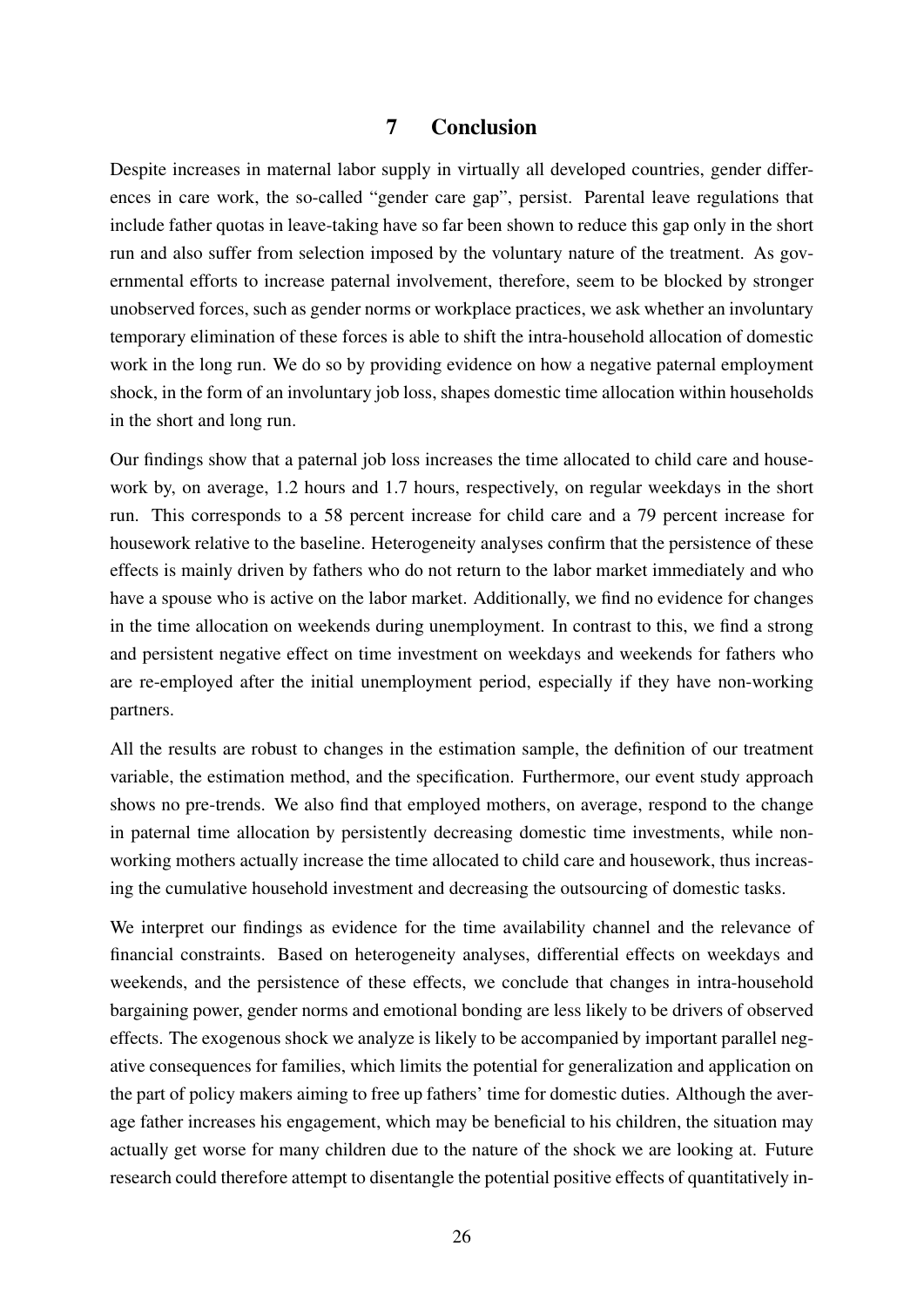creased paternal involvement through employment shocks on children's future outcomes from the known negative effects of unemployment on the quality of child care and analyze in detail the quality of reported paternal activities, such as in time use surveys, in detail.

In conclusion, we find that paternal availability can induce changes in the families through a more equal division of tasks and a reduction in outsourcing, but we also see forces reversing these constellations in the case of a re-employment. We cannot identify any clear long-term changes in comparative advantages, gender role attitudes, and emotional bonds. This provides important policy implications as it indicates that overcoming existing external barriers to increased paternal involvement, such as societal gender norms, workplace practices and expectations, may be preferable to short-term impulses, such as parental leave quotas, which are likely to have few long-term consequences even if their take-up were to increase.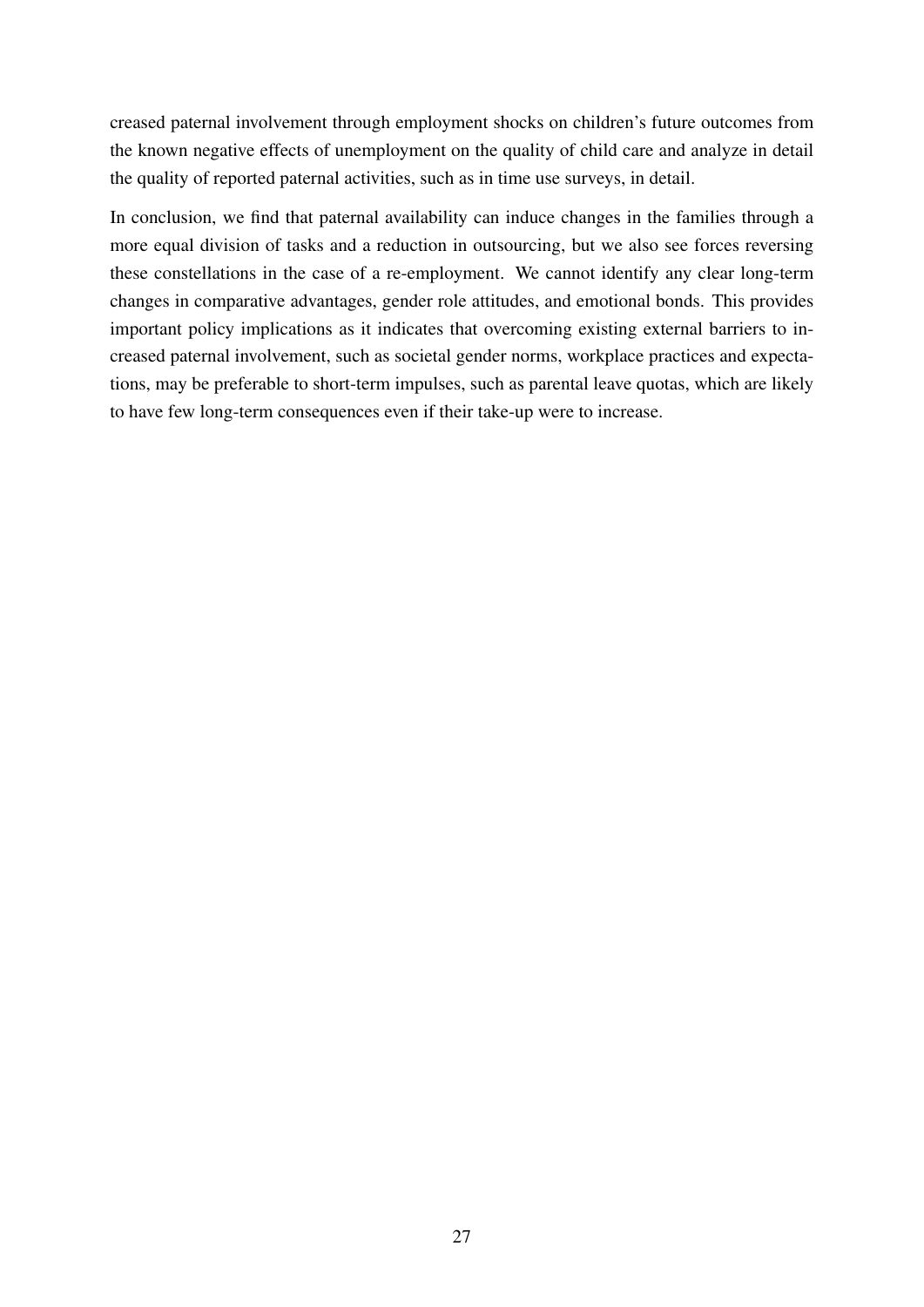#### References

- <span id="page-30-17"></span>ABRAHAM, S. and SUN, L. (2020). Estimating Dynamic Treatment Effects in Event Studies With Heterogeneous Treatment Effects. *Journal of Econometrics*, forthcoming (available as arXiv:1804.05785v2).
- <span id="page-30-7"></span>ALLEN, S. M. and HAWKINS, A. J. (1999). Maternal Gatekeeping: Mothers' Beliefs and Behaviors That Inhibit Greater Father Involvement in Family Work. *Journal of Marriage and the Family*, 61 (1), 199–212.
- <span id="page-30-8"></span>ALON, T., DOEPKE, M., OLMSTEAD-RUMSEY, J. and TERTILT, M. (2020). *The Impact of COVID-19 on Gender Equality*. Tech. rep., National Bureau of Economic Research, Cambridge, MA.
- <span id="page-30-6"></span>ÁLVAREZ, B. and MILES, D. (2003). Gender effect on housework allocation: Evidence from Spanish two-earner couples. *Journal of Population Economics*, 16 (2), 227–242.
- <span id="page-30-20"></span>ANDERBERG, D., RAINER, H., WADSWORTH, J. and WILSON, T. (2016). Unemployment and Domestic Violence: Theory and Evidence. *The Economic Journal*, 126 (597), 1947–1979.
- <span id="page-30-16"></span>ANGRIST, J. D. and PISCHKE, J. S. (2008). *Mostly harmless econometrics: an empiricist's companion*. Princeton University Press.
- <span id="page-30-12"></span>ARRIGHI, B. A. and MAUME, D. J. (2000). Workplace subordination and men's avoidance of housework. *Journal of Family Issues*, 21 (4), 464–487.
- <span id="page-30-11"></span>ARULAMPALAM, W., GREGG, P. and GREGORY, M. (2001). Unemployment Scarring. *The Economic Journal*, 111 (475), F577–F584.
- <span id="page-30-14"></span>ASHENFELTER, O. (1978). Estimating the Effect of Training Programs on Earnings. *The Review of Economics and Statistics*, 60 (1), 47.
- <span id="page-30-5"></span>AVERETT, S. L., GENNETIAN, L. A. and PETERS, H. E. (2000). Patterns and determinants of paternal child care during a child's first three years of life. *Marriage and Family Review*, 29 (2-3), 115–136.
- <span id="page-30-1"></span>—, — and — (2005). Paternal child care and children's development. *Journal of Population Economics*, 18 (3), 391–414.
- <span id="page-30-15"></span>BAKER, M. and MILLIGAN, K. (2016). Boy-girl differences in parental time investments: Evidence from three countries. *Journal of Human Capital*, 10 (4), 399–441.
- <span id="page-30-2"></span>BARTEL, A. P., ROSSIN-SLATER, M., RUHM, C. J., STEARNS, J. and WALDFOGEL, J. (2018). Paid Family Leave, Fathers' Leave-Taking, and Leave-Sharing in Dual-Earner Households. *Journal of Policy Analysis and Management*, 37 (1), 10–37.
- <span id="page-30-9"></span>BECKER, G. S. (1974). A Theory of Social Interactions. *Journal of Political Economy*, 82 (6), 1063– 1093.
- <span id="page-30-10"></span>— (1981). *A Treatise on the Family*. Cambridge, MA: Harvard University Press.
- <span id="page-30-0"></span>BIANCHI, S. M. (2000). Maternal employment and time with children: Dramatic change or surprising continuity? *Demography*, 37 (4), 401–414.
- <span id="page-30-3"></span>BIRKETT, H. and FORBES, S. (2019). Where's dad? Exploring the low take-up of inclusive parenting policies in the UK. *Policy Studies*, 40 (2), 205–224.
- <span id="page-30-13"></span>BRADY, M., STEVENS, E., COLES, L., ZADOROZNYJ, M. and MARTIN, B. (2017). 'You can Spend Time...But not Necessarily be Bonding with Them': Australian Fathers' Constructions and Enactments of Infant Bonding. *Journal of Social Policy*, 46 (1), 69–90.
- <span id="page-30-4"></span>BRANDTH, B. and KVANDE, E. (2019). Workplace support of fathers parental leave use in Norway. *Community, Work & Family*, 22 (1), 43–57.
- <span id="page-30-19"></span>BRATBERG, E., NILSEN, O. A. and VAAGE, K. (2008). Job losses and child outcomes. *Labour Economics*, 15 (4), 591–603.
- <span id="page-30-18"></span>BROWNING, M. and HEINESEN, E. (2012). Effect of job loss due to plant closure on mortality and hospitalization. *Journal of Health Economics*, 31 (4), 599–616.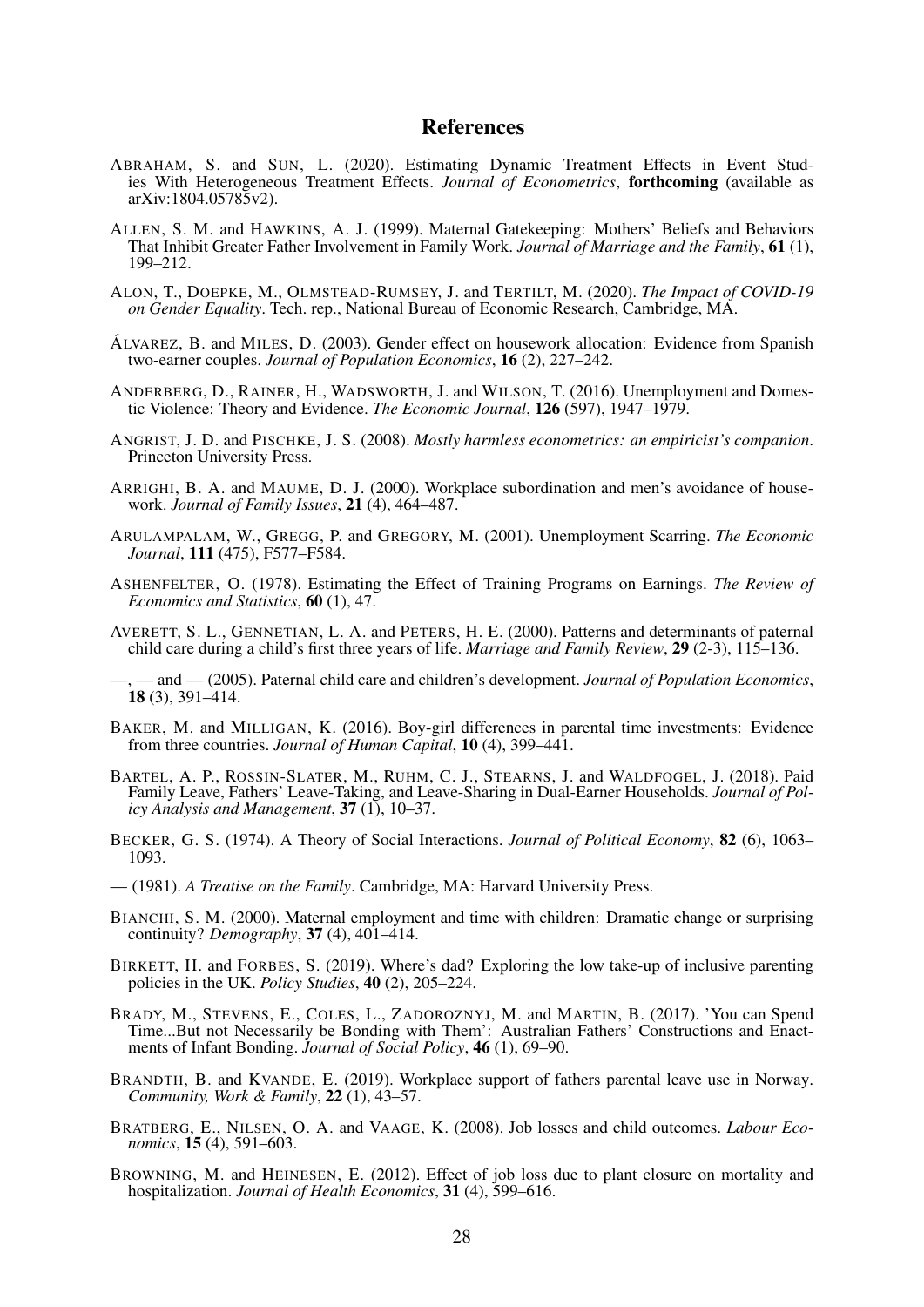- <span id="page-31-14"></span>BRYANT, W. K., KANG, H., ZICK, C. D. and CHAN, A. Y. (2004). Measuring housework in time use surveys. *Review of Economics of the Household*, 2 (1), 23–47.
- <span id="page-31-3"></span>BÜNNING, M. (2015). What happens after the daddy months? Fathers involvement in paid work, childcare, and housework after taking parental leave in Germany. *European Sociological Review*, 31 (6), 738–748.
- <span id="page-31-1"></span>BÜNNING, M. (2020). Paternal Part-Time Employment and Fathers' Long-Term Involvement in Child Care and Housework. *Journal of Marriage and Family*, 82 (2), 566–586.
- <span id="page-31-2"></span>BÜNNING, M. and POLLMANN-SCHULT, M. (2016). Family policies and fathers' working hours: crossnational differences in the paternal labour supply. *Work, Employment and Society*, 30 (2), 256–274.
- <span id="page-31-6"></span>BURDA, M., HAMERMESH, D. S. and WEIL, P. (2013). Total work and gender: Facts and possible explanations. *Journal of Population Economics*, 26 (1), 239–261.
- <span id="page-31-5"></span>BYGREN, M. and DUVANDER, A. Z. (2006). Parents' workplace situation and fathers' parental leave use. *Journal of Marriage and Family*, 68 (2), 363–372.
- <span id="page-31-20"></span>CARD, D. and DAHL, G. B. (2011). Family violence and football: The effect of unexpected emotional cues on violent behavior. *Quarterly Journal of Economics*, 126 (1), 103–143.
- <span id="page-31-7"></span>CHADI, A. and HETSCHKO, C. (2020). How Job Changes Affect People's Lives — Evidence from Subjective Well-Being Data. *British Journal of Industrial Relations*, p. bjir.12536.
- <span id="page-31-15"></span>CLARK, A. E., DIENER, E., GEORGELLIS, Y. and LUCAS, R. E. (2008). Lags and leads in life satisfaction: a test of the baseline hypothesis. *The Economic Journal*, 118 (529), 222–243.
- <span id="page-31-17"></span>CLASSEN, T. J. and DUNN, R. A. (2012). The effect of job loss and unemployment duration on suicide risk in the United States: A new look using mass-layoffs and unemployment duration. *Health Economics*, 21 (3), 338–350.
- <span id="page-31-19"></span>COELLI, M. B. (2011). Parental job loss and the education enrollment of youth. *Labour Economics*, 18 (1), 25–35.
- <span id="page-31-0"></span>COLTRANE, S. (2000). Research on household labor: Modeling and measuring the social embeddedness of routine family work. *Journal of Marriage and Family*, 62 (4), 1208–1233.
- <span id="page-31-8"></span>COUPRIE, H. (2007). Time allocation within the family: Welfare implications of life in a couple. *The Economic Journal*, 117 (516), 287–305.
- <span id="page-31-10"></span>CUNNINGHAM, M. (2007). Influences of women's employment on the gendered division of household labor over the life course: Evidence from a 31-year panel study. *Journal of Family Issues*, 28 (3), 422–444.
- <span id="page-31-11"></span>DAVIS, S. N., GREENSTEIN, T. N. and GERTEISEN MARKS, J. P. (2007). Effects of union type on division of household labor: Do cohabiting men really perform more housework? *Journal of Family Issues*, 28 (9), 1246–1272.
- <span id="page-31-16"></span>DE CHAISEMARTIN, C. and D'HAULTFŒUILLE, X. (2020). Two-Way Fixed Effects Estimators with Heterogeneous Treatment Effects. *American Economic Review*, 110 (9), 2964–2996.
- <span id="page-31-12"></span>DOUCET, A. (2006). Estrogen-filled worlds': Fathers as primary caregivers and embodiment. *Sociological Review*, 54 (4), 696–716.
- <span id="page-31-13"></span>— (2009). Dad and baby in the first year: Gendered responsibilities and embodiment. *Annals of the American Academy of Political and Social Science*, 624 (1), 78–98.
- <span id="page-31-4"></span>EKBERG, J., ERIKSSON, R. and FRIEBEL, G. (2013). Parental leave - A policy evaluation of the Swedish "Daddy-Month" reform. *Journal of Public Economics*, 97 (1), 131–143.

<span id="page-31-18"></span>ELIASON, M. (2012). Lost jobs, broken marriages. *Journal of Population Economics*, 25 (4), 1365–1397.

<span id="page-31-9"></span>— and STORRIE, D. (2006). Lasting or latent scars? Swedish evidence on the long-term effects of job displacement. *Journal of Labor Economics*, 24 (4), 831–856.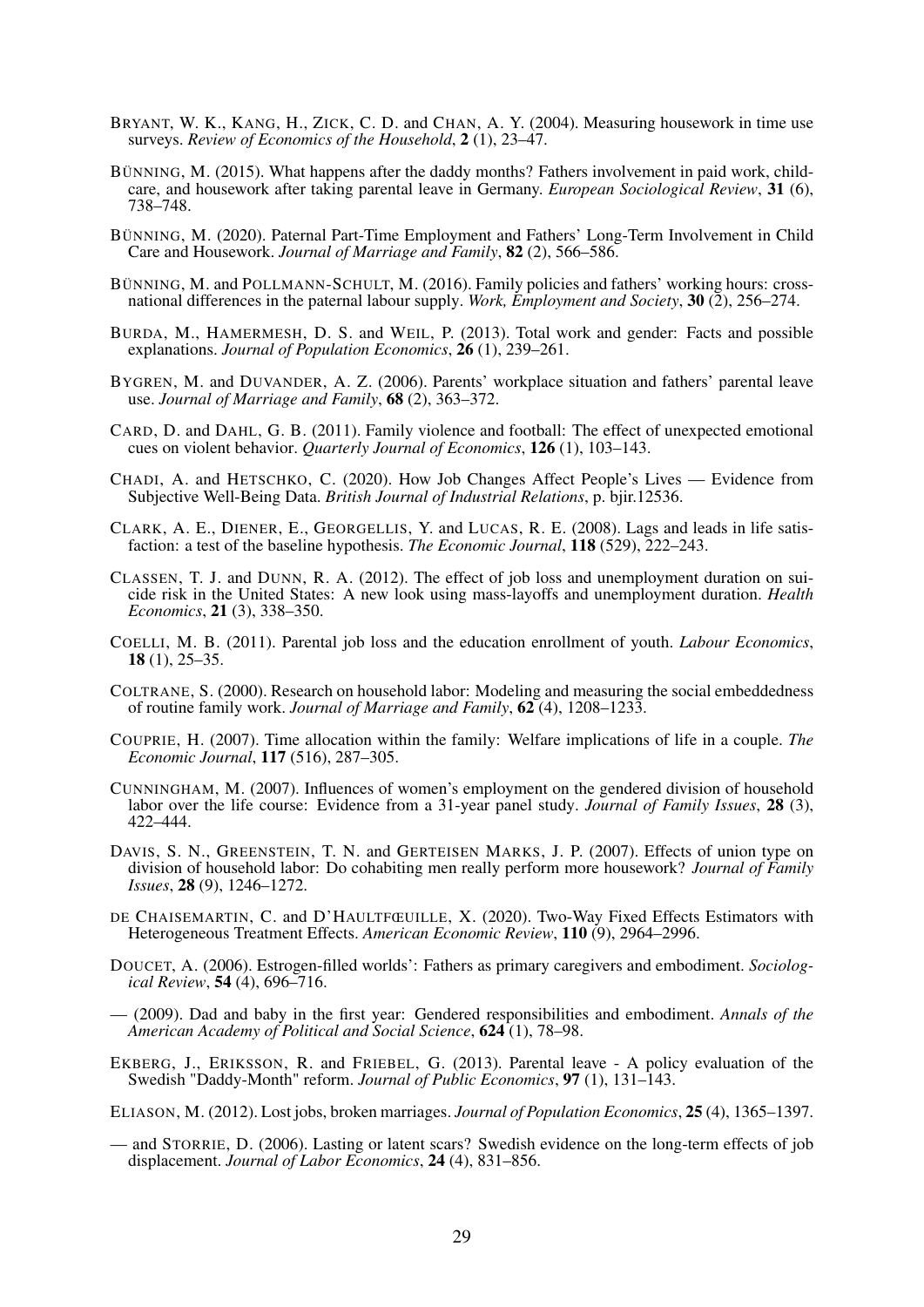- <span id="page-32-1"></span>ELKINS, R. and SCHURER, S. (2020). Exploring the role of parental engagement in non-cognitive skill development over the lifecourse. *Journal of Population Economics*, 33 (3), 957–1004.
- <span id="page-32-8"></span>FAUSER, S. (2019). Time availability and housework: The effect of unemployment on couples' hours of household labor. *Social Science Research*, 83.
- <span id="page-32-6"></span>FOSTER, G. and STRATTON, L. S. (2018). Do significant labor market events change who does the chores? Paid work, housework, and power in mixed-gender Australian households. *Journal of Population Economics*, 31 (2), 483–519.
- <span id="page-32-2"></span>GEISLER, E. and KREYENFELD, M. (2011). Against all odds: Fathers use of parental leave in Germany. *Journal of European Social Policy*, 21 (1), 88–99.
- <span id="page-32-17"></span>GOEBEL, J., GRABKA, M. M., LIEBIG, S., KROH, M., RICHTER, D., SCHRÖDER, C. and SCHUPP, J. (2019). The German Socio-Economic Panel (SOEP). *Jahrbücher für Nationalökonomie und Statistik*,  $239(2)$ , 345–360.
- <span id="page-32-14"></span>HAAS, L. and HWANG, C. P. (2008). The impact of taking parental leave on fathers' Participation in childcare and relationships with children: Lessons from Sweden. *Community, Work and Family*, 11 (1), 85–104.
- <span id="page-32-10"></span>HALLA, M., SCHMIEDER, J. and WEBER, A. (2020). Job Displacement, Family Dynamics, and Household Labor Supply. *American Economic Journal: Applied Economics*, forthcoming.
- <span id="page-32-0"></span>HOOK, J. L. (2010). Gender inequality in the welfare state: Sex segregation in housework, 1965-2003. *American Journal of Sociology*, 115 (5), 1480–1523.
- <span id="page-32-5"></span>HUPKAU, C. and PETRONGOLO, B. (2020). Work, care and gender during the Covid-19 crisis. *CEP COVID-19 ANALYSIS*, 002.
- <span id="page-32-12"></span>JACOBSON, L. S., LALONDE, R. J. and SULLIVAN, D. G. (1993). Earnings losses of displaced workers. *The American Economic Review*, 83 (4), 685–709.
- <span id="page-32-15"></span>KAHNEMAN, D., KRUEGER, A. B., SCHKADE, D. A., SCHWARZ, N. and STONE, A. A. (2004). A survey method for characterizing daily life experience: The day reconstruction method. *Science*, 306 (5702), 1776–1780.
- <span id="page-32-7"></span>KALENKOSKI, C. M. and FOSTER, G. (2008). The quality of time spent with children in Australian households. *Review of Economics of the Household*, 6 (3), 243–266.
- <span id="page-32-11"></span>KIMMEL, J. and CONNELLY, R. (2007). *Mothers' time choices: Caregiving, leisure, home production, and paid work*. Tech. Rep. 3.
- <span id="page-32-16"></span>KNABE, A., RÄTZEL, S., SCHÖB, R., WEIMANN, J. and GORMAN, W. M. (2010). Dissatisfied with life but having a good day: Time-use and well-being of the unemployed. *The Economic Journal*, 120 (547), 867–889.
- <span id="page-32-13"></span>KNUDSEN, K. and WÆRNESS, K. (2008). National context and spouses' Housework in 34 countries. *European Sociological Review*, 24 (1), 97–113.
- <span id="page-32-4"></span>KREYENFELD, M., ZINN, S., ENTRINGER, T., GOEBEL, J., GRABKA, M. M., GRAEBER, D., KROH, M., KRÖGER, H., KÜHNE, S., LIEBIG, S., SCHRÖDER, C., SCHUPP, J. and SEEBAUER, J. (2020). Coronavirus & Care: How the Coronavirus Crisis Affected Fathers' Involvement in Germany. *SOEPpapers*, 1096.
- <span id="page-32-9"></span>LACHANCE-GRZELA, M. and BOUCHARD, G. (2010). Why Do Women Do the Lion's Share of Housework? A Decade of Research. *Sex Roles*, 63 (11), 767–780.
- <span id="page-32-19"></span>LINDO, J. M. (2011). Parental job loss and infant health. *Journal of Health Economics*, 30 (5), 869–879.
- <span id="page-32-3"></span>LIPPMANN, Q., GEORGIEFF, A. and SENIK, C. (2020). Undoing Gender with Institutions: Lessons from the German Division and Reunification. *The Economic Journal*, 130 (629), 1445–1470.
- <span id="page-32-18"></span>LUCAS, R. E., CLARK, A. E., GEORGELLIS, Y. and DIENER, E. (2004). Unemployment alters the set point for life satisfaction. *Psychological Science*, 15 (1), 8–13.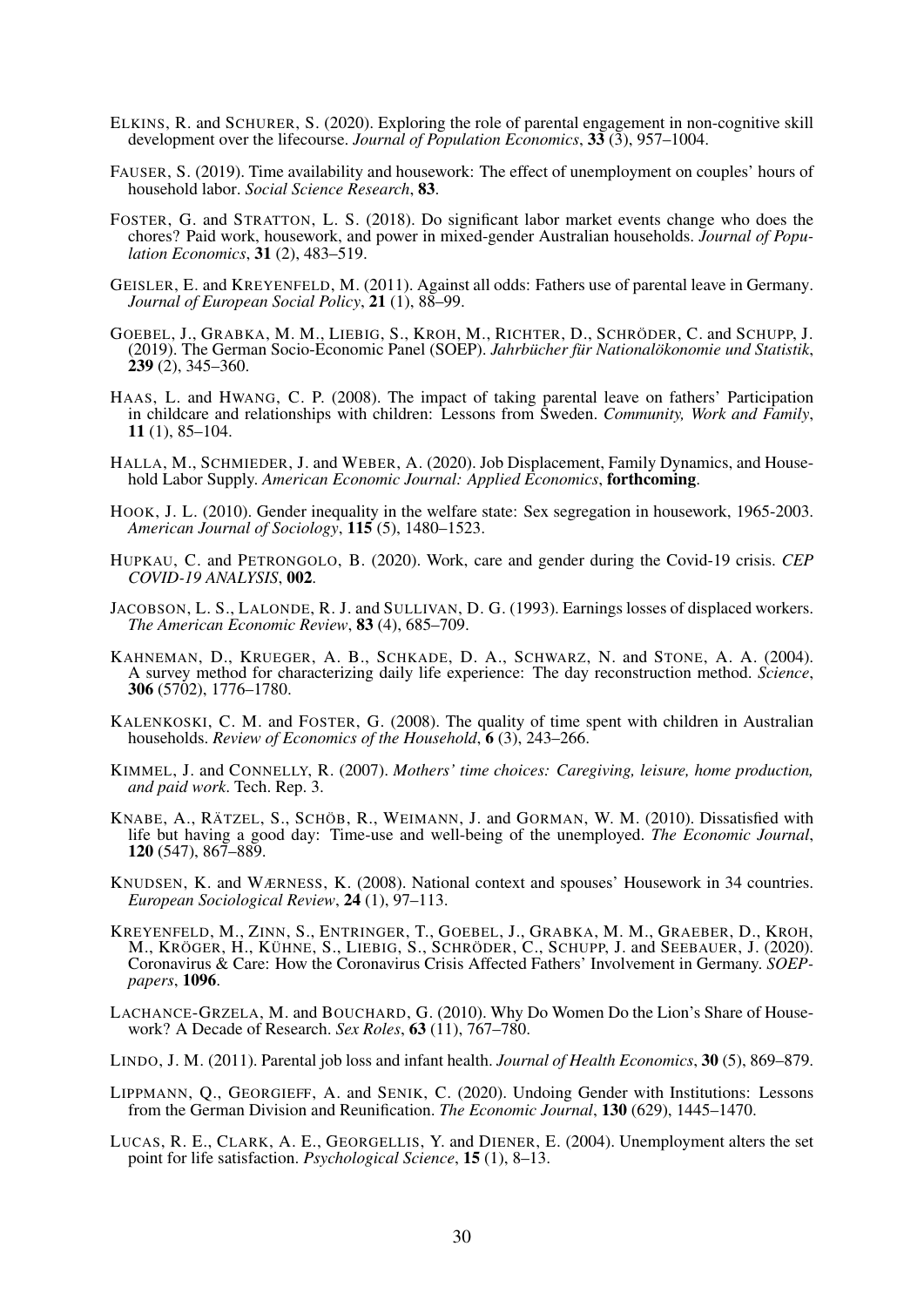- <span id="page-33-12"></span>LUNDBERG, S. and POLLAK, R. A. (1996). Bargaining and Distribution in Marriage. *Journal of Economic Perspectives*, 10 (4), 139–158.
- <span id="page-33-14"></span>MAMMEN, K. (2011). Fathers' time investments in children: do sons get more? *Journal of Population Economics*, 24 (3), 839–871.
- <span id="page-33-9"></span>MANGIAVACCHI, L., PICCOLI, L. and PIERONI, L. (2020). Fathers Matter: Intra-Household Responsibilities and Children's Wellbeing during the COVID-19 Lockdown in Italy. *IZA Discussion Paper*, 13519.
- <span id="page-33-17"></span>MARCUS, J. (2013). The effect of unemployment on the mental health of spouses - Evidence from plant closures in Germany. *Journal of Health Economics*, 32 (3), 546–558.
- <span id="page-33-20"></span>MÖRK, E., SJÖGREN, A. and STUDIES, H. S. (2014). Parental unemployment and child health. *CESifo Economic Studies*, 60 (2), 366–401.
- <span id="page-33-8"></span>NAZ, G. (2010). Usage of parental leave by fathers in Norway. *International Journal of Sociology and Social Policy*, 30 (5-6), 313–325.
- <span id="page-33-6"></span>NEPOMNYASCHY, L. and WALDFOGEL, J. (2007). Paternity leave and fathers' involvement with their young children. *Community, Work and Family*, 10 (4), 427–453.
- <span id="page-33-16"></span>NIKOLOVA, M. and AYHAN, S. H. (2019). Your spouse is fired! How much do you care? *Journal of Population Economics*, 32 (3), 799–844.
- <span id="page-33-0"></span>OECD (2020). OECD employment database, Employment: Time spent in paid and unpaid work, by sex. <https://stats.oecd.org/index.aspx?queryid=54757>, accessed: 2020-07-30.
- <span id="page-33-18"></span>OREOPOULOS, P., PAGE, M. and STEVENS, A. H. (2008). The intergenerational effects of worker displacement. *Journal of Labor Economics*, 26 (3), 455–483.
- <span id="page-33-5"></span>PAILHÉ, A., SOLAZ, A. and TÔ, M. (2018). Can Daddies Learn How to Change Nappies? Evidence from a Short Paternity Leave Policy. *Documents de Travail*, 240.
- <span id="page-33-4"></span>PATNAIK, A. (2019). Reserving time for daddy: The consequences of fathers quotas. *Journal of Labor Economics*, 37 (4), 1009–1059.
- <span id="page-33-21"></span>PETER, F. (2016). The effect of involuntary maternal job loss on childrens behaviour and non-cognitive skills. *Labour Economics*, 42, 43–63.
- <span id="page-33-2"></span>PETRONGOLO, B. and RONCHI, M. (2020). Gender gaps and the structure of local labor markets. *Labour Economics*, 64.
- <span id="page-33-10"></span>RALEY, S., BIANCHI, S. M. and WANG, W. (2012). When do fathers care? Mothers' economic contribution and fathers' involvement in child care. *American Journal of Sociology*, 117 (5), 1422–1459.
- <span id="page-33-15"></span>ROTH, J. (2020). Pre-test with Caution: Event-study Estimates After Testing for Parallel Trends.
- <span id="page-33-1"></span>SAMTLEBEN, C. (2019). Also on Sundays, Women Perform Most of the Housework and Child Care. *DIW Weekly Report*, 86 (10), 139–144.
- <span id="page-33-7"></span>—, BRINGMANN, J., BÜNNING, M. and HIPP, L. (2019). What Helps and What Hinders? Exploring the Role of Workplace Characteristics for Parental Leave Use and Its Career Consequences. *Social Sciences*, 8 (10), 270.
- <span id="page-33-11"></span>SAMUELSON, P. A. (1956). Social Indifference Curves. *The Quarterly Journal of Economics*, 70 (1),  $1-22.$
- <span id="page-33-3"></span>SANCHEZ, L. and THOMSON, E. (1997). Becoming mothers and fathers: Parenthood, gender, and the division of labor. *Gender and Society*, 11 (6), 747–772.
- <span id="page-33-19"></span>SCHALLER, J. and ZERPA, M. (2019). Short-run effects of parental job loss on child health. *American Journal of Health Economics*, 5 (1), 8–41.
- <span id="page-33-13"></span>SCHMIDHEINY, K. and SIEGLOCH, S. (2019). On Event Study Designs and Distributed-Lag Models: Equivalence, Generalization and Practical Implications. *CESifo Working Paper*, No. 7481.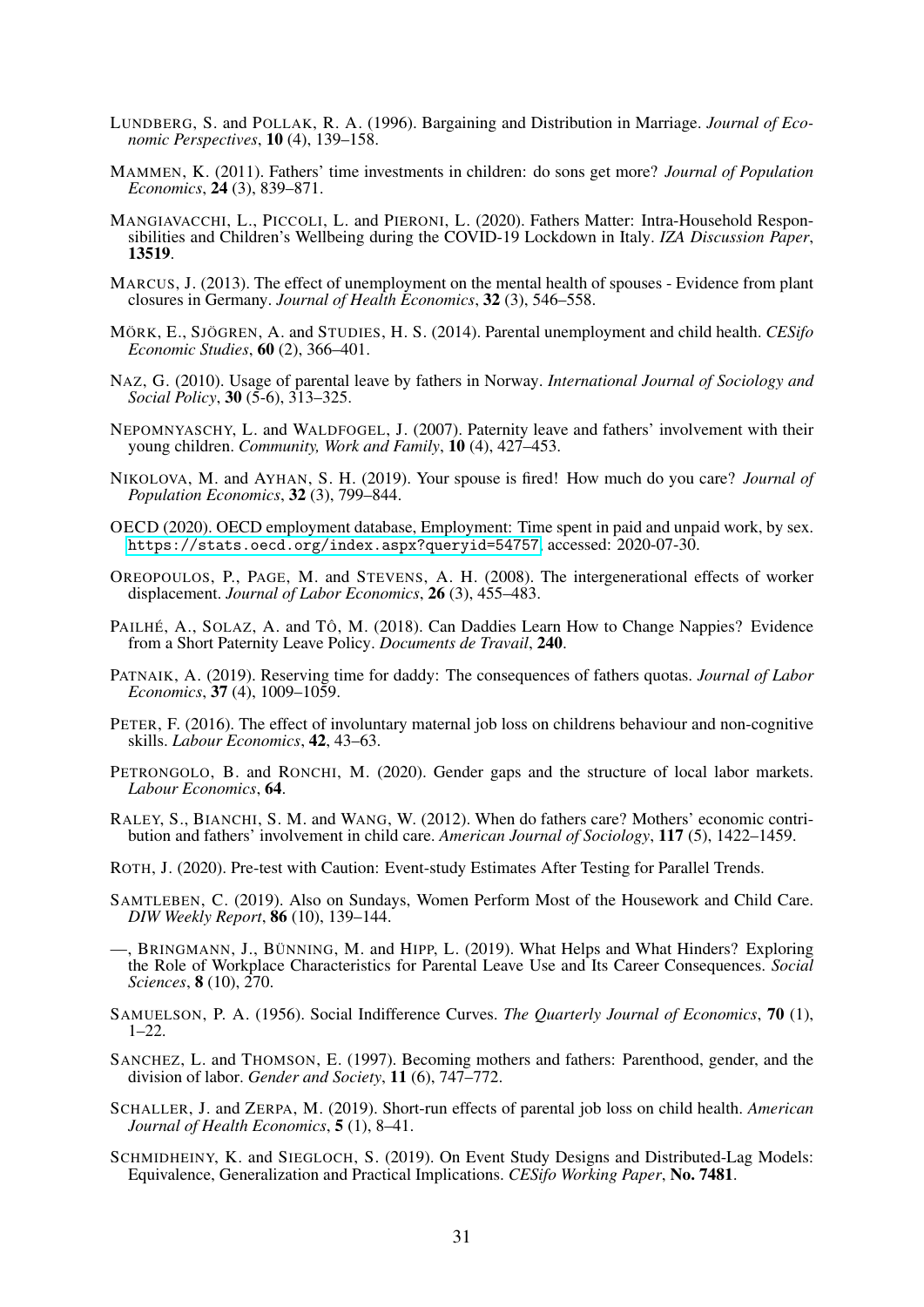- <span id="page-34-2"></span>SCHOBER, P. S. (2014). Parental leave and domestic work of mothers and fathers: A longitudinal study of two reforms in west germany. *Journal of Social Policy*, 43 (2), 351–372.
- <span id="page-34-3"></span>— and ZOCH, G. (2019). Change in the gender division of domestic work after mothers or fathers took leave: exploring alternative explanations. *European Societies*, 21 (1), 158–180.
- <span id="page-34-7"></span>SOEP (2019). Socio Economic Panel Data: Data for years 1984-2018, version 35, Doi: 10.5684/soepcore.v35.
- <span id="page-34-12"></span>STEVENS, A. H. and SCHALLER, J. (2011). Short-run effects of parental job loss on children's academic achievement. *Economics of Education Review*, 30, 289–299.
- <span id="page-34-6"></span>STRATTON, L. S. (2012). The role of preferences and opportunity costs in determining the time allocated to housework. *American Economic Review: Papers & Proceedings*, 102 (3), 606–611.
- <span id="page-34-11"></span>STRÖM, S. (2002). Keep out of the reach of children: Parental unemployment and children's accident risks in Sweden 1991-1993. *International Journal of Social Welfare*, 11 (1), 40–52.
- <span id="page-34-10"></span>SULLIVAN, D. and VON WACHTER, T. (2009). Job displacement and mortality: An analysis using administrative data. *Quarterly Journal of Economics*, 124 (3), 1265–1306.
- <span id="page-34-9"></span>SULLIVAN, O. (2013). What Do We Learn About Gender by Analyzing Housework Separately From Child Care? Some Considerations From Time-Use Evidence. *Journal of Family Theory & Review*, 5 (2), 72–84.
- <span id="page-34-1"></span>TAMM, M. (2019). Fathers parental leave-taking, childcare involvement and labor market participation. *Labour Economics*.
- <span id="page-34-0"></span>TANAKA, S. and WALDFOGEL, J. (2007). Effects of parental leave and work hours on fathers' involvement with their babies. *Community, Work and Family*, 10 (4), 409–426.
- <span id="page-34-4"></span>TWAMLEY, K. and SCHOBER, P. (2019). Shared parental leave: Exploring variations in attitudes, eligibility, knowledge and take-up intentions of expectant mothers in London. *Journal of Social Policy*, 48 (2), 387–407.
- <span id="page-34-5"></span>VIERLING-CLAASSEN, A. (2013). Division of labor in child care: A game-theoretic approach. *Rationality and Society*, 25 (2), 198–228.
- <span id="page-34-8"></span>VOSSEMER, J. and HEYNE, S. (2019). Unemployment and Housework in Couples: Task-Specific Differences and Dynamics Over Time. *Journal of Marriage and Family*, 81 (5), 1074–1090.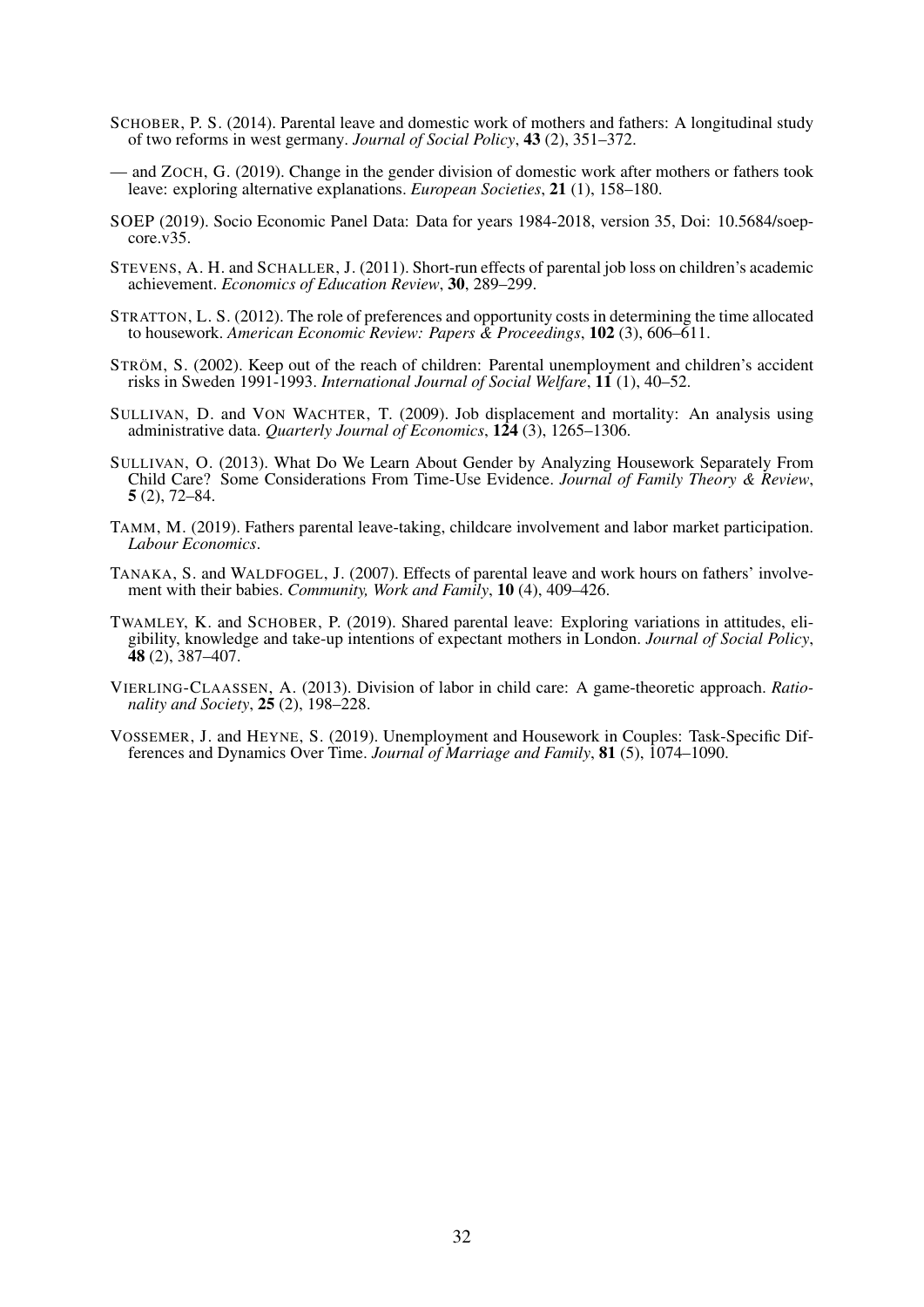## Appendix

<span id="page-35-0"></span>![](_page_35_Figure_1.jpeg)

Figure A.1. Time spent on child care over time

*Notes:* The figure plots the average time spent on child care by fathers and mothers excluding single parents households, from 1992 to 2017. *Source:* Own calculations based on SOEP v35, weighted.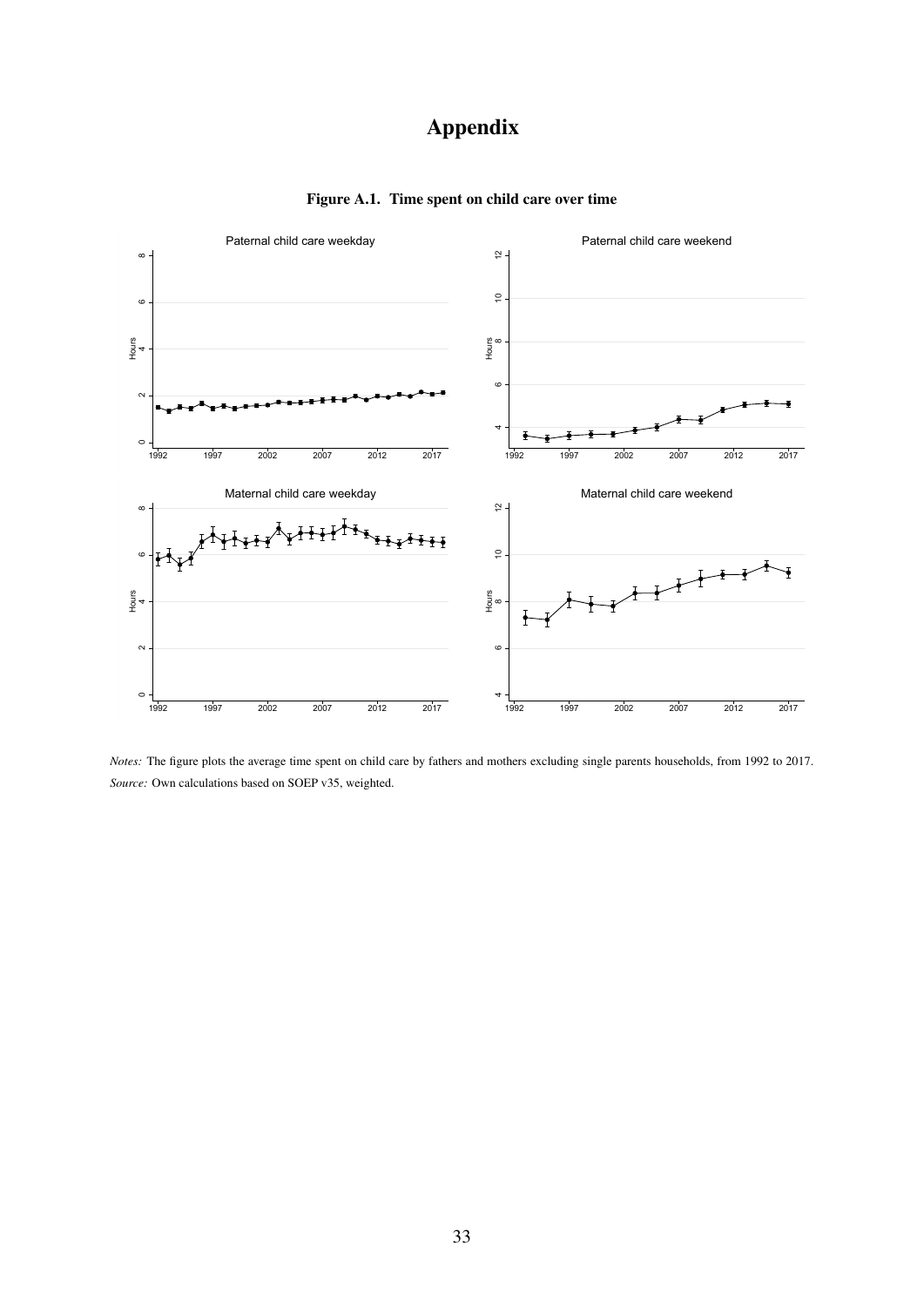![](_page_36_Figure_0.jpeg)

![](_page_36_Figure_1.jpeg)

*Notes:* The figure plots the distribution of the maternal time use variables. The vertical lines indicate the sample mean. *Source:* Own calculations based on SOEP v35, weighted.

|  | Table A.1: Descriptive statistics |  |
|--|-----------------------------------|--|
|--|-----------------------------------|--|

<span id="page-36-0"></span>

|                                                    | Inv. job loss |       | No inv. job loss |        |            |
|----------------------------------------------------|---------------|-------|------------------|--------|------------|
|                                                    | Sample mean   | N     | Sample mean      | N      | Difference |
| Paternal characteristics (time invariant)          |               |       |                  |        |            |
| Age                                                | 38.78         | 7,117 | 40.63            | 52,321 | 1.85***    |
| Migration background (D)                           | 0.34          | 7,117 | 0.25             | 52,321 | $-0.09***$ |
| No degree $(D)$                                    | 0.21          | 7,117 | 0.10             | 52,321 | $-0.11***$ |
| Vocational degree (D)                              | 0.71          | 7,117 | 0.71             | 52,321 | $-0.01$    |
| Academic degree (D)                                | 0.10          | 7,117 | 0.28             | 52,321 | $0.18***$  |
| Child characteristics                              |               |       |                  |        |            |
| Total number of children up to age 18              | 1.96          | 7,117 | 1.88             | 52,321 | $-0.08***$ |
| Age youngest child                                 | 6.26          | 7,117 | 6.40             | 52,321 | $0.13*$    |
| Partner characteristics (for those with a partner) |               |       |                  |        |            |
| Age                                                | 35.79         | 6,801 | 37.67            | 49,919 | 1.88***    |
| In labor force $(D)$                               | 0.68          | 6,801 | 0.70             | 49,919 | $0.02**$   |
| Working (D)                                        | 0.48          | 6,801 | 0.53             | 49,919 | $0.05***$  |
| Income and health                                  |               |       |                  |        |            |
| Net household income (month)                       | 2621.61       | 6,937 | 3575.16          | 50,314 | 953.56***  |
| Mental health                                      | 50.34         | 4,078 | 51.25            | 30,281 | $0.91***$  |
| Physical health                                    | 51.01         | 4,078 | 53.06            | 30,281 | $2.05***$  |
| <b>Outcomes</b>                                    |               |       |                  |        |            |
| Child care weekday                                 | 2.22          | 7,117 | 1.75             | 52,321 | $-0.46***$ |
| Child care weekend                                 | 4.32          | 3,535 | 4.47             | 26,247 | $0.15*$    |
| Housework weekday                                  | 2.65          | 7,117 | 2.14             | 52,321 | $-0.50***$ |
| Housework weekend                                  | 2.86          | 3,535 | 2.93             | 26,247 | $0.07*$    |

*Notes:* The table provides descriptive statistics for fathers experiencing an involuntary job loss and fathers who do not. Column (6) reports the difference between the two groups. Dummy variables are marked with a  $D. * p < 0.05$ , \*\*  $p < 0.01$ , \*\*\*  $p < 0.001$ . *Source:* Own calculations based on SOEP v35.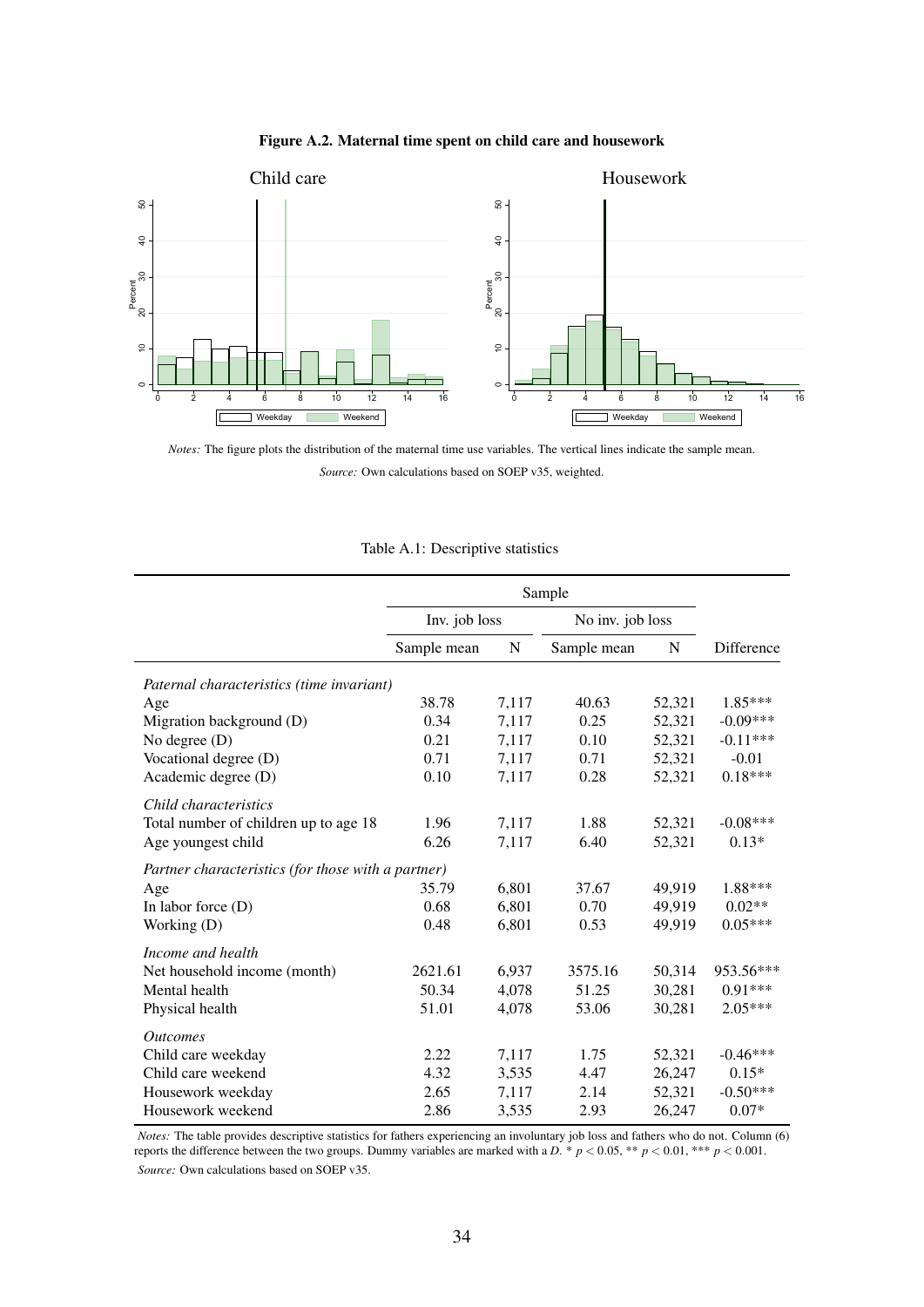Table A.2: Main results

<span id="page-37-0"></span>

|                    | Estimated treatment effect of job loss |            |            |          |  |  |
|--------------------|----------------------------------------|------------|------------|----------|--|--|
|                    |                                        | Child care | Housework  |          |  |  |
|                    | Weekday                                | Weekend    | Weekday    | Weekend  |  |  |
|                    | (1)                                    | (2)        | (3)        | (4)      |  |  |
| 3 periods pre      | $-0.072$                               | $-0.075$   | 0.133      | $-0.082$ |  |  |
|                    | (0.096)                                | (0.210)    | (0.095)    | (0.110)  |  |  |
| 2 periods pre      | 0.096                                  | 0.096      | 0.010      | 0.063    |  |  |
|                    | (0.107)                                | (0.258)    | (0.084)    | (0.139)  |  |  |
| <b>Job loss</b>    | $1.223***$                             | 0.277      | $1.710***$ | 0.152    |  |  |
|                    | (0.095)                                | (0.225)    | (0.089)    | (0.123)  |  |  |
| 1 period post      | $0.259**$                              | $-0.153$   | $0.542***$ | $-0.009$ |  |  |
|                    | (0.092)                                | (0.207)    | (0.095)    | (0.119)  |  |  |
| 2 periods post     | 0.192                                  | $-0.029$   | $0.463***$ | 0.129    |  |  |
|                    | (0.101)                                | (0.246)    | (0.099)    | (0.136)  |  |  |
| 3 periods post     | 0.087                                  | $-0.174$   | $0.443***$ | $-0.267$ |  |  |
|                    | (0.108)                                | (0.242)    | (0.100)    | (0.138)  |  |  |
| 4 periods post     | $-0.064$                               | $-0.154$   | $0.343**$  | 0.282    |  |  |
|                    | (0.122)                                | (0.299)    | (0.114)    | (0.168)  |  |  |
| 5 periods post     | $-0.045$                               | $-0.076$   | $0.376***$ | 0.009    |  |  |
|                    | (0.118)                                | (0.219)    | (0.111)    | (0.136)  |  |  |
| Pre-treatment mean | 2.00                                   | 4.50       | 2.14       | 2.72     |  |  |
| Obs.               | 59,438                                 | 29,782     | 59,438     | 29,782   |  |  |

*Notes*: The table reports treatment effect estimates of an involuntary job loss on paternal time allocation. The regressions include individual and year fixed effects and interview and age-group controls. Standard errors clustered on the individual level in parentheses. \* *p* < 0.05, \*\* *p* < 0.01, \*\*\* *p* < 0.001.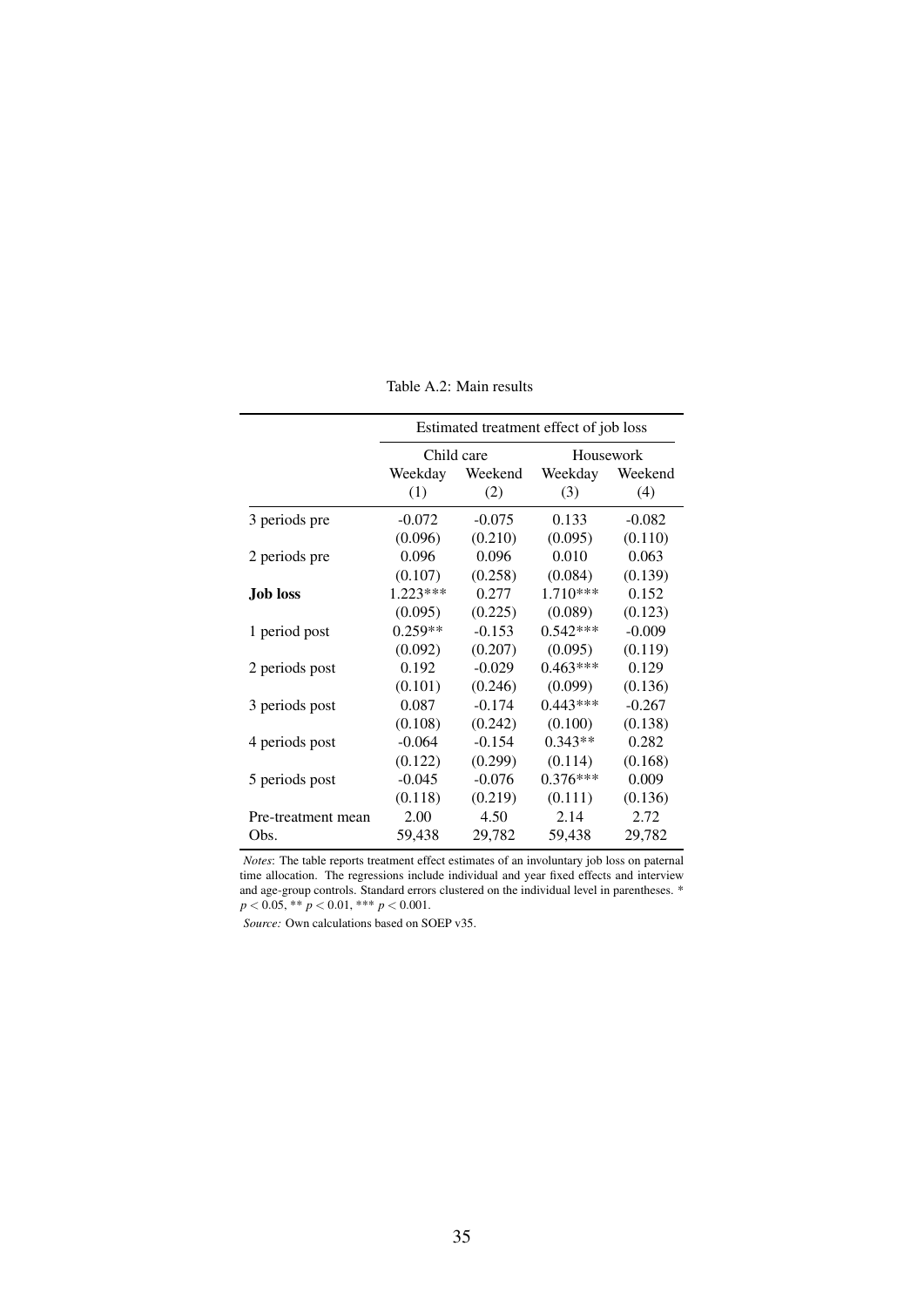![](_page_38_Figure_0.jpeg)

#### 1) Routine Housework (washing, cooking, cleaning)

<span id="page-38-0"></span>![](_page_38_Figure_2.jpeg)

*Notes:* The left figures plot the distribution of the respective outcome variable. The right figures plot estimates from an interaction of the job loss with indicators on the time difference to the event. The regressions include individual and year fixed effects and interview and age-group controls. Confidence intervals are based on standard errors clustered on the individual level and refer to the 95 percentile.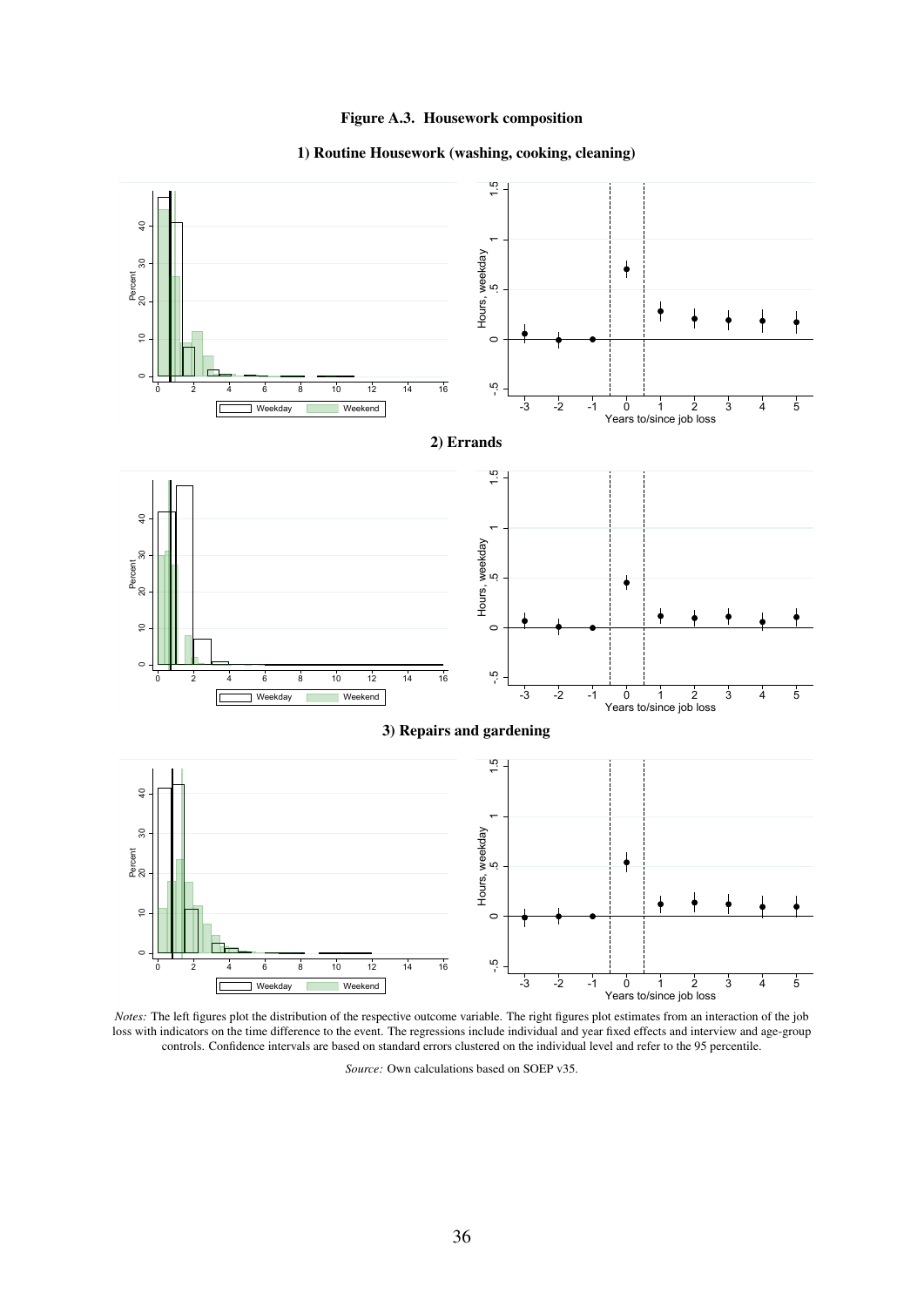<span id="page-39-0"></span>

|                               | Estimated treatment effect of job loss |            |            |           |  |
|-------------------------------|----------------------------------------|------------|------------|-----------|--|
|                               |                                        | Child care |            | Housework |  |
|                               | Weekday                                | Weekend    | Weekday    | Weekend   |  |
|                               | (1)                                    | (2)        | (3)        | (4)       |  |
| Job loss                      |                                        |            |            |           |  |
| Children $> 6$                | $0.876***$                             | 0.397      | $1.935***$ | 0.300     |  |
|                               | (0.114)                                | (0.287)    | (0.128)    | (0.157)   |  |
| Child $\leq$ 6 not in daycare | 1.854***                               | $-0.141$   | 1.517***   | $-0.257$  |  |
|                               | (0.181)                                | (0.308)    | (0.138)    | (0.168)   |  |
| Child $\leq$ = 6 in daycare   | 1.062***                               | 0.461      | 1.576***   | 0.127     |  |
|                               | (0.152)                                | (0.325)    | (0.147)    | (0.172)   |  |
| 1-2 periods post              |                                        |            |            |           |  |
| Children $> 6$                | $0.332***$                             | $-0.138$   | $0.602***$ | 0.129     |  |
|                               | (0.096)                                | (0.222)    | (0.106)    | (0.139)   |  |
| Child $\leq$ 6 not in daycare | 0.325                                  | $-0.110$   | $0.464**$  | 0.004     |  |
|                               | (0.177)                                | (0.302)    | (0.142)    | (0.161)   |  |
| Child $\leq$ = 6 in daycare   | 0.012                                  | $-0.045$   | 0.369**    | $-0.129$  |  |
|                               | (0.125)                                | (0.276)    | (0.126)    | (0.150)   |  |
| 3-4 periods post              |                                        |            |            |           |  |
| Children $> 6$                | $-0.032$                               | $-0.426$   | $0.388***$ | $-0.267$  |  |
|                               | (0.109)                                | (0.243)    | (0.115)    | (0.141)   |  |
| Child $\leq$ 6 not in daycare | 0.396                                  | $-0.022$   | $0.576***$ | 0.088     |  |
|                               | (0.238)                                | (0.479)    | (0.144)    | (0.193)   |  |
| Child $\leq$ = 6 in daycare   | $-0.018$                               | 0.187      | $0.279*$   | 0.127     |  |
|                               | (0.154)                                | (0.328)    | (0.138)    | (0.196)   |  |
|                               |                                        |            |            |           |  |
| Obs.                          | 59,438                                 | 29,782     | 59,438     | 29,782    |  |

Table A.3: Heterogeneity by child age and daycare use

*Notes*: The table reports treatment effect estimates of an involuntary job loss on paternal time allocation. The regressions include individual and year fixed effects and interview and age-group controls. Standard errors clustered on the individual level in parentheses.  $p < 0.05$ ,  $\frac{p}{p} < 0.01$ , \*\*\*  $p < 0.001$ .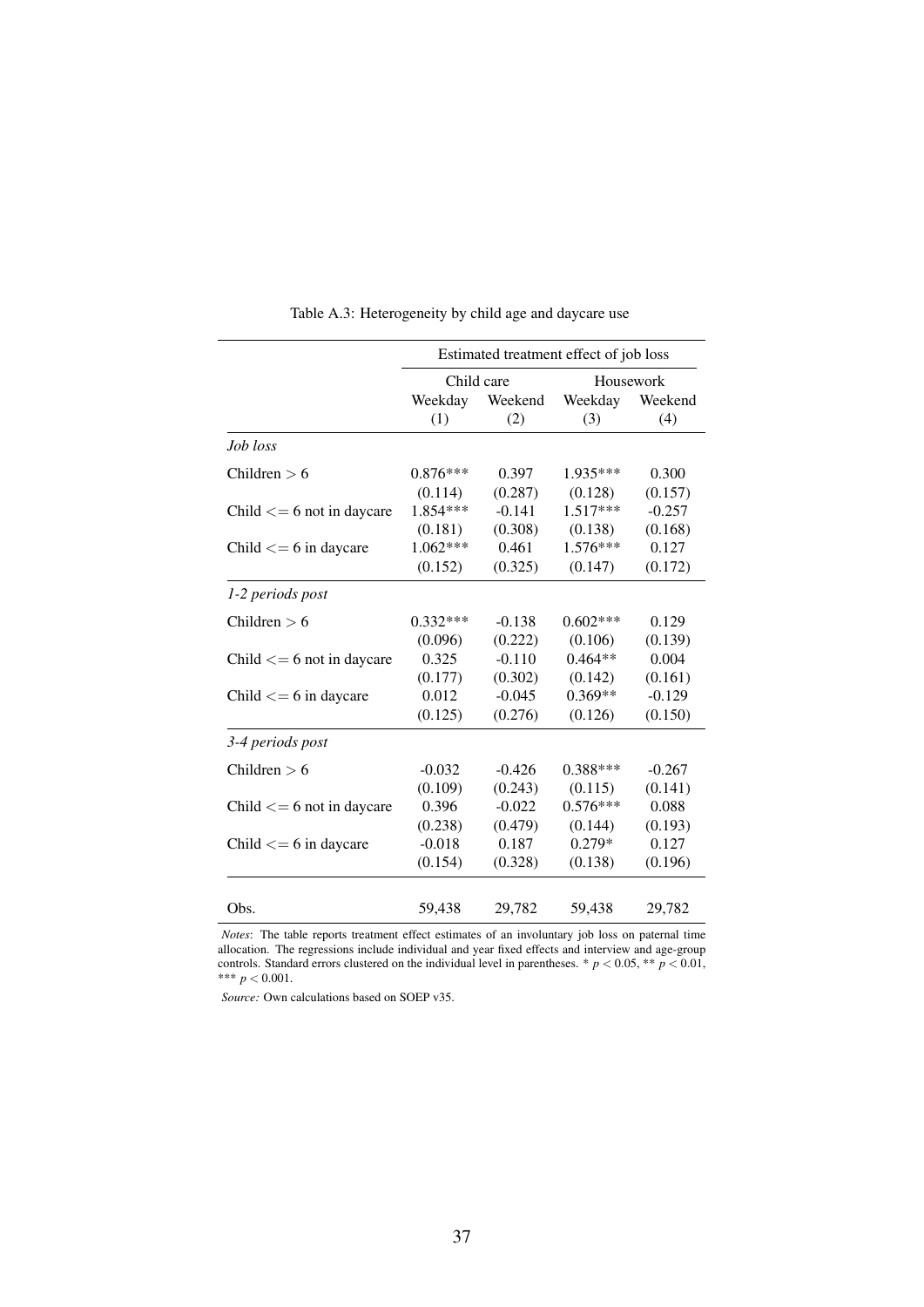<span id="page-40-0"></span>

|                         | Estimated treatment effect of job loss |                |                |                |  |
|-------------------------|----------------------------------------|----------------|----------------|----------------|--|
|                         | Child care                             |                | Housework      |                |  |
|                         | Weekday<br>(1)                         | Weekend<br>(2) | Weekday<br>(3) | Weekend<br>(4) |  |
| Job loss                |                                        |                |                |                |  |
| Voc. or academic degree | $1.450***$                             | 0.490          | $1.092***$     | $-0.128$       |  |
|                         | (0.209)                                | (0.379)        | (0.148)        | (0.204)        |  |
| No degree               | $1.160***$                             | 0.200          | 1.886***       | 0.150          |  |
|                         | (0.104)                                | (0.239)        | (0.100)        | (0.131)        |  |
| 1-2 periods post        |                                        |                |                |                |  |
| Voc. or academic degree | $0.398*$                               | 0.263          | $0.558***$     | $-0.209$       |  |
|                         | (0.165)                                | (0.315)        | (0.160)        | (0.189)        |  |
| No degree               | $0.186*$                               | $-0.202$       | $0.491***$     | 0.085          |  |
|                         | (0.094)                                | (0.207)        | (0.094)        | (0.117)        |  |
| 3-4 periods post        |                                        |                |                |                |  |
| Voc. or academic degree | 0.204                                  | $-0.003$       | $0.433**$      | $-0.060$       |  |
|                         | (0.203)                                | (0.402)        | (0.147)        | (0.223)        |  |
| No degree               | $-0.023$                               | $-0.213$       | $0.394***$     | $-0.084$       |  |
|                         | (0.105)                                | (0.234)        | (0.105)        | (0.132)        |  |
|                         |                                        |                |                |                |  |
| Obs.                    | 59,438                                 | 29,782         | 59,438         | 29,782         |  |

Table A.4: Heterogeneity by tertiary degree

*Notes*: The table reports treatment effect estimates of an involuntary job loss on paternal time allocation. The regressions include individual and year fixed effects and interview and agegroup controls. Standard errors clustered on the individual level in parentheses. Standard errors clustered on the individual level in parentheses. \*  $p < 0.05$ , \*\*  $p < 0.01$ , \*\*\*  $p < 0.001$ . *Source:* Own calculations based on SOEP v35.

Table A.5: Other outcomes

<span id="page-40-1"></span>

|                     |                                  |                | Estimated treatment effect of job loss |                         |                     |
|---------------------|----------------------------------|----------------|----------------------------------------|-------------------------|---------------------|
|                     |                                  |                | Maternal outcomes                      | Household outcomes      |                     |
|                     | Paternal wellbeing (log.)<br>(1) | Working<br>(2) | Full-time<br>(3)                       | Birth bio. child<br>(4) | State change<br>(5) |
| 2 periods pre       | $-0.005$                         | 0.001          | 0.003                                  | $-0.019$                | $-0.001$            |
|                     | (0.015)                          | (0.020)        | (0.016)                                | (0.015)                 | (0.007)             |
| Job loss            | $-0.105***$                      | $0.034*$       | $0.030*$                               | $-0.001$                | $-0.001$            |
|                     | (0.012)                          | (0.016)        | (0.013)                                | (0.013)                 | (0.003)             |
| 1 to 2 periods post | $-0.046***$                      | 0.034          | 0.019                                  | $-0.008$                | $-0.002$            |
|                     | (0.012)                          | (0.018)        | (0.014)                                | (0.011)                 | (0.006)             |
| 3 to 4 periods post | $-0.009$                         | 0.022          | $0.040*$                               | $-0.009$                | $-0.002$            |
|                     | (0.015)                          | (0.023)        | (0.018)                                | (0.012)                 | (0.009)             |
| Obs.                | 58,972                           | 56,720         | 56,720                                 | 59,438                  | 59,438              |

*Notes*: The table reports treatment effect estimates of an involuntary job loss on paternal time allocation. The regressions include individual and year fixed effects and interview and age-group controls. Standard errors clustered on the individual level in parentheses.

\* *p* < 0.05, \*\* *p* < 0.01, \*\*\* *p* < 0.001.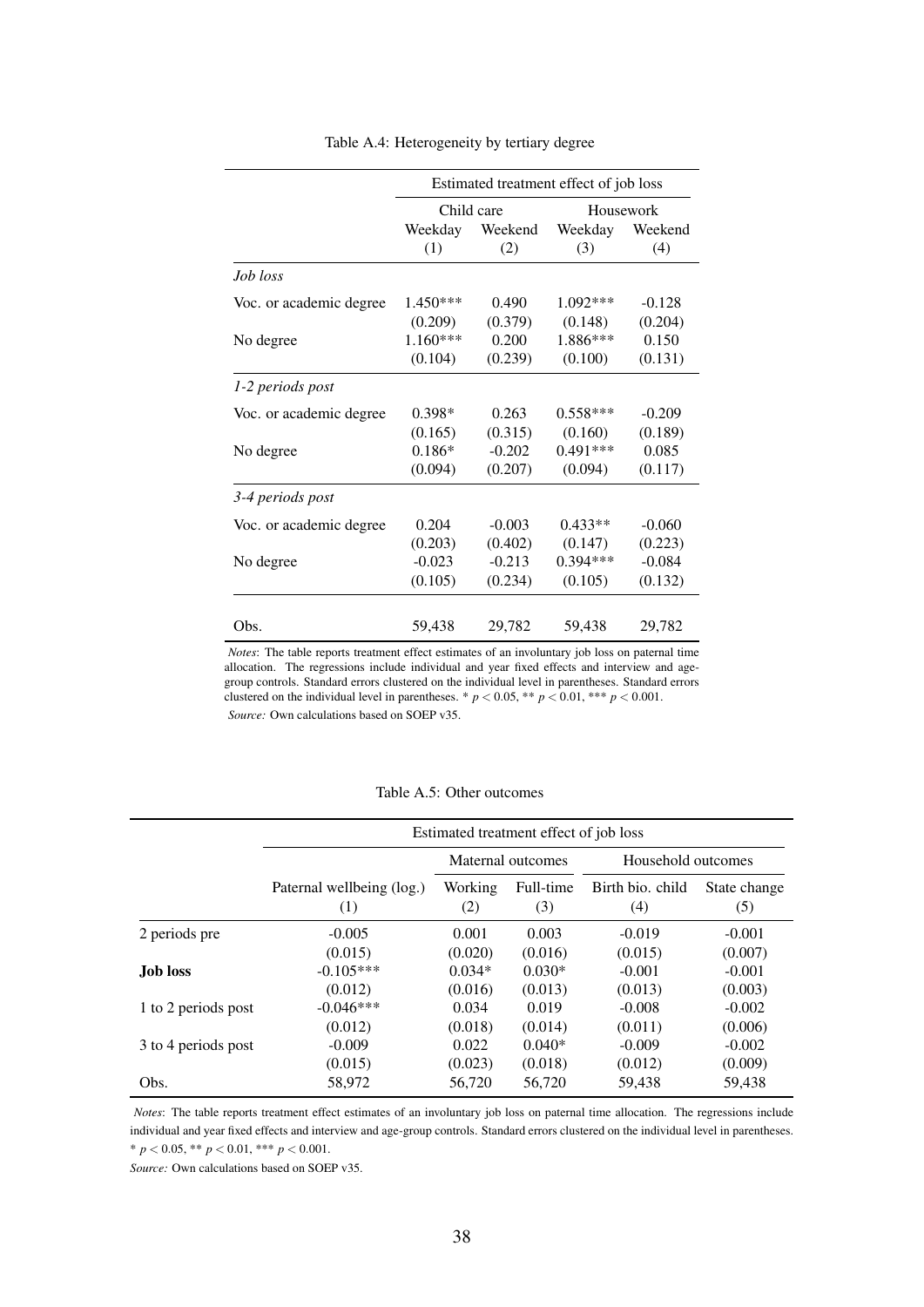<span id="page-41-0"></span>

|                     |                 | Estimated treatment effect of job loss |                   |                    |
|---------------------|-----------------|----------------------------------------|-------------------|--------------------|
|                     | <b>Baseline</b> | Partner<br>controls                    | Child<br>controls | Health<br>controls |
|                     | (1)             | (2)                                    | (3)               | (4)                |
| Child care weekday  |                 |                                        |                   |                    |
| 2 periods pre       | 0.097           | 0.096                                  | 0.129             | 0.102              |
|                     | (0.107)         | (0.106)                                | (0.119)           | (0.194)            |
| <b>Job loss</b>     | 1.223***        | $1.210***$                             | $1.215***$        | 1.308***           |
|                     | (0.095)         | (0.095)                                | (0.100)           | (0.131)            |
| 1 to 2 periods post | $0.231**$       | $0.221**$                              | $0.223*$          | 0.107              |
|                     | (0.085)         | (0.084)                                | (0.090)           | (0.111)            |
| 3 to 4 periods post | 0.025           | 0.019                                  | 0.014             | $-0.080$           |
|                     | (0.098)         | (0.098)                                | (0.103)           | (0.138)            |
| Number of obs.      | 59,438          | 59,438                                 | 55,171            | 33,592             |
| Housework weekday   |                 |                                        |                   |                    |
| 2 periods pre       | 0.010           | 0.009                                  | $-0.031$          | $-0.052$           |
|                     | (0.084)         | (0.084)                                | (0.090)           | (0.115)            |
| <b>Job loss</b>     | $1.710***$      | $1.701***$                             | $1.656***$        | $1.631***$         |
|                     | (0.089)         | (0.089)                                | (0.092)           | (0.114)            |
| 1 to 2 periods post | $0.509***$      | $0.501***$                             | $0.514***$        | $0.563***$         |
|                     | (0.086)         | (0.086)                                | (0.092)           | (0.119)            |
| 3 to 4 periods post | $0.403***$      | $0.398***$                             | $0.421***$        | $0.356**$          |
|                     | (0.094)         | (0.094)                                | (0.096)           | (0.128)            |
| Number of obs.      | 59,438          | 59,438                                 | 55,171            | 33,592             |

Table A.6: Channels

*Notes*: The table reports treatment effect estimates of an involuntary job loss on paternal time allocation. The regressions include individual and year fixed effects and interview and age-group controls. Standard errors clustered on the individual level in parentheses. \* *p* < 0.05, \*\* *p* < 0.01, \*\*\* *p* < 0.001.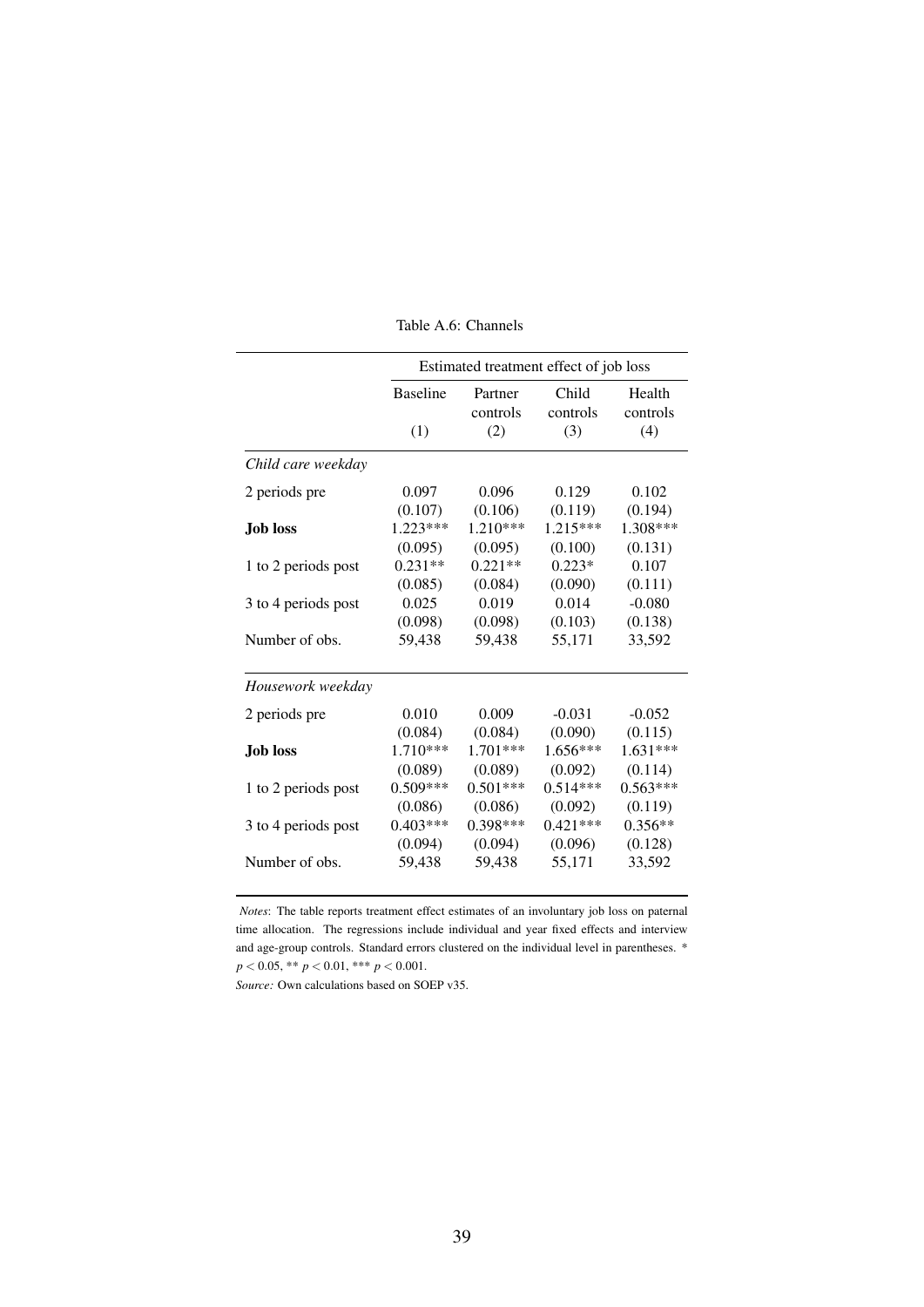|                                                                                                                                                                                                                                                  |            |         |                                                                                                                |                   |                                   |         | Estimated treatment effect of job loss |         |                                  |         |                           |                                     |                                   |                        |
|--------------------------------------------------------------------------------------------------------------------------------------------------------------------------------------------------------------------------------------------------|------------|---------|----------------------------------------------------------------------------------------------------------------|-------------------|-----------------------------------|---------|----------------------------------------|---------|----------------------------------|---------|---------------------------|-------------------------------------|-----------------------------------|------------------------|
|                                                                                                                                                                                                                                                  | Baseline   |         | closures<br>Plant                                                                                              |                   | Job loss 3 month<br>pre-interview |         | treated fathers<br>Excl. not           |         | without partner<br>Excl. fathers |         | Excl. mult.<br>job losses |                                     | (no fixed effects)<br>Tobit model |                        |
|                                                                                                                                                                                                                                                  | $\ominus$  |         | $\odot$                                                                                                        |                   | $\odot$                           |         | $\widehat{\pm}$                        |         | $\tilde{c}$                      |         | $\widehat{\odot}$         |                                     | $\widehat{C}$                     |                        |
| Child care weekday                                                                                                                                                                                                                               |            |         |                                                                                                                |                   |                                   |         |                                        |         |                                  |         |                           |                                     |                                   |                        |
| 2 periods pre                                                                                                                                                                                                                                    | 0.097      | (0.107) | $-0.099$                                                                                                       | (0.140)           | $-0.044$                          | (0.146) | 0.083                                  | (0.109) | 0.035                            | (0.105) | 0.044                     | (0.123)                             | 0.086                             | (0.129)                |
| <b>Job</b> loss                                                                                                                                                                                                                                  | $1.223***$ | (0.095) | $0.956***$                                                                                                     | (0.191)           | $.185***$                         | (0.143) | $.224***$                              | (0.097) | $1.174***$<br>0.179*             | (0.096) | $.156***$                 | $(0.119)$<br>$(0.107)$<br>$(0.115)$ | $.376***$                         | (0.103)                |
| to 2 periods post                                                                                                                                                                                                                                | $0.231***$ | (0.085) | $-0.104$                                                                                                       | (0.165)           | 0.097                             | (0.125) | $0.258**$                              | (0.093) |                                  | (0.083) | 0.200                     |                                     |                                   | $(0.101)$<br>$(0.111)$ |
| to 4 periods post                                                                                                                                                                                                                                | 0.025      | (0.098) | $-0.131$                                                                                                       | (0.160)           | $-0.110$                          | (0.142) | 0.069<br>7,117                         | (0.119) |                                  | (0.095) | $-0.086$                  |                                     | $0.369***$<br>0.199<br>59,438     |                        |
| Number of obs.                                                                                                                                                                                                                                   | 59,438     |         | 54,242                                                                                                         |                   | 55,483                            |         |                                        |         | 56,720                           |         | 57,612                    |                                     |                                   |                        |
|                                                                                                                                                                                                                                                  |            |         |                                                                                                                |                   |                                   |         |                                        |         |                                  |         |                           |                                     |                                   |                        |
| Housework weekday                                                                                                                                                                                                                                |            |         |                                                                                                                |                   |                                   |         |                                        |         |                                  |         |                           |                                     |                                   |                        |
| 2 periods pre                                                                                                                                                                                                                                    | 0.010      | (0.084) | $-0.161$                                                                                                       | (0.139)           | $-0.006$                          | (0.135) | 0.023                                  | (0.087) | $-0.001$                         | (0.085) | $-0.056$                  | (0.095)                             | $-0.007$                          | (0.121)                |
| <b>Job</b> loss                                                                                                                                                                                                                                  | 1.710 ***  | (0.089) | $.766***$                                                                                                      | (0.184)           | $.800***$                         | (0.137) | $.705***$                              | (0.090) | $.709***$                        | (0.090) | $590***$                  | $(0.104)$<br>$(0.100)$              | $.892***$                         | (0.096)                |
| to 2 periods post                                                                                                                                                                                                                                | $0.509***$ | (0.086) | 0.251                                                                                                          | (0.166)           | $0.370**$                         | (0.134) | $0.499***$                             | (0.092) | $0.470***$<br>0.358***           | (0.084) | $0.392***$                |                                     | $0.590***$<br>$0.453***$          | (0.094)                |
| 3 to 4 periods post                                                                                                                                                                                                                              | $0.403***$ | (0.094) | $-0.004$                                                                                                       | (0.167)           | 0.152                             | (0.141) | $0.381***$<br>7,117                    | (0.109) |                                  | (0.093) |                           | (0.108)                             |                                   | (0.104)                |
| Number of obs.                                                                                                                                                                                                                                   | 59,438     |         | 54,242                                                                                                         |                   | 55,483                            |         |                                        |         | 56,720                           |         | 57,612                    |                                     | 59,438                            |                        |
|                                                                                                                                                                                                                                                  |            |         |                                                                                                                |                   |                                   |         |                                        |         |                                  |         |                           |                                     |                                   |                        |
| Notes: The table reports treatment effect estimates of an involuntary job loss on paternal time allocation. The regressions include individual and year fixed effects and interview and age-group controls. Standard errors cl<br>$\ddot{\cdot}$ |            | きき しくく  | e de la de la constitución de la constitución de la constitución de la constitución de la constitución de la c | $\sim$ 0.0 $\sim$ |                                   |         |                                        |         |                                  |         |                           |                                     |                                   |                        |

<span id="page-42-0"></span>40

Table A.7: Robustness checks Table A.7: Robustness checks *Notes*: The table reports treatment effect estimates of an involuntary job loss on<br>on the individual level in parentheses.  $* p < 0.05, ** p < 0.01, **p < 0.001$ .<br>Source: Own calculations based on SOEP v35. on the individual level in parentheses. \*  $p < 0.05$ , \*\*  $p < 0.01$ , \*\*\*  $p < 0.001$ .